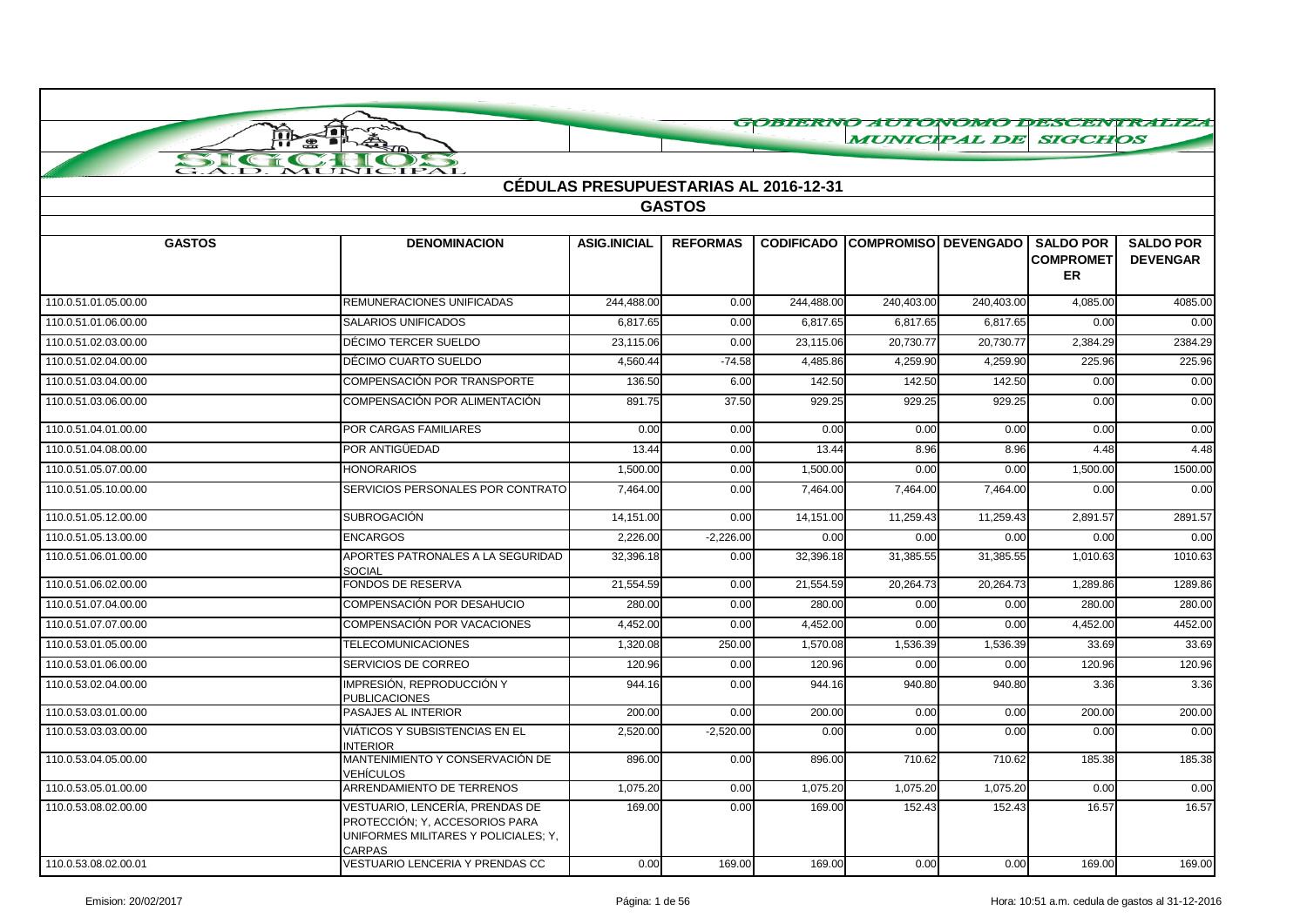|                      | J • 1                                                                                                                       |                                              |                 |                   | <b>MUNICIPAL DE SIGCHOS</b> |            |                                                   | GOBIERNO AUTONOMO DESCENTRALIZA     |
|----------------------|-----------------------------------------------------------------------------------------------------------------------------|----------------------------------------------|-----------------|-------------------|-----------------------------|------------|---------------------------------------------------|-------------------------------------|
| SIG                  | A                                                                                                                           |                                              |                 |                   |                             |            |                                                   |                                     |
|                      | <b>IPAL</b><br>JIC                                                                                                          |                                              |                 |                   |                             |            |                                                   |                                     |
|                      |                                                                                                                             | <b>CÉDULAS PRESUPUESTARIAS AL 2016-12-31</b> |                 |                   |                             |            |                                                   |                                     |
|                      |                                                                                                                             |                                              | <b>GASTOS</b>   |                   |                             |            |                                                   |                                     |
|                      |                                                                                                                             |                                              |                 |                   |                             |            |                                                   |                                     |
| <b>GASTOS</b>        | <b>DENOMINACION</b>                                                                                                         | <b>ASIG.INICIAL</b>                          | <b>REFORMAS</b> | <b>CODIFICADO</b> | COMPROMISO   DEVENGADO      |            | <b>SALDO POR</b><br><b>COMPROMET</b><br><b>ER</b> | <b>SALDO POR</b><br><b>DEVENGAR</b> |
| 110.0.53.08.03.00.00 | <b>COMBUSTIBLES Y LUBRICANTES</b>                                                                                           | 2,132.48                                     | 3,600.00        | 5,732.48          | 2,062.48                    | 2,062.48   | 3,670.00                                          | 3670.00                             |
| 110.0.53.08.04.00.00 | MATERIALES DE OFICINA                                                                                                       | 507.40                                       | 0.00            | 507.40            | 211.83                      | 211.83     | 295.57                                            | 295.57                              |
| 110.0.53.08.06.00.00 | HERRAMIENTAS BIENES DE USO Y<br>CONSUMO CORRIENTE                                                                           | 0.00                                         | 0.00            | 0.00              | 0.00                        | 0.00       | 0.00                                              | 0.00                                |
| 110.0.53.08.07.00.00 | DE IMPRENTA, REPRODUCCIÓN,<br>FOTOGRAFIA Y PUBLICACIONES                                                                    | 465.92                                       | 0.00            | 465.92            | 0.00                        | 0.00       | 465.92                                            | 465.92                              |
| 110.0.53.08.13.00.00 | REPUESTOS Y ACCESORIOS                                                                                                      | 7,544.32                                     | 0.00            | 7,544.32          | 5,491.98                    | 5,491.98   | 2,052.34                                          | 2052.34                             |
| 110.0.53.16.01.00.00 | FONDOS DE REPOSICIÓN CAJAS CHICAS<br><b>INSTITUCIONALES</b>                                                                 | 56.00                                        | 0.00            | 56.00             | 0.00                        | 0.00       | 56.00                                             | 56.00                               |
| 110.0.57.01.02.00.01 | <b>PEAJES</b>                                                                                                               | 0.00                                         | 150.00          | 150.00            | 149.00                      | 149.00     | 1.00                                              | 1.00                                |
| 110.0.57.02.06.00.00 | <b>COSTAS JUDICIALES, TRÁMITES</b><br>NOTARIALES. LEGALIZACIÓN DE<br><b>DOCUMENTOS Y ARREGLOS</b><br><b>EXTRAJUDICIALES</b> | 2,912.00                                     | 0.00            | 2,912.00          | 347.65                      | 347.65     | 2,564.35                                          | 2564.35                             |
| 110.0.57.02.15.00.00 | <b>INDEMNIZACION POR SENTENCIAS</b><br><b>JUDICIALES</b>                                                                    | 0.00                                         | 15,326.21       | 15,326.21         | 15,326.21                   | 15,326.21  | 0.00                                              | 0.00                                |
| 110.0.84.01.03.00.00 | <b>MOBILIARIOS</b>                                                                                                          | 168.00                                       | 0.00            | 168.00            | 0.00                        | 0.00       | 168.00                                            | 168.00                              |
| 110.0.84.01.05.00.00 | VEHÍCULOS                                                                                                                   | 33,000.00                                    | 0.00            | 33,000.00         | 0.00                        | 0.00       | 33,000.00                                         | 33000.00                            |
| 110.0.84.01.07.00.00 | EQUIPOS, SISTEMAS Y PAQUETES<br><b>INFORMÁTICOS</b>                                                                         | 3,229.27                                     | 0.00            | 3,229.27          | 0.00                        | 0.00       | 3,229.27                                          | 3229.27                             |
| 120.0.51.01.05.00.00 | REMUNERACIONES UNIFICADAS                                                                                                   | 120,204.00                                   | 0.00            | 120,204.00        | 116,936.00                  | 116,936.00 | 3,268.00                                          | 3268.00                             |
| 120.0.51.02.03.00.00 | DECIMO TERCER SUELDO                                                                                                        | 10,303.20                                    | 0.00            | 10,303.20         | 10,040.75                   | 10,040.75  | 262.45                                            | 262.45                              |
| 120.0.51.02.04.00.00 | DECIMO CUARTO SUELDO                                                                                                        | 3,420.36                                     | 0.00            | 3,420.36          | 3,141.50                    | 3,141.50   | 278.86                                            | 278.86                              |
| 120.0.51.05.07.00.00 | <b>HONORARIOS</b>                                                                                                           | 1,000.00                                     | 0.00            | 1,000.00          | 0.00                        | 0.00       | 1,000.00                                          | 1000.00                             |
| 120.0.51.05.10.00.00 | SERVICIOS PERSONALES POR CONTRATO                                                                                           | 0.00                                         | 0.00            | 0.00              | 0.00                        | 0.00       | 0.00                                              | 0.00                                |
| 120.0.51.05.12.00.00 | <b>SUBROGACIÓN</b>                                                                                                          | 1,366.00                                     | 0.00            | 1,366.00          | 1,102.00                    | 1,102.00   | 264.00                                            | 264.00                              |
| 120.0.51.05.13.00.00 | <b>ENCARGOS</b>                                                                                                             | 1,366.00                                     | $-1,366.00$     | 0.00              | 0.00                        | 0.00       | 0.00                                              | 0.00                                |
| 120.0.51.06.01.00.00 | <b>APORTE PATRONAL</b>                                                                                                      | 14,404.41                                    | 0.00            | 14,404.41         | 14,227.69                   | 14,227.69  | 176.72                                            | 176.72                              |
| 120.0.51.06.02.00.00 | <b>FONDOS DE RESERVA</b>                                                                                                    | 10,299.49                                    | 0.00            | 10,299.49         | 10,104.84                   | 10,104.84  | 194.65                                            | 194.65                              |
| 120.0.51.07.07.00.00 | COMPENSACIÓN POR VACACIONES                                                                                                 | 3,438.00                                     | 0.00            | 3,438.00          | 0.00                        | 0.00       | 3,438.00                                          | 3438.00                             |
| 120.0.53.02.04.00.00 | EDICIÓN, IMPRESIÓN, REPRODUCCIÓN Y<br><b>PUBLICACIONES</b>                                                                  | 6,378.40                                     | 0.00            | 6,378.40          | 5,139.12                    | 5,139.12   | 1,239.28                                          | 1239.28                             |
| 120.0.53.02.17.00.00 | SERVICIOS DE DIFUSION E INFORMACION                                                                                         | 0.00                                         | 560.00          | 560.00            | 162.51                      | 162.51     | 397.49                                            | 397.49                              |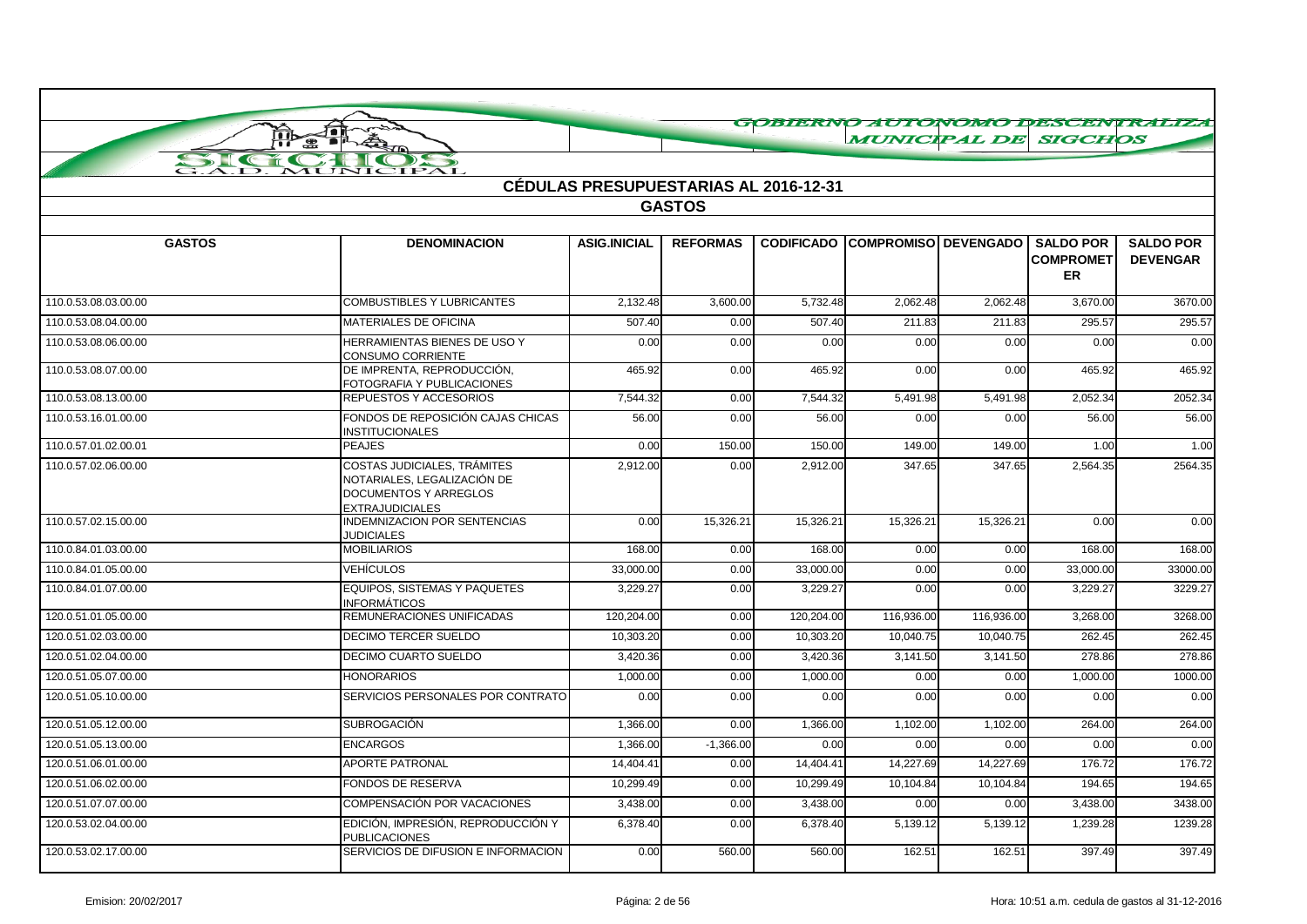|                                    |                                                                                       |                                       |                        |                   |                        |           |                                                   | GOBIERNO AUTONOMO DESCENTRALIZA     |
|------------------------------------|---------------------------------------------------------------------------------------|---------------------------------------|------------------------|-------------------|------------------------|-----------|---------------------------------------------------|-------------------------------------|
|                                    | Joi<br>å<br>$\bullet$ $\bullet$                                                       |                                       |                        |                   | <b>MUNICIPAL DE</b>    |           | <b>SIGCHOS</b>                                    |                                     |
| $\sum$<br>$\epsilon$ if $\epsilon$ | MUNICIPAL                                                                             |                                       |                        |                   |                        |           |                                                   |                                     |
|                                    |                                                                                       | CÉDULAS PRESUPUESTARIAS AL 2016-12-31 |                        |                   |                        |           |                                                   |                                     |
|                                    |                                                                                       |                                       | <b>GASTOS</b>          |                   |                        |           |                                                   |                                     |
|                                    |                                                                                       |                                       |                        |                   |                        |           |                                                   |                                     |
| <b>GASTOS</b>                      | <b>DENOMINACION</b>                                                                   | <b>ASIG.INICIAL</b>                   | <b>REFORMAS</b>        | <b>CODIFICADO</b> | COMPROMISO   DEVENGADO |           | <b>SALDO POR</b><br><b>COMPROMET</b><br><b>ER</b> | <b>SALDO POR</b><br><b>DEVENGAR</b> |
| 120.0.53.03.03.00.00               | <b>VIATICOS Y SUBSISTENCIAS EN EL</b><br><b>INTERIOR</b>                              | 560.00                                | $-560.00$              | 0.00              | 0.00                   | 0.00      | 0.00                                              | 0.00                                |
| 120.0.53.04.03.00.00               | MOBILIARIOS (INSTALACIÓN,<br>MANTENIMIENTO Y REPARACIONES)                            | 112.00                                | 0.00                   | 112.00            | 0.00                   | 0.00      | 112.00                                            | 112.00                              |
| 120.0.53.06.01.00.00               | CONSULTORÍA, ASESORÍA E<br>INVESTIGACIÓN ESPECIALIZADA<br>ORGANICO PP (ARRASTRE 2012) | 18,480.00                             | 0.00                   | 18,480.00         | 0.00                   | 0.00      | 18,480.00                                         | 18480.00                            |
| 120.0.53.06.03.00.00               | SERVICIO DE CAPACITACION                                                              | 2,542.40                              | $-2,542.40$            | 0.00              | 0.00                   | 0.00      | 0.00                                              | 0.00                                |
| 120.0.53.08.04.00.00               | MATERIALES DE OFICINA                                                                 | 1,217.10                              | 0.00                   | 1,217.10          | 436.04                 | 436.04    | 781.06                                            | 781.06                              |
| 120.0.53.08.07.00.00               | DE IMPRENTA, REPRODUCCION Y FOT.<br><b>PUBLICACIONES</b>                              | 4,781.28                              | $-560.00$              | 4,221.28          | 0.00                   | 0.00      | 4,221.28                                          | 4221.28                             |
| 120.0.53.08.13.00.00               | REPUESTOS Y ACCESORIOS                                                                | 78.40                                 | 0.00                   | 78.40             | 0.00                   | 0.00      | 78.40                                             | 78.40                               |
| 120.0.53.16.01.00.00               | FONDOS DE REPOSICIÓN CAJAS CHICAS<br><b>INSTITUCIONALES</b>                           | 56.00                                 | 0.00                   | 56.00             | 0.00                   | 0.00      | 56.00                                             | 56.00                               |
| 120.0.56.01.06.00.00               | DESCUENTOS, COMISIONES Y OTROS<br>CARGOS EN T. Y V.                                   | 3,000.00                              | 0.00                   | 3,000.00          | 1,331.09               | 1,331.09  | 1,668.91                                          | 1668.91                             |
| 120.0.57.02.03.00.00               | <b>COMISIONES BANCARIAS</b>                                                           | 4,000.00                              | 2,527.19               | 6,527.19          | 524.89                 | 524.89    | 6,002.30                                          | 6002.30                             |
| 120.0.58.01.01.00.00               | <b>GOBIERNO CENTRAL (APORTE 5 X MIL)</b>                                              | 24,999.96                             | 3,000.00               | 27,999.96         | 27,723.07              | 27,723.07 | 276.89                                            | 276.89                              |
| 120.0.58.04.07.00.00               | APORTE AME                                                                            | 24,999.96                             | $\overline{-3,000.00}$ | 21,999.96         | 20,869.94              | 20,869.94 | 1,130.02                                          | 1130.02                             |
| 120.0.84.01.04.00.00               | <b>MAQUINARIA Y EQUIPOS</b>                                                           | 123.20                                | 0.00                   | 123.20            | 0.00                   | 0.00      | 123.20                                            | 123.20                              |
| 120.0.84.01.07.00.00               | EQUIPOS, SISTEMAS Y PAQUETES<br><b>INFORMATICOS</b>                                   | 1,372.00                              | 0.00                   | 1,372.00          | 0.00                   | 0.00      | 1,372.00                                          | 1372.00                             |
| 130.0.51.01.05.00.00               | REMUNERACIONES UNIFICADAS                                                             | 11,832.00                             | 0.00                   | 11,832.00         | 11,832.00              | 11,832.00 | 0.00                                              | 0.00                                |
| 130.0.51.01.06.00.00               | SALARIOS UNIFICADOS                                                                   | 14,822.00                             | 0.00                   | 14,822.00         | 14,822.00              | 14,822.00 | 0.00                                              | 0.00                                |
| 130.0.51.02.03.00.00               | DÉCIMO TERCER SUELDO                                                                  | 2,221.17                              | 0.00                   | 2,221.17          | 2,221.17               | 2,221.17  | 0.00                                              | 0.00                                |
| 130.0.51.02.04.00.00               | DÉCIMO CUARTO SUELDO                                                                  | 1,140.00                              | 0.00                   | 1,140.00          | 1,098.00               | 1,098.00  | 42.00                                             | 42.00                               |
| 130.0.51.03.04.00.00               | COMPENSACIÓN POR TRANSPORTE                                                           | 296.70                                | 0.00                   | 296.70            | 276.00                 | 276.00    | 20.70                                             | 20.70                               |
| 130.0.51.03.06.00.00               | COMPENSACIÓN POR ALIMENTACIÓN                                                         | 1,961.25                              | 0.00                   | 1,961.25          | 1,824.50               | 1,824.50  | 136.75                                            | 136.75                              |
| 130.0.51.04.01.00.00               | POR CARGAS FAMILIARES                                                                 | 163.80                                | 0.00                   | 163.80            | 125.66                 | 125.66    | 38.14                                             | 38.14                               |
| 130.0.51.04.08.00.00               | POR ANTIGÜEDAD                                                                        | 255.48                                | 8.43                   | 263.9'            | 263.9'                 | 263.91    | 0.00                                              | 0.00                                |
| 130.0.51.06.01.00.00               | <b>APORTE PATRONAL</b>                                                                | 3.165.95                              | 0.00                   | 3.165.95          | 3.103.96               | 3,103.96  | 61.99                                             | 61.99                               |
| 130.0.51.06.02.00.00               | FONDOS DE RESERVA                                                                     | 2,211.52                              | 0.00                   | 2,211.52          | 2,171.12               | 2,171.12  | 40.40                                             | 40.40                               |
| 130.0.51.07.04.00.00               | COMPENSACIÓN POR DESAHUCIO                                                            | 150.00                                | 0.00                   | 150.00            | 0.00                   | 0.00      | 150.00                                            | 150.00                              |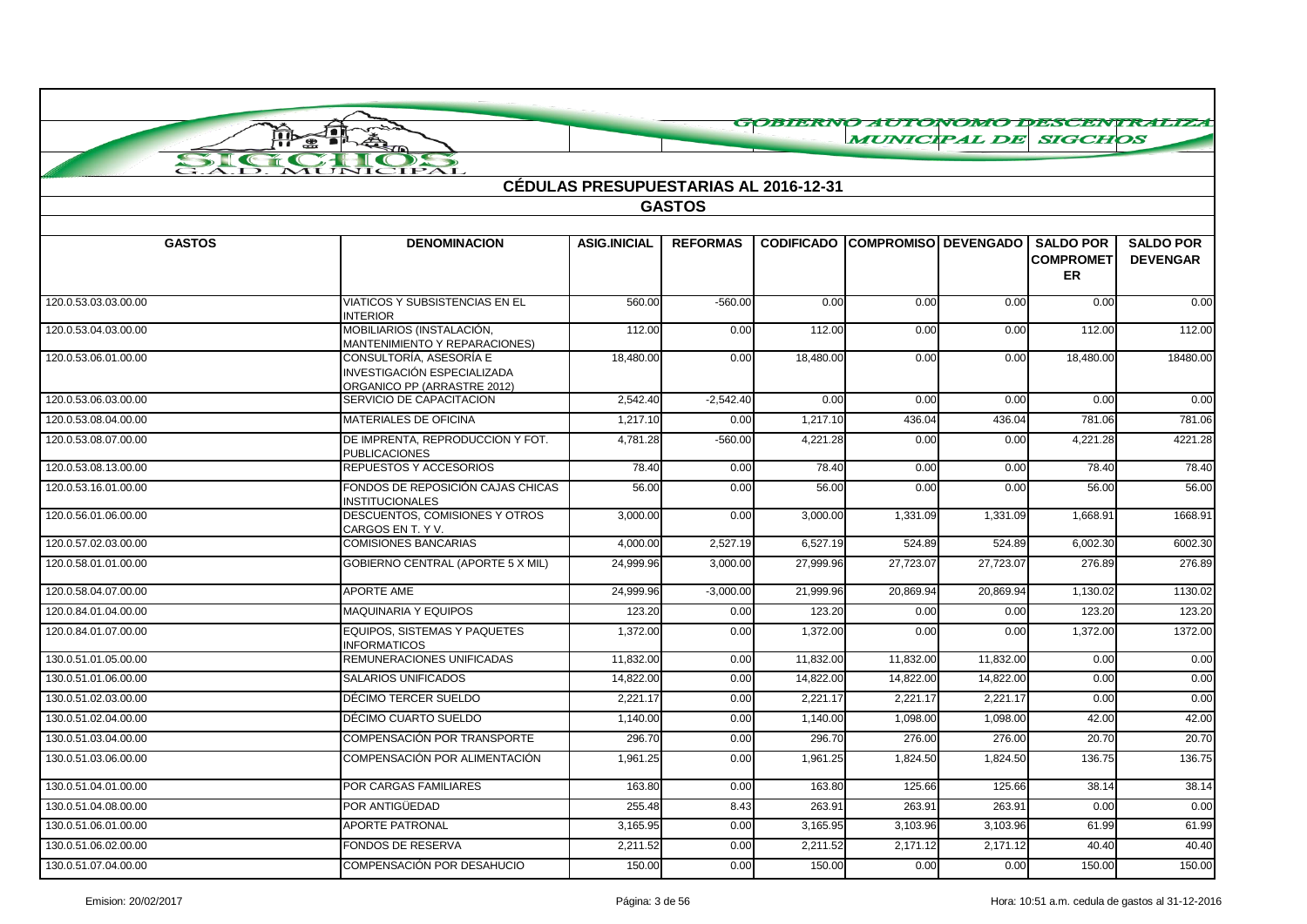|                      |                                                             |                                              |                 |           | GOBIERNO AUTONOMO DESCENTRALIZA        |           |                                            |                                     |
|----------------------|-------------------------------------------------------------|----------------------------------------------|-----------------|-----------|----------------------------------------|-----------|--------------------------------------------|-------------------------------------|
|                      | Joi<br><b>ID</b><br>æ.<br>$\mathbf{B}$ $\mathbf{B}$         |                                              |                 |           |                                        |           | <b>MUNICIPAL DE SIGCHOS</b>                |                                     |
| SI<br>$\epsilon$     | $\rightarrow$                                               |                                              |                 |           |                                        |           |                                            |                                     |
|                      | MUNICIPAL                                                   | <b>CÉDULAS PRESUPUESTARIAS AL 2016-12-31</b> |                 |           |                                        |           |                                            |                                     |
|                      |                                                             |                                              | <b>GASTOS</b>   |           |                                        |           |                                            |                                     |
|                      |                                                             |                                              |                 |           |                                        |           |                                            |                                     |
| <b>GASTOS</b>        | <b>DENOMINACION</b>                                         | <b>ASIG.INICIAL</b>                          | <b>REFORMAS</b> |           | <b>CODIFICADO COMPROMISO DEVENGADO</b> |           | <b>SALDO POR</b><br><b>COMPROMET</b><br>ER | <b>SALDO POR</b><br><b>DEVENGAR</b> |
| 130.0.53.03.03.00.00 | VIÁTICOS Y SUBSISTENCIAS EN EL<br><b>INTERIOR</b>           | 80.00                                        | $-80.00$        | 0.00      | 0.00                                   | 0.00      | 0.00                                       | 0.00                                |
| 130.0.53.06.03.00.00 | SERVICIO DE CAPACITACION                                    | 403.20                                       | $-403.20$       | 0.00      | 0.00                                   | 0.00      | 0.00                                       | 0.00                                |
| 130.0.53.08.02.00.00 | VESTUARIO LENCERIA Y PRENDAS DE<br><b>PROTECCION</b>        | 338.00                                       | 0.00            | 338.00    | 294.08                                 | 294.08    | 43.92                                      | 43.92                               |
| 130.0.53.08.02.00.01 | VESTUARIO LENCERIA Y PRENDAS CC                             | 0.00                                         | 338.00          | 338.00    | 0.00                                   | 0.00      | 338.00                                     | 338.00                              |
| 130.0.53.08.04.00.00 | <b>MATERIALES DE OFICINA</b>                                | 253.76                                       | 0.00            | 253.76    | 72.18                                  | 72.18     | 181.58                                     | 181.58                              |
| 130.0.53.08.07.00.00 | MATERIALES DE IMPRENTA, REPRODUC.<br>FOTOG. Y PUBLIC.       | 224.00                                       | 0.00            | 224.00    | 0.00                                   | 0.00      | 224.00                                     | 224.00                              |
| 130.0.53.16.01.00.00 | FONDOS DE REPOSICIÓN CAJAS CHICAS<br><b>INSTITUCIONALES</b> | 20.16                                        | 0.00            | 20.16     | 0.00                                   | 0.00      | 20.16                                      | 20.16                               |
| 130.0.84.01.03.00.00 | <b>MOBILIARIOS</b>                                          | 179.20                                       | 0.00            | 179.20    | 0.00                                   | 0.00      | 179.20                                     | 179.20                              |
| 130.0.84.01.07.00.00 | EQUIPOS, SISTEMAS Y PAQUETES<br><b>INFORMATICOS</b>         | 1,008.00                                     | 0.00            | 1,008.00  | 0.00                                   | 0.00      | 1,008.00                                   | 1008.00                             |
| 140.0.51.01.05.00.00 | REMUNERACIONES UNIFICADAS                                   | 47.580.00                                    | 0.00            | 47,580.00 | 47,580.00                              | 47,580.00 | 0.00                                       | 0.00                                |
| 140.0.51.02.03.00.00 | DÉCIMO TERCER SUELDO                                        | 3,965.04                                     | 0.00            | 3,965.04  | 3,773.00                               | 3,773.00  | 192.04                                     | 192.04                              |
| 140.0.51.02.04.00.00 | DÉCIMO CUARTO SUELDO                                        | 1.140.12                                     | 0.00            | 1,140.12  | 956.68                                 | 956.68    | 183.44                                     | 183.44                              |
| 140.0.51.05.07.00.00 | <b>HONORARIOS</b>                                           | 2,000.00                                     | 0.00            | 2,000.00  | 844.80                                 | 844.80    | 1,155.20                                   | 1155.20                             |
| 140.0.51.06.01.00.00 | <b>APORTE PATRONAL</b>                                      | 5,543.16                                     | 0.00            | 5,543.16  | 4,737.90                               | 4,737.90  | 805.26                                     | 805.26                              |
| 140.0.51.06.02.00.00 | FONDOS DE RESERVA                                           | 3,963.36                                     | 0.00            | 3,963.36  | 3,771.44                               | 3,771.44  | 191.92                                     | 191.92                              |
| 140.0.51.07.07.00.00 | COMPENSACIÓN POR VACACIONES                                 | 2,304.00                                     | 0.00            | 2,304.00  | 1,689.60                               | 1,689.60  | 614.40                                     | 614.40                              |
| 140.0.53.01.05.00.00 | TELECOMUNICACIONES (TELÉFONO E<br><b>INTERNET</b>           | 672.00                                       | 0.00            | 672.00    | 104.07                                 | 104.07    | 567.93                                     | 567.93                              |
| 140.0.53.01.06.00.00 | SERVICIOS DE CORREO                                         | 201.60                                       | 0.00            | 201.60    | 0.00                                   | 0.00      | 201.60                                     | 201.60                              |
| 140.0.53.02.04.00.00 | EDICIÓN, IMPRESION, REPRODUCCION Y<br><b>PUBLICACIÓN</b>    | 2,432.08                                     | 0.00            | 2,432.08  | 490.80                                 | 490.80    | 1,941.28                                   | 1941.28                             |
| 140.0.53.08.04.00.00 | <b>MATERIALES DE OFICINA</b>                                | 267.21                                       | 0.00            | 267.21    | 73.77                                  | 73.77     | 193.44                                     | 193.44                              |
| 140.0.53.08.07.00.00 | MATERIALES DE IMPRESIÓN, FOTOG.<br>REPROD. Y PUBLIC.        | 1,702.40                                     | 0.00            | 1,702.40  | 336.00                                 | 336.00    | 1,366.40                                   | 1366.40                             |
| 140.0.53.08.13.00.00 | REPUESTOS Y ACCESORIOS                                      | 8.96                                         | 0.00            | 8.96      | 0.00                                   | 0.00      | 8.96                                       | 8.96                                |
| 140.0.53.16.01.00.00 | FONDOS DE REPOSICIÓN CAJAS CHICAS<br><b>INSTITUCIONALES</b> | 20.16                                        | 0.00            | 20.16     | 0.00                                   | 0.00      | 20.16                                      | 20.16                               |
| 150.0.51.01.05.00.00 | REMUNERACIONES UNIFICADAS                                   | 98,964.00                                    | 0.00            | 98,964.00 | 98,964.00                              | 98,964.00 | 0.00                                       | 0.00                                |
| 150.0.51.01.06.00.00 | <b>SALARIOS UNIFICADOS</b>                                  | 76,776.00                                    | $-6.480.00$     | 70.296.00 | 63.816.00                              | 63.816.00 | 6.480.00                                   | 6480.00                             |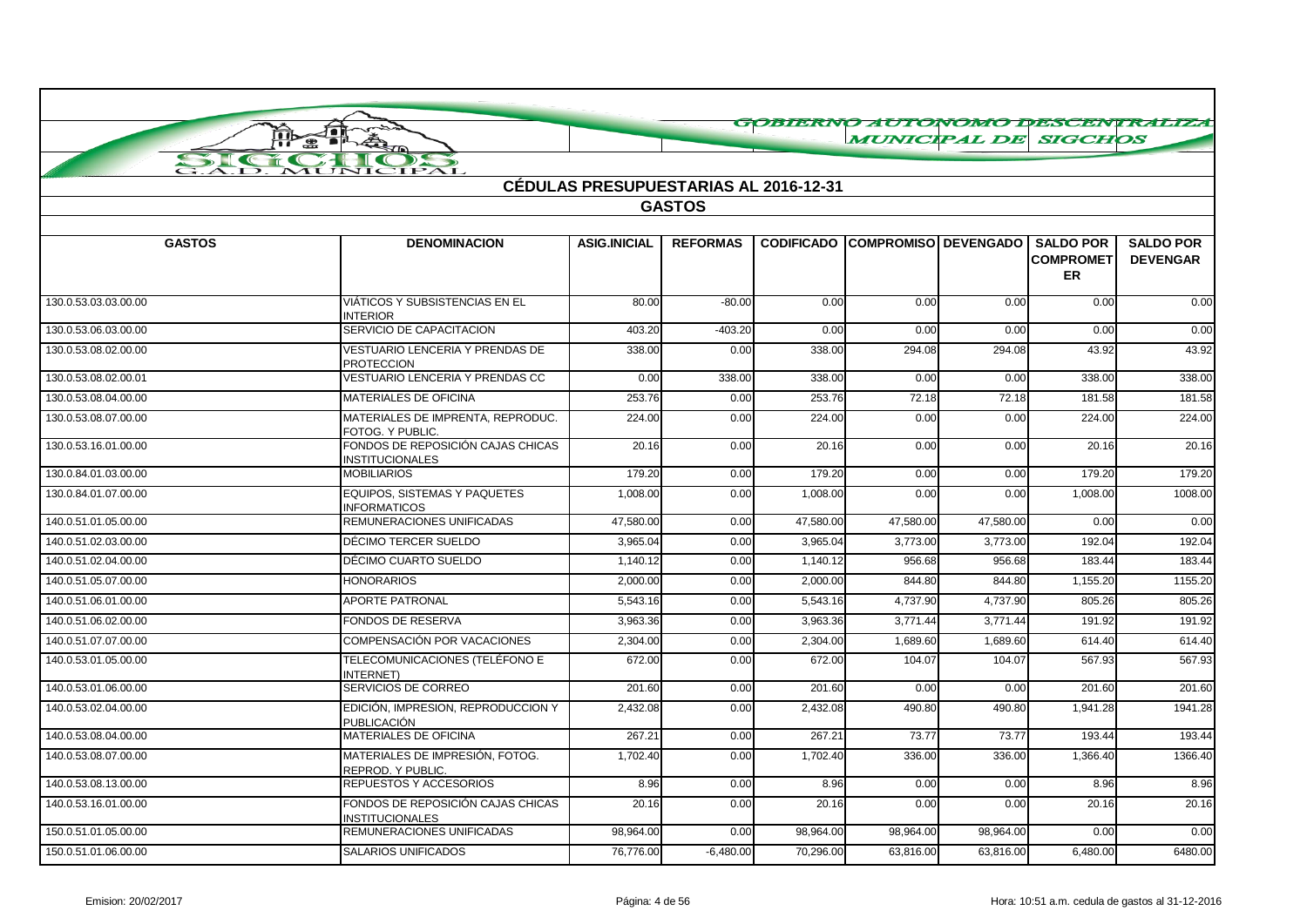|                      |                                                                                                                   |                                              |                 |                   |                             | <b>MUNICIPAL DE</b> | <b>SIGCHOS</b>                       | GOBIERNO AUTONOMO DESCENTRALIZA     |
|----------------------|-------------------------------------------------------------------------------------------------------------------|----------------------------------------------|-----------------|-------------------|-----------------------------|---------------------|--------------------------------------|-------------------------------------|
|                      | $\rightarrow$                                                                                                     |                                              |                 |                   |                             |                     |                                      |                                     |
|                      | <b>HPAL</b>                                                                                                       |                                              |                 |                   |                             |                     |                                      |                                     |
|                      |                                                                                                                   | <b>CÉDULAS PRESUPUESTARIAS AL 2016-12-31</b> |                 |                   |                             |                     |                                      |                                     |
|                      |                                                                                                                   |                                              | <b>GASTOS</b>   |                   |                             |                     |                                      |                                     |
| <b>GASTOS</b>        | <b>DENOMINACION</b>                                                                                               | <b>ASIG.INICIAL</b>                          | <b>REFORMAS</b> | <b>CODIFICADO</b> | <b>COMPROMISO DEVENGADO</b> |                     | <b>SALDO POR</b><br><b>COMPROMET</b> | <b>SALDO POR</b><br><b>DEVENGAR</b> |
|                      |                                                                                                                   |                                              |                 |                   |                             |                     | <b>ER</b>                            |                                     |
| 150.0.51.02.03.00.00 | <b>DECIMO TERCER SUELDO</b>                                                                                       | 19,917.66                                    | $-540.00$       | 19,377.66         | 17,170.58                   | 17,170.58           | 2,207.08                             | 2207.08                             |
| 150.0.51.02.04.00.00 | <b>DECIMO CUARTO SUELDO</b>                                                                                       | 9,422.52                                     | $-367.02$       | 9,055.50          | 8,174.00                    | 8,174.00            | 881.50                               | 881.50                              |
| 150.0.51.03.04.00.00 | COMPENSACIÓN POR TRANSPORTE                                                                                       | 1,606.40                                     | 0.00            | 1,606.40          | 1,258.60                    | 1,258.60            | 347.80                               | 347.80                              |
| 150.0.51.03.06.00.00 | COMPENSACIÓN POR ALIMENTACIÓN                                                                                     | 10.464.00                                    | 0.00            | 10.464.00         | 8.257.00                    | 8.257.00            | 2.207.00                             | 2207.00                             |
| 150.0.51.04.01.00.00 | POR CARGAS FAMILIARES                                                                                             | 1,672.79                                     | 0.00            | 1,672.79          | 1,308.68                    | 1,308.68            | 364.1'                               | 364.11                              |
| 150.0.51.04.08.00.00 | POR ANTIGÜEDAD                                                                                                    | 1,074.54                                     | 6.19            | 1,080.73          | 1,080.73                    | 1,080.73            | 0.00                                 | 0.00                                |
| 150.0.51.05.07.00.00 | <b>HONORARIOS</b>                                                                                                 | 1,000.00                                     | 0.00            | 1,000.00          | 0.00                        | 0.00                | 1,000.00                             | 1000.00                             |
| 150.0.51.05.10.00.00 | SERVICIOS PERSONALES POR CONTRATO                                                                                 | 61,044.00                                    | $-13,851.21$    | 47,192.79         | 42,830.00                   | 42,830.00           | 4,362.79                             | 4362.79                             |
| 150.0.51.05.12.00.00 | <b>SUBROGACIÓN</b>                                                                                                | 1,240.00                                     | 0.00            | 1,240.00          | 578.67                      | 578.67              | 661.33                               | 661.33                              |
| 150.0.51.05.13.00.00 | <b>ENCARGOS</b>                                                                                                   | 1,240.00                                     | $-1,240.00$     | 0.00              | 0.00                        | 0.00                | 0.00                                 | 0.00                                |
| 150.0.51.06.01.00.00 | <b>APORTE PATRONAL</b>                                                                                            | 28,093.25                                    | $-787.32$       | 27,305.93         | 24,140.54                   | 24,140.54           | 3,165.39                             | 3165.39                             |
| 150.0.51.06.02.00.00 | <b>FONDOS DE RESERVA</b>                                                                                          | 19,813.90                                    | $-539.88$       | 19,274.02         | 16,199.85                   | 16.199.85           | 3.074.17                             | 3074.17                             |
| 150.0.51.07.04.00.00 | COMPENSACIÓN POR DESAHUCIO                                                                                        | 1,000.00                                     | 0.00            | 1,000.00          | 0.00                        | 0.00                | 1,000.00                             | 1000.00                             |
| 150.0.51.07.07.00.00 | COMPENSACIÓN POR VACACIONES                                                                                       | 2,226.00                                     | $-2,226.00$     | 0.00              | 0.00                        | 0.00                | 0.00                                 | 0.00                                |
| 150.0.53.01.04.00.00 | <b>ENERGIA ELECTRICA</b>                                                                                          | 10,933.76                                    | 0.00            | 10,933.76         | 3,273.17                    | 3,273.17            | 7,660.59                             | 7660.59                             |
| 150.0.53.01.05.00.00 | TELECOMUNICACIONES (TELÉFONO E<br><b>INTERNET</b>                                                                 | 24,639.96                                    | $-250.00$       | 24,389.96         | 23,734.47                   | 23,734.47           | 655.49                               | 655.49                              |
| 150.0.53.02.04.00.00 | EDICION, IMPRESION, REPRODUCCION Y<br><b>PUBLICACIONES</b>                                                        | 771.40                                       | $-369.60$       | 401.80            | 0.00                        | 0.00                | 401.80                               | 401.80                              |
| 150.0.53.02.07.00.00 | DIFUSION, INFORMACION Y PUBLICIDAD                                                                                | 448.00                                       | 369.60          | 817.60            | 799.68                      | 799.68              | 17.92                                | 17.92                               |
| 150.0.53.03.03.00.00 | VIATICOS Y SUBSISTENCIAS EN EL<br><b>INTERIOR</b>                                                                 | 1,800.00                                     | $-1,800.00$     | 0.00              | 0.00                        | 0.00                | 0.00                                 | 0.00                                |
| 150.0.53.04.02.00.00 | EDIFICIOS, LOCALES Y RESIDENCIAS Y<br>CABLEADO ESTRUCTURADO<br><b>INSTALACION (MANTENIMIENTO Y</b><br>REPARACION) | 5,600.00                                     | $-1,530.00$     | 4,070.00          | 900.03                      | 900.03              | 3,169.97                             | 3169.97                             |
| 150.0.53.04.03.00.00 | MOBILIARIOS (MANTENIMIENTO)                                                                                       | 560.00                                       | 0.00            | 560.00            | 0.00                        | 0.00                | 560.00                               | 560.00                              |
| 150.0.53.04.04.00.00 | MAQUINARIAS Y EQUIPOS (INSTALACIÓN,<br><b>MANTENIMIENTO Y REPARACIONES)</b>                                       | 5,936.00                                     | 0.00            | 5,936.00          | 0.00                        | 0.00                | 5,936.00                             | 5936.00                             |
| 150.0.53.04.05.00.00 | VEHÍCULOS (INSTALACIÓN,<br>MANTENIMIENTO Y REPARACIONES)                                                          | 224.00                                       | 0.00            | 224.00            | 0.00                        | 0.00                | 224.00                               | 224.00                              |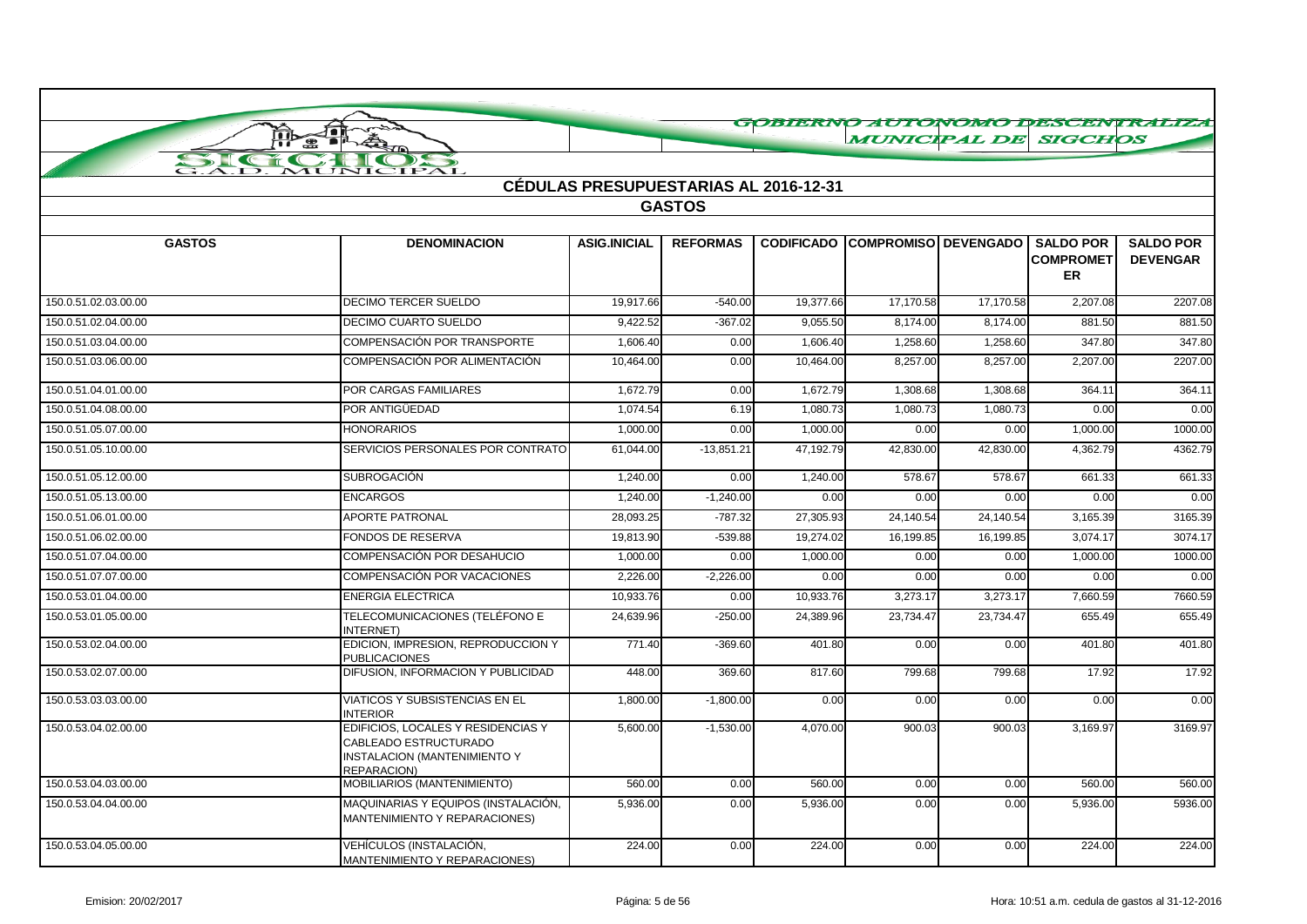|                      | J∎i<br>ŢÞ                                                                                                                                                                     |                                              |                 |           |                                             |           |                               | GOBIERNO AUTONOMO DESCENTRALIZA     |
|----------------------|-------------------------------------------------------------------------------------------------------------------------------------------------------------------------------|----------------------------------------------|-----------------|-----------|---------------------------------------------|-----------|-------------------------------|-------------------------------------|
|                      |                                                                                                                                                                               |                                              |                 |           | <b>MUNICIPAL DE SIGCHOS</b>                 |           |                               |                                     |
|                      | MUNICIPAL                                                                                                                                                                     |                                              |                 |           |                                             |           |                               |                                     |
|                      |                                                                                                                                                                               | <b>CÉDULAS PRESUPUESTARIAS AL 2016-12-31</b> |                 |           |                                             |           |                               |                                     |
|                      |                                                                                                                                                                               |                                              | <b>GASTOS</b>   |           |                                             |           |                               |                                     |
|                      |                                                                                                                                                                               |                                              |                 |           |                                             |           |                               |                                     |
| <b>GASTOS</b>        | <b>DENOMINACION</b>                                                                                                                                                           | <b>ASIG.INICIAL</b>                          | <b>REFORMAS</b> |           | CODIFICADO COMPROMISO DEVENGADO I SALDO POR |           | <b>COMPROMET</b><br><b>ER</b> | <b>SALDO POR</b><br><b>DEVENGAR</b> |
| 150.0.53.04.18.00.00 | GASTOS EN MANTENIMIENTO DE ÁREAS<br>VERDES Y ARREGLO DE VÍAS INTERNAS                                                                                                         | 560.00                                       | 0.00            | 560.00    | 0.00                                        | 0.00      | 560.00                        | 560.00                              |
| 150.0.53.06.03.00.00 | SERVICIO DE CAPACITACION                                                                                                                                                      | 5,600.00                                     | $-5,600.00$     | 0.00      | 0.00                                        | 0.00      | 0.00                          | 0.00                                |
| 150.0.53.07.04.00.00 | <b>MANTENIMIENTO DE SISTEMAS</b><br><b>INFORMATICOS</b>                                                                                                                       | 20,384.00                                    | 0.00            | 20,384.00 | 6,044.22                                    | 6,044.22  | 14,339.78                     | 14339.78                            |
| 150.0.53.08.02.00.00 | VESTUARIO LENCERIA Y PRENDAS DE<br><b>PROTECCION</b>                                                                                                                          | 3,004.88                                     | 0.00            | 3,004.88  | 2,938.38                                    | 2,938.38  | 66.50                         | 66.50                               |
| 150.0.53.08.02.00.01 | VESTUARIO LENCERIA Y PRENDAS CC                                                                                                                                               | 0.00                                         | 1,690.00        | 1,690.00  | 0.00                                        | 0.00      | 1,690.00                      | 1690.00                             |
| 150.0.53.08.03.00.00 | <b>COMBUSTIBLES Y LUBRICANTES</b>                                                                                                                                             | 732.48                                       | 0.00            | 732.48    | 311.36                                      | 311.36    | 421.12                        | 421.12                              |
| 150.0.53.08.04.00.00 | <b>MATERIALES DE OFICINA</b>                                                                                                                                                  | 2,464.99                                     | 0.00            | 2,464.99  | 896.10                                      | 896.10    | 1,568.89                      | 1568.89                             |
| 150.0.53.08.05.00.00 | MATERIALES DE ASEO                                                                                                                                                            | 1,295.62                                     | 0.00            | 1,295.62  | 782.74                                      | 782.74    | 512.88                        | 512.88                              |
| 150.0.53.08.06.00.00 | <b>HERRAMIENTAS</b>                                                                                                                                                           | 315.56                                       | 0.00            | 315.56    | 315.56                                      | 315.56    | 0.00                          | 0.00                                |
| 150.0.53.08.07.00.00 | DE IMPRENTA, REPRODUCCION Y FOT.<br><b>PUBLICACIONES</b>                                                                                                                      | 6,978.72                                     | 0.00            | 6,978.72  | 0.00                                        | 0.00      | 6,978.72                      | 6978.72                             |
| 150.0.53.08.11.00.00 | <b>INSUMOS, BIENES, MATERIALES Y</b><br>SUMINISTROS PARA LA CONSTRUCCIÓN,<br>ELÉCTRICOS. PLOMERÍA. CARPINTERÍA.<br>SEÑALIZACIÓN VIAL, NAVEGACIÓN Y<br><b>CONTRA INCENDIOS</b> | 15,590.18                                    | 0.00            | 15,590.18 | 15,590.18                                   | 15,590.18 | 0.00                          | 0.00                                |
| 150.0.53.08.13.00.00 | REPUESTOS Y ACCESORIOS                                                                                                                                                        | 3,028.48                                     | 0.00            | 3,028.48  | 0.00                                        | 0.00      | 3,028.48                      | 3028.48                             |
| 150.0.53.08.19.00.00 | ADQUISICIÓN DE ACCESORIOS E<br>INSUMOS QUÍMICOS Y ORGÁNICOS                                                                                                                   | 872.95                                       | 0.00            | 872.95    | 820.80                                      | 820.80    | 52.15                         | 52.15                               |
| 150.0.53.08.99.00.00 | OTROS DE USO Y CONSUMO CORRIENTE                                                                                                                                              | 0.00                                         | 2,000.00        | 2,000.00  | 2,000.00                                    | 2,000.00  | 0.00                          | 0.00                                |
| 150.0.53.14.08.00.00 | BIENES ARTÍSTICOS, CULTURALES.<br>BIENES DEPORTIVOS Y SÍMBOLOS<br><b>PATRIOS</b>                                                                                              | 560.00                                       | 0.00            | 560.00    | 0.00                                        | 0.00      | 560.00                        | 560.00                              |
| 150.0.53.16.01.00.00 | FONDOS DE REPOSICIÓN CAJAS CHICAS<br><b>INSTITUCIONALES</b>                                                                                                                   | 112.00                                       | 0.00            | 112.00    | 0.00                                        | 0.00      | 112.00                        | 112.00                              |
| 150.0.57.01.02.00.01 | <b>MATRICULACION</b>                                                                                                                                                          | 8.960.00                                     | $-150.00$       | 8,810.00  | 1,310.62                                    | 1,310.62  | 7,499.38                      | 7499.38                             |
| 150.0.57.01.02.00.02 | PERMISOS DE FUNCIONAMIENTO                                                                                                                                                    | 9,105.60                                     | $-80.00$        | 9.025.60  | 0.00                                        | 0.00      | 9,025.60                      | 9025.60                             |
| 150.0.57.01.02.00.03 | <b>IMPUESTO AL RODAJE</b>                                                                                                                                                     | 1,120.00                                     | 0.00            | 1,120.00  | 0.00                                        | 0.00      | 1,120.00                      | 1120.00                             |
| 150.0.57.01.02.00.04 | <b>PEAJES</b>                                                                                                                                                                 | 0.00                                         | 150.00          | 150.00    | 149.25                                      | 149.25    | 0.75                          | 0.75                                |
| 150.0.57.02.01.00.01 | <b>SEGUROS</b>                                                                                                                                                                | 81,928.00                                    | $-20,000.00$    | 61.928.00 | 52.873.44                                   | 52.873.44 | 9,054.56                      | 9054.56                             |

 $\curvearrowright$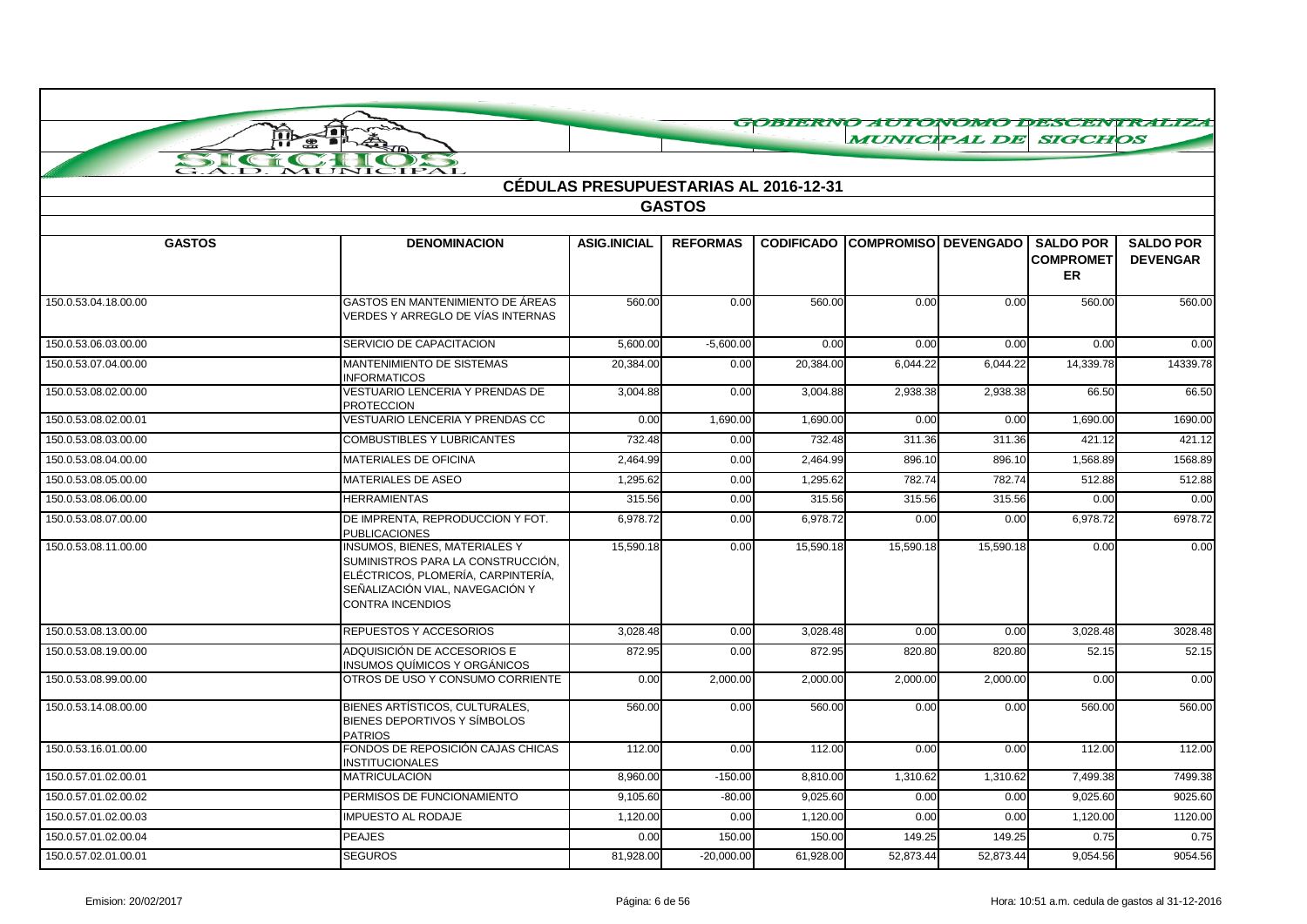|                      |                                                                                |                                              |                 |                       |                        |           |                                                   | GOBIERNO AUTONOMO DESCENTRALIZA     |
|----------------------|--------------------------------------------------------------------------------|----------------------------------------------|-----------------|-----------------------|------------------------|-----------|---------------------------------------------------|-------------------------------------|
|                      | Joi<br>$\mathbf{B}$                                                            |                                              |                 |                       | <b>MUNICIPAL DE</b>    |           | <b>SIGCHOS</b>                                    |                                     |
| $\sum$<br><b>TT</b>  | ⊃                                                                              |                                              |                 |                       |                        |           |                                                   |                                     |
|                      | ZIPAI                                                                          | <b>CÉDULAS PRESUPUESTARIAS AL 2016-12-31</b> |                 |                       |                        |           |                                                   |                                     |
|                      |                                                                                |                                              | <b>GASTOS</b>   |                       |                        |           |                                                   |                                     |
|                      |                                                                                |                                              |                 |                       |                        |           |                                                   |                                     |
| <b>GASTOS</b>        | <b>DENOMINACION</b>                                                            | <b>ASIG.INICIAL</b>                          | <b>REFORMAS</b> | <b>CODIFICADO</b>     | COMPROMISO   DEVENGADO |           | <b>SALDO POR</b><br><b>COMPROMET</b><br><b>ER</b> | <b>SALDO POR</b><br><b>DEVENGAR</b> |
| 150.0.57.02.01.00.02 | <b>SPATT</b>                                                                   | 4,480.00                                     | 0.00            | 4,480.00              | 1,607.69               | 1,607.69  | 2,872.31                                          | 2872.31                             |
| 150.0.84.01.03.00.00 | <b>MOBILIARIOS</b>                                                             | 873.60                                       | 0.00            | 873.60                | 0.00                   | 0.00      | 873.60                                            | 873.60                              |
| 150.0.84.01.04.00.00 | MAQUINARIA Y EQUIPO                                                            | 985.60                                       | 5,000.00        | 5,985.60              | 3,790.32               | 3,790.32  | 2,195.28                                          | 2195.28                             |
| 150.0.84.01.07.00.00 | <b>EQUIPOS, SISTEMAS Y PAQUETES</b><br><b>INFORMATICOS</b>                     | 5,964.00                                     | 0.00            | $\overline{5,964.00}$ | 0.00                   | 0.00      | 5,964.00                                          | 5964.00                             |
| 160.0.51.01.05.00.00 | REMUNERACIONES UNIFICADAS                                                      | 52.716.00                                    | $-5.719.00$     | 46.997.00             | 46,322.00              | 46.322.00 | 675.00                                            | 675.00                              |
| 160.0.51.02.03.00.00 | <b>DECIMO TERCER SUELDO</b>                                                    | 4,578.46                                     | $-476.56$       | 4,101.90              | 3,860.16               | 3,860.16  | 241.74                                            | 241.74                              |
| 160.0.51.02.04.00.00 | <b>DECIMO CUARTO SUELDO</b>                                                    | 1,520.16                                     | $-221.69$       | 1,298.4               | 1,250.50               | 1,250.50  | 47.97                                             | 47.97                               |
| 160.0.51.05.12.00.00 | <b>SUBROGACION</b>                                                             | 1,409.00                                     | 0.00            | 1,409.00              | 0.00                   | 0.00      | 1,409.00                                          | 1409.00                             |
| 160.0.51.05.13.00.00 | <b>ENCARGOS</b>                                                                | 764.30                                       | 0.00            | 764.30                | 0.00                   | 0.00      | 764.30                                            | 764.30                              |
| 160.0.51.06.01.00.00 | <b>APORTE PATRONAL</b>                                                         | 6,400.81                                     | $-666.26$       | 5,734.55              | 5,491.82               | 5,491.82  | 242.73                                            | 242.73                              |
| 160.0.51.06.02.00.00 | FONDOS DE RESERVA                                                              | 4,508.77                                     | $-476.42$       | 4,032.35              | 3,983.04               | 3,983.04  | 49.31                                             | 49.31                               |
| 160.0.51.07.07.00.00 | COMPENSACIÓN POR VACACIONES                                                    | 2,226.00                                     | 0.00            | 2,226.00              | 190.61                 | 190.61    | 2,035.39                                          | 2035.39                             |
| 160.0.53.01.05.00.00 | TELECOMUNICACIONES (TELÉFONO E<br><b>INTERNET</b>                              | 672.00                                       | 0.00            | 672.00                | 527.12                 | 527.12    | 144.88                                            | 144.88                              |
| 160.0.53.02.17.00.00 | DIFUSIÓN E INFORMACIÓN                                                         | 1,120.00                                     | 1,744.00        | 2,864.00              | 700.00                 | 700.00    | $\overline{2,}164.00$                             | 2164.00                             |
| 160.0.53.02.22.00.00 | SERVICIOS Y DERECHOS EN<br>PRODUCCIÓN Y PROGRAMACIÓN DE<br>RADIO Y TELEVISIÓN  | 560.00                                       | 0.00            | 560.00                | 560.00                 | 560.00    | 0.00                                              | 0.00                                |
| 160.0.53.04.04.00.00 | MANTENIMIENTO Y CONSERVACION DE<br>MAQUINARIA Y EQUIPOS                        | 3,242.40                                     | $-2,744.00$     | 498.40                | 495.90                 | 495.90    | 2.50                                              | 2.50                                |
| 160.0.53.06.05.00.00 | ESTUDIO Y DISEÑO DE PROYECTOS                                                  | 0.00                                         | 1,000.00        | 1,000.00              | 0.00                   | 0.00      | 1,000.00                                          | 1000.00                             |
| 160.0.53.08.04.00.00 | MATERIALES DE OFICINA                                                          | 82.37                                        | 0.00            | 82.37                 | 37.61                  | 37.61     | 44.76                                             | 44.76                               |
| 160.0.53.08.07.00.00 | MATERIALES DE IMPRESIÓN.<br>FOTOGRAFIA, REPRODUCCION Y<br><b>PUBLICACIONES</b> | 295.68                                       | 0.00            | 295.68                | 0.00                   | 0.00      | 295.68                                            | 295.68                              |
| 160.0.53.16.01.00.00 | FONDOS DE REPOSICIÓN CAJAS CHICAS<br><b>INSTITUCIONALES</b>                    | 16.80                                        | 0.00            | 16.80                 | 0.00                   | 0.00      | 16.80                                             | 16.80                               |
| 160.0.84.01.03.00.00 | <b>MOBILIARIOS</b>                                                             | 224.00                                       | 0.00            | 224.00                | 0.00                   | 0.00      | 224.00                                            | 224.00                              |
| 160.0.84.01.04.00.00 | MAQUINARIA Y EQUIPO                                                            | 1,120.00                                     | 0.00            | 1,120.00              | 0.00                   | 0.00      | 1,120.00                                          | 1120.00                             |
| 160.0.84.01.07.00.00 | EQUIPOS, SISTEMAS Y PAQUETES<br><b>INFORMATICOS</b>                            | 2,296.00                                     | 0.00            | 2,296.00              | 0.00                   | 0.00      | 2,296.00                                          | 2296.00                             |
| 170.0.51.01.05.00.00 | REMUNERACIONES UNIFICADAS                                                      | 11,832.00                                    | 0.00            | 11,832.00             | 11,832.00              | 11,832.00 | 0.00                                              | 0.00                                |
| 170.0.51.01.06.00.00 | <b>SALARIOS UNIFICADOS</b>                                                     | 25,624.74                                    | $-12,480.00$    | 13,144.74             | 13,118.00              | 13,118.00 | 26.74                                             | 26.74                               |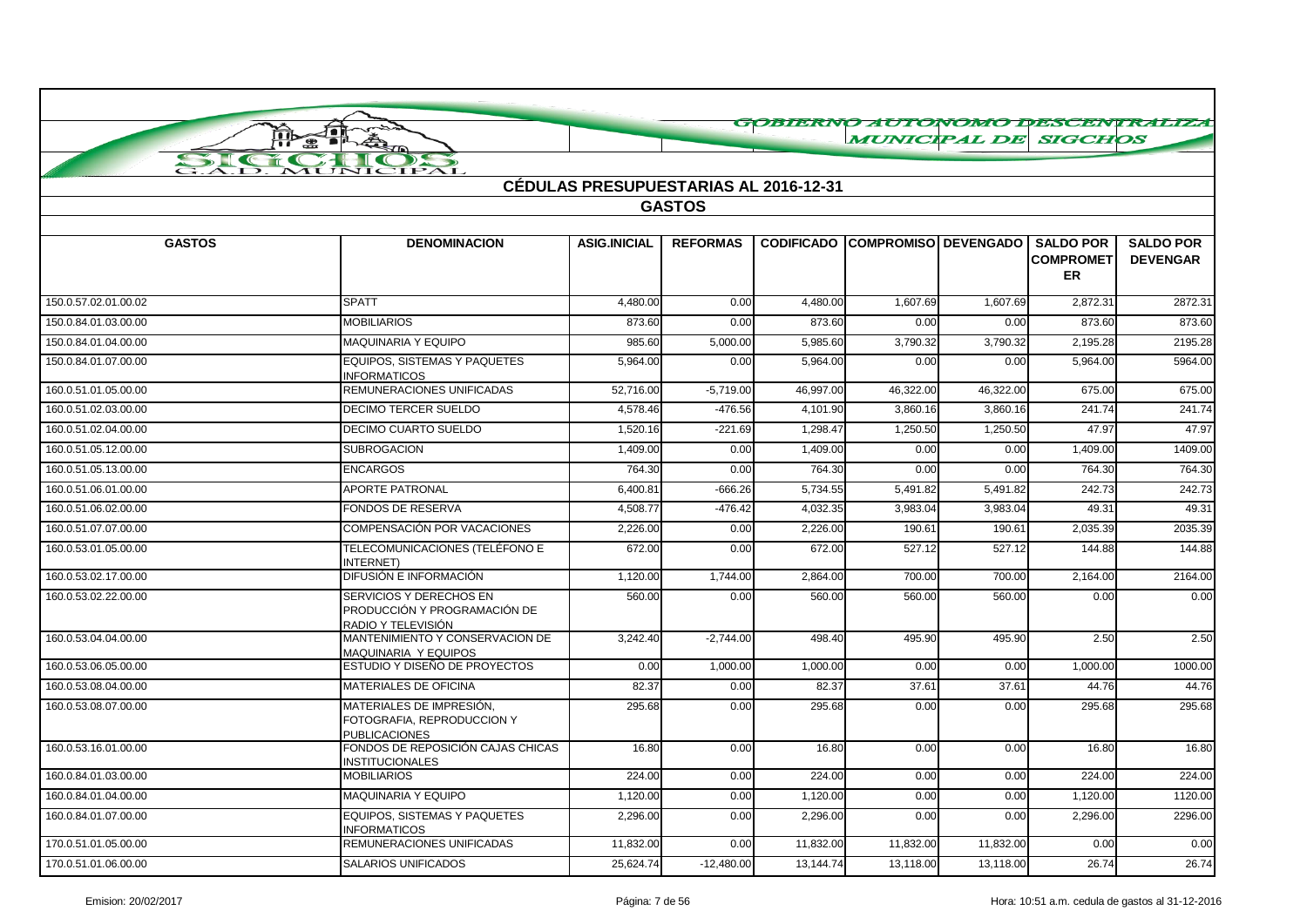|                      |                                                                    |                                              |                 |           |                                                    |          |                        | GOBIERNO AUTONOMO DESCENTRALIZA     |
|----------------------|--------------------------------------------------------------------|----------------------------------------------|-----------------|-----------|----------------------------------------------------|----------|------------------------|-------------------------------------|
|                      | STATISTICS<br>ļф                                                   |                                              |                 |           | <b>MUNICIPAL DE SIGCHOS</b>                        |          |                        |                                     |
| SIGN                 | MUNICIPAL                                                          |                                              |                 |           |                                                    |          |                        |                                     |
|                      |                                                                    | <b>CÉDULAS PRESUPUESTARIAS AL 2016-12-31</b> |                 |           |                                                    |          |                        |                                     |
|                      |                                                                    |                                              | <b>GASTOS</b>   |           |                                                    |          |                        |                                     |
|                      |                                                                    |                                              |                 |           |                                                    |          |                        |                                     |
| <b>GASTOS</b>        | <b>DENOMINACION</b>                                                | <b>ASIG.INICIAL</b>                          | <b>REFORMAS</b> |           | <b>CODIFICADO COMPROMISO DEVENGADO I SALDO POR</b> |          | <b>COMPROMET</b><br>ER | <b>SALDO POR</b><br><b>DEVENGAR</b> |
| 170.0.51.02.03.00.00 | DÉCIMO TERCER SUELDO                                               | 3.121.43                                     | 0.00            | 3.121.43  | 2,518.35                                           | 2,518.35 | 603.08                 | 603.08                              |
| 170.0.51.02.04.00.00 | DÉCIMO CUARTO SUELDO                                               | 1,900.00                                     | 0.00            | 1,900.00  | 1,403.00                                           | 1,403.00 | 497.00                 | 497.00                              |
| 170.0.51.03.04.00.00 | COMPENSACIÓN POR TRANSPORTE                                        | 537.40                                       | 0.00            | 537.40    | 256.90                                             | 256.90   | 280.50                 | 280.50                              |
| 170.0.51.03.06.00.00 | COMPENSACIÓN POR ALIMENTACIÓN                                      | 3,502.50                                     | 0.00            | 3,502.50  | 1,711.25                                           | 1,711.25 | 1,791.25               | 1791.25                             |
| 170.0.51.04.01.00.00 | <b>POR CARGAS FAMILIARES</b>                                       | 489.44                                       | 0.00            | 489.44    | 188.24                                             | 188.24   | 301.20                 | 301.20                              |
| 170.0.51.04.08.00.00 | POR ANTIGÜEDAD                                                     | 220.61                                       | 0.00            | 220.61    | 203.62                                             | 203.62   | 16.99                  | 16.99                               |
| 170.0.51.05.10.00.00 | SERVICIOS PERSONALES POR CONTRATO                                  | 0.00                                         | 5,270.00        | 5,270.00  | 5,270.00                                           | 5,270.00 | 0.00                   | 0.00                                |
| 170.0.51.06.01.00.00 | <b>APORTE PATRONAL</b>                                             | 4,482.52                                     | 0.00            | 4,482.52  | 3,565.96                                           | 3,565.96 | 916.56                 | 916.56                              |
| 170.0.51.06.02.00.00 | FONDOS DE RESERVA                                                  | 3,113.71                                     | 0.00            | 3,113.71  | 2,282.34                                           | 2,282.34 | 831.37                 | 831.37                              |
| 170.0.53.01.04.00.00 | <b>ENERGIA ELECTRICA</b>                                           | 336.00                                       | 0.00            | 336.00    | 222.39                                             | 222.39   | 113.61                 | 113.61                              |
| 170.0.53.01.05.00.00 | <b>TELECOMUNICACIONES</b>                                          | 672.00                                       | 0.00            | 672.00    | 333.63                                             | 333.63   | 338.37                 | 338.37                              |
| 170.0.53.02.03.00.00 | ALMACENAMIENTO, EMBALAJE, ENVASE Y<br><b>RECARGA DE EXTINTORES</b> | 533.12                                       | 0.00            | 533.12    | 0.00                                               | 0.00     | 533.12                 | 533.12                              |
| 170.0.53.03.03.00.00 | VIATICOS Y SUBSISTENCIAS EN EL<br><b>INTERIOR</b>                  | 320.00                                       | 0.00            | 320.00    | 0.00                                               | 0.00     | 320.00                 | 320.00                              |
| 170.0.53.04.05.00.00 | MANTEN. Y REPARAC. DE VEHÍCULOS                                    | 3,024.00                                     | 0.00            | 3,024.00  | 735.46                                             | 735.46   | 2,288.54               | 2288.54                             |
| 170.0.53.08.02.00.00 | VESTUARIO LENCERIA Y PRENDAS DE<br><b>PROTECCION</b>               | 5,094.40                                     | 0.00            | 5.094.40  | 4.705.92                                           | 4,705.92 | 388.48                 | 388.48                              |
| 170.0.53.08.02.00.01 | VESTUARIO LENCERIA Y PRENDAS CC                                    | 0.00                                         | 507.00          | 507.00    | 0.00                                               | 0.00     | 507.00                 | 507.00                              |
| 170.0.53.08.03.00.00 | <b>COMBUSTIBLES Y LUBRICANTES</b>                                  | 2.046.69                                     | 0.00            | 2.046.69  | 1.427.82                                           | 1,427.82 | 618.87                 | 618.87                              |
| 170.0.53.08.04.00.00 | MATERIALES DE OFICINA                                              | 148.62                                       | 0.00            | 148.62    | 49.03                                              | 49.03    | 99.59                  | 99.59                               |
| 170.0.53.08.05.00.00 | SUMINISTROS DE ASEO                                                | 104.38                                       | 0.00            | 104.38    | 6.08                                               | 6.08     | 98.30                  | 98.30                               |
| 170.0.53.08.06.00.00 | <b>HERRAMIENTAS</b>                                                | 0.00                                         | 0.00            | 0.00      | 0.00                                               | 0.00     | 0.00                   | 0.00                                |
| 170.0.53.08.07.00.00 | MATERIALES DE IMPRENTA, REPRODUC.,<br>FOTOG. Y PUBLICAC.           | 89.60                                        | 0.00            | 89.60     | 0.00                                               | 0.00     | 89.60                  | 89.60                               |
| 170.0.53.08.10.00.00 | <b>DISPOSITIVOS MEDICOS</b>                                        | 0.00                                         | 0.00            | 0.00      | 0.00                                               | 0.00     | 0.00                   | 0.00                                |
| 170.0.53.08.13.00.00 | REPUESTOS Y ACCESORIOS                                             | 2,150.40                                     | 4,630.00        | 6,780.40  | 3,763.35                                           | 3,763.35 | 3,017.05               | 3017.05                             |
| 170.0.53.99.01.00.00 | ASIGNACIONES POR DISTRIBUIR                                        | 0.00                                         | 15,000.00       | 15,000.00 | 0.00                                               | 0.00     | 15,000.00              | 15000.00                            |
| 170.0.57.01.02.00.00 | <b>MATRICULACION VEHICULAR</b>                                     | 800.00                                       | 0.00            | 800.00    | 318.07                                             | 318.07   | 481.93                 | 481.93                              |
| 170.0.57.02.01.00.00 | <b>SEGUROS</b>                                                     | 1,000.00                                     | 0.00            | 1,000.00  | 285.21                                             | 285.21   | 714.79                 | 714.79                              |

# Emision: 20/02/2017 Página: 8 de 56 Hora: 10:51 a.m. cedula de gastos al 31-12-2016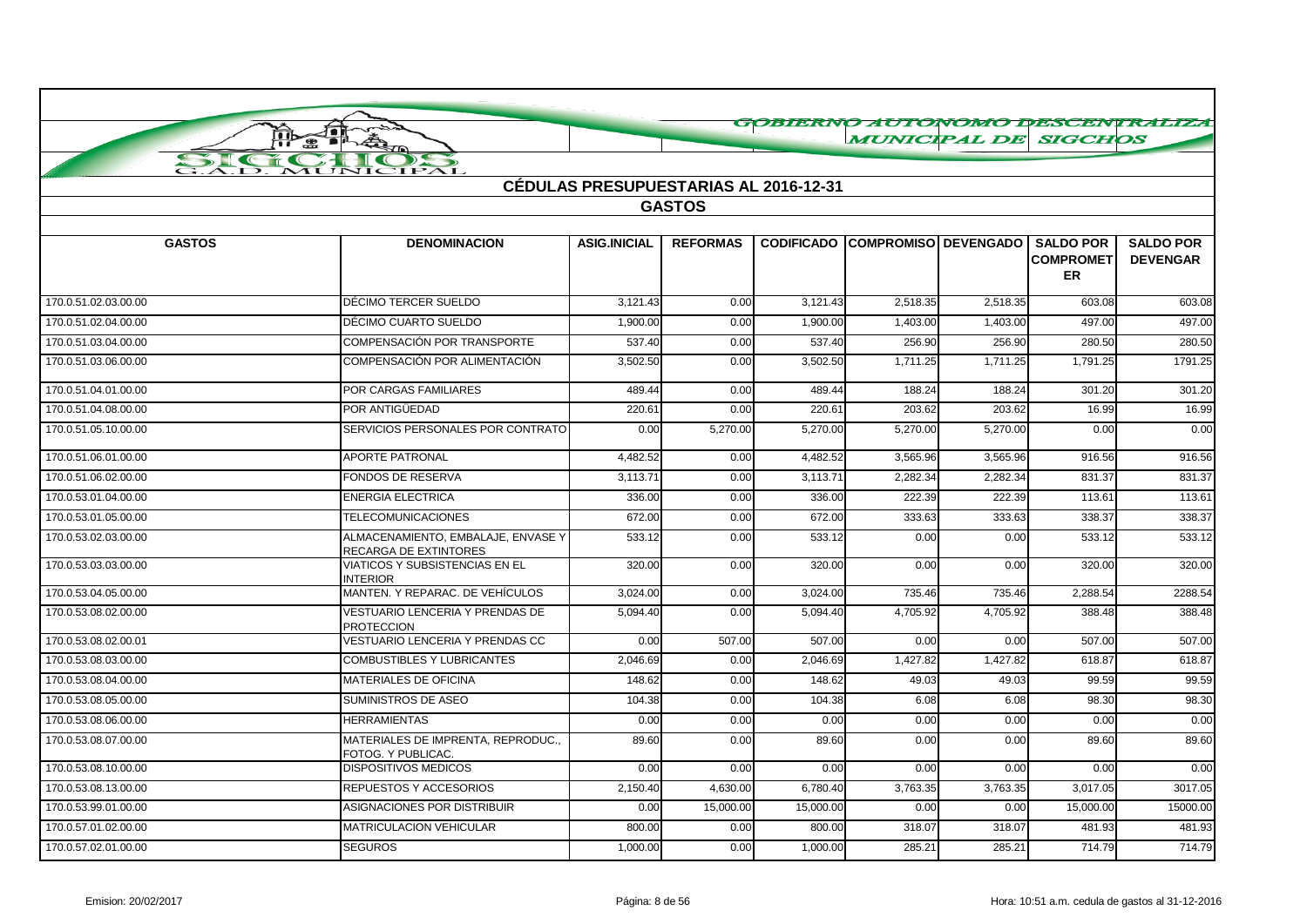|                      | 不合<br>ļф                                                                                                                                                                                                         |                     |                                       |                   | <b>MUNICIPAL DE SIGCHOS</b> |           |                                                   | GOBIERNO AUTONOMO DESCENTRALIZA     |
|----------------------|------------------------------------------------------------------------------------------------------------------------------------------------------------------------------------------------------------------|---------------------|---------------------------------------|-------------------|-----------------------------|-----------|---------------------------------------------------|-------------------------------------|
|                      | A<br>∰                                                                                                                                                                                                           |                     |                                       |                   |                             |           |                                                   |                                     |
|                      | <b>IPAL</b><br>JIC                                                                                                                                                                                               |                     |                                       |                   |                             |           |                                                   |                                     |
|                      |                                                                                                                                                                                                                  |                     | CÉDULAS PRESUPUESTARIAS AL 2016-12-31 |                   |                             |           |                                                   |                                     |
|                      |                                                                                                                                                                                                                  |                     | <b>GASTOS</b>                         |                   |                             |           |                                                   |                                     |
|                      |                                                                                                                                                                                                                  |                     |                                       |                   |                             |           |                                                   |                                     |
| <b>GASTOS</b>        | <b>DENOMINACION</b>                                                                                                                                                                                              | <b>ASIG.INICIAL</b> | <b>REFORMAS</b>                       | <b>CODIFICADO</b> | <b>COMPROMISO DEVENGADO</b> |           | <b>SALDO POR</b><br><b>COMPROMET</b><br><b>ER</b> | <b>SALDO POR</b><br><b>DEVENGAR</b> |
| 170.0.57.02.03.00.00 | <b>COMISIONES BANCARIAS</b>                                                                                                                                                                                      | 200.00              | 0.00                                  | 200.00            | 62.00                       | 62.00     | 138.00                                            | 138.00                              |
| 170.0.73.99.01.00.00 | ASIGNACIONES POR DISTRIBUIR                                                                                                                                                                                      | 0.00                | 42,582.70                             | 42,582.70         | 0.00                        | 0.00      | 42,582.70                                         | 42582.70                            |
| 170.0.75.01.07.00.00 | CONSTRUCCION DE UN TANQUE<br><b>CISTERNA</b>                                                                                                                                                                     | 8,000.00            | 0.00                                  | 8,000.00          | 0.00                        | 0.00      | 8,000.00                                          | 8000.00                             |
| 170.0.84.01.03.00.00 | <b>MOBILIARIOS</b>                                                                                                                                                                                               | 492.80              | 0.00                                  | 492.80            | 410.40                      | 410.40    | 82.40                                             | 82.40                               |
| 170.0.84.01.04.00.00 | MAQUINARIA Y EQUIPOS                                                                                                                                                                                             | 63,722.56           | 142,571.49                            | 206,294.05        | 0.00                        | 0.00      | 206,294.05                                        | 206294.05                           |
| 170.0.84.01.05.00.00 | <b>VEHICULO</b>                                                                                                                                                                                                  | 130,000.00          | 0.00                                  | 130,000.00        | 0.00                        | 0.00      | 130,000.00                                        | 130000.00                           |
| 170.0.84.01.06.00.00 | <b>HERRAMIENTAS</b>                                                                                                                                                                                              | 0.00                | 680.00                                | 680.00            | 585.72                      | 585.72    | 94.28                                             | 94.28                               |
| 170.0.84.01.07.00.00 | EQUIPOS, SISTEMAS Y PAQUETES<br><b>INFORMATICOS</b>                                                                                                                                                              | 1,456.00            | 0.00                                  | 1,456.00          | 941.53                      | 941.53    | 514.47                                            | 514.47                              |
| 180.0.51.01.05.00.00 | REMUNERACIONES UNIFICADAS                                                                                                                                                                                        | 23,664.00           | 0.00                                  | 23,664.00         | 23,664.00                   | 23,664.00 | 0.00                                              | 0.00                                |
| 180.0.51.02.03.00.00 | DÉCIMO TERCER SUELDO                                                                                                                                                                                             | 2,789.04            | 0.00                                  | 2,789.04          | 2,720.92                    | 2,720.92  | 68.12                                             | 68.12                               |
| 180.0.51.02.04.00.00 | DÉCIMO CUARTO SUELDO                                                                                                                                                                                             | 1,140.12            | 0.00                                  | 1,140.12          | 945.50                      | 945.50    | 194.62                                            | 194.62                              |
| 180.0.51.05.10.00.00 | SERVICIOS PERSONALES POR CONTRATO                                                                                                                                                                                | 9,804.00            | 0.00                                  | 9,804.00          | 9,804.00                    | 9,804.00  | 0.00                                              | 0.00                                |
| 180.0.51.06.01.00.00 | <b>APORTE PATRONAL</b>                                                                                                                                                                                           | 3.899.04            | 0.00                                  | 3.899.04          | 3.899.04                    | 3,899.04  | 0.00                                              | 0.00                                |
| 180.0.51.06.02.00.00 | <b>FONDOS DE RESERVA</b>                                                                                                                                                                                         | 2.787.84            | 0.00                                  | 2.787.84          | 2,311.42                    | 2,311.42  | 476.42                                            | 476.42                              |
| 180.0.53.02.04.00.00 | EDICIÓN, IMPRESIÓN, REPRODUCCIÓN,<br>PUBLICACIONES SUSCRIPCIONES,<br>FOTOCOPIADO, TRADUCCIÓN,<br>EMPASTADO, ENMARCACIÓN,<br>SERIGRAFÍA, FOTOGRAFÍA,<br>CARNETIZACIÓN, FILMACIÓN E IMÁGENES<br><b>SATELITALES</b> | 67.20               | 0.00                                  | 67.20             | 0.00                        | 0.00      | 67.20                                             | 67.20                               |
| 180.0.53.03.03.00.00 | <b>VIATICOS Y SUBSISTENCIAS EN EL</b><br><b>INTERIOR</b>                                                                                                                                                         | 240.00              | $-240.00$                             | 0.00              | 0.00                        | 0.00      | 0.00                                              | 0.00                                |
| 180.0.53.08.04.00.00 | <b>MATERIALES DE OFICINA</b>                                                                                                                                                                                     | 24.38               | 0.00                                  | 24.38             | 10.94                       | 10.94     | 13.44                                             | 13.44                               |
| 180.0.53.08.07.00.00 | DE IMPRENTA, REPRODUCCION Y FOT.<br><b>PUBLICACIONES</b>                                                                                                                                                         | 854.56              | 0.00                                  | 854.56            | 0.00                        | 0.00      | 854.56                                            | 854.56                              |
| 180.0.53.16.01.00.00 | FONDOS DE REPOSICIÓN CAJAS CHICAS<br><b>INSTITUCIONALES</b>                                                                                                                                                      | 11.20               | 0.00                                  | 11.20             | 0.00                        | 0.00      | 11.20                                             | 11.20                               |
| 180.0.58.01.02.00.01 | AL CONSEJO DE PROTECCIÓN DE<br><b>DERECHOS</b>                                                                                                                                                                   | 30,000.00           | 0.00                                  | 30,000.00         | 30,000.00                   | 30,000.00 | 0.00                                              | 0.00                                |
| 180.0.84.01.03.00.00 | <b>MOBILIARIOS</b>                                                                                                                                                                                               | 2.912.00            | 0.00                                  | 2,912.00          | 0.00                        | 0.00      | 2,912.00                                          | 2912.00                             |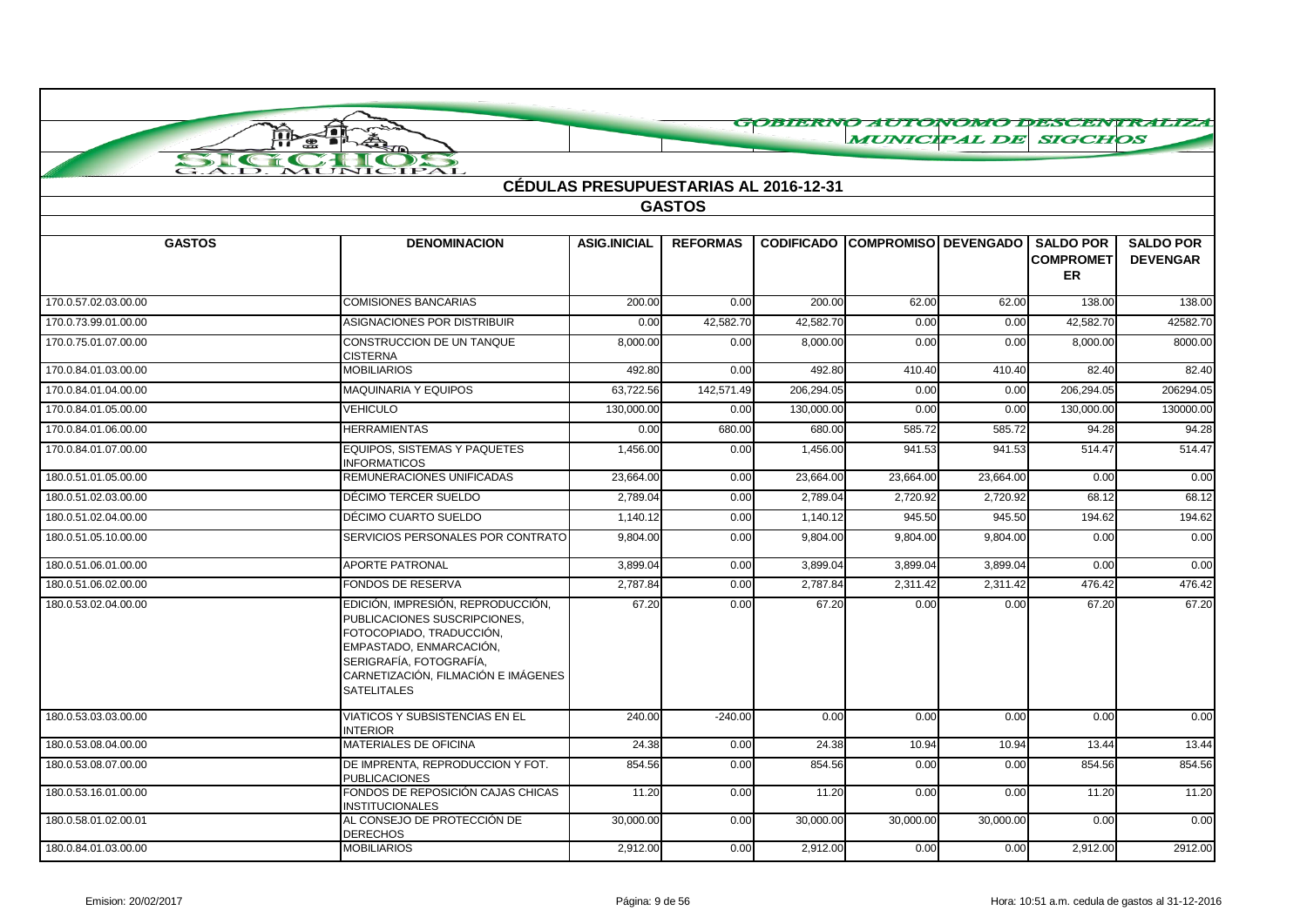|                      |                                                             |                     |                                              |                   |                             |            |                                            | GOBIERNO AUTONOMO I PESCENTRALIZA   |
|----------------------|-------------------------------------------------------------|---------------------|----------------------------------------------|-------------------|-----------------------------|------------|--------------------------------------------|-------------------------------------|
|                      | THE PLA                                                     |                     |                                              |                   | <b>MUNICIPAL DE SIGCHOS</b> |            |                                            |                                     |
| SI<br>$\epsilon$     | <b>IPAL</b><br>JNIC                                         |                     |                                              |                   |                             |            |                                            |                                     |
|                      |                                                             |                     | <b>CÉDULAS PRESUPUESTARIAS AL 2016-12-31</b> |                   |                             |            |                                            |                                     |
|                      |                                                             |                     | <b>GASTOS</b>                                |                   |                             |            |                                            |                                     |
|                      |                                                             |                     |                                              |                   |                             |            |                                            |                                     |
| <b>GASTOS</b>        | <b>DENOMINACION</b>                                         | <b>ASIG.INICIAL</b> | <b>REFORMAS</b>                              | <b>CODIFICADO</b> | COMPROMISO DEVENGADO I      |            | <b>SALDO POR</b><br><b>COMPROMET</b><br>ER | <b>SALDO POR</b><br><b>DEVENGAR</b> |
| 180.0.84.01.07.00.00 | <b>EQUIPOS, SISTEMAS Y PAQUETES</b><br><b>INFORMATICOS</b>  | 1,092.00            | 0.00                                         | 1,092.00          | 0.00                        | 0.00       | 1,092.00                                   | 1092.00                             |
| 210.0.71.01.05.00.00 | REMUNERACIONES UNIFICADAS                                   | 168,720.00          | 0.00                                         | 168,720.00        | 159,787.46                  | 159,787.46 | 8.932.54                                   | 8932.54                             |
| 210.0.71.01.06.00.00 | SALARIOS UNIFICADOS                                         | 6,288.00            | 0.00                                         | 6,288.00          | 6,288.00                    | 6,288.00   | 0.00                                       | 0.00                                |
| 210.0.71.02.03.00.00 | <b>DECIMO TERCER SUELDO</b>                                 | 17,035.28           | 0.00                                         | 17,035.28         | 15,330.30                   | 15,330.30  | 1,704.98                                   | 1704.98                             |
| 210.0.71.02.04.00.00 | DECIMO CUARTO SUELDO                                        | 8,360.84            | 0.00                                         | 8,360.84          | 6,134.67                    | 6,134.67   | 2,226.17                                   | 2226.17                             |
| 210.0.71.03.04.00.00 | COMPENSACIÓN POR TRANSPORTE                                 | 149.60              | 0.00                                         | 149.60            | 128.60                      | 128.60     | 21.00                                      | 21.00                               |
| 210.0.71.03.06.00.00 | COMPENSACIÓN POR ALIMENTACIÓN                               | 990.00              | 0.00                                         | 990.00            | 845.50                      | 845.50     | 144.50                                     | 144.50                              |
| 210.0.71.04.01.00.00 | <b>POR CARGAS FAMILIARES</b>                                | 75.12               | 0.00                                         | 75.12             | 75.12                       | 75.12      | 0.00                                       | 0.00                                |
| 210.0.71.04.08.00.00 | POR ANTIGÜEDAD                                              | 123.36              | 2.08                                         | 125.44            | 125.44                      | 125.44     | 0.00                                       | 0.00                                |
| 210.0.71.05.10.00.00 | SERVICIOS PERSONALES POR CONTRATO                           | 29,424.00           | $-8,874.00$                                  | 20,550.00         | 18,820.89                   | 18,820.89  | 1,729.11                                   | 1729.11                             |
| 210.0.71.05.13.00.00 | <b>ENCARGOS</b>                                             | 0.00                | 8,874.00                                     | 8,874.00          | 7,888.00                    | 7,888.00   | 986.00                                     | 986.00                              |
| 210.0.71.06.01.00.00 | APORTE PATRONAL                                             | 23,844.40           | 0.00                                         | 23,844.40         | 21,863.98                   | 21,863.98  | 1,980.42                                   | 1980.42                             |
| 210.0.71.06.02.00.00 | FONDOS DE RESERVA                                           | 17,027.79           | 0.00                                         | 17,027.79         | 12,847.30                   | 12,847.30  | 4,180.49                                   | 4180.49                             |
| 210.0.73.01.04.00.00 | <b>ENERGIA ELECTRICA</b>                                    | 1,200.00            | 0.00                                         | 1,200.00          | 504.12                      | 504.12     | 695.88                                     | 695.88                              |
| 210.0.73.01.05.00.00 | <b>TELECOMUNICACIONES</b>                                   | 1,500.00            | 0.00                                         | 1,500.00          | 276.09                      | 276.09     | 1,223.91                                   | 1223.91                             |
| 210.0.73.02.04.00.00 | EDICIÓN, IMPRESION, REPRODUCCION Y<br><b>PUBLICACIONES</b>  | 48.72               | 0.00                                         | 48.72             | 0.00                        | 0.00       | 48.72                                      | 48.72                               |
| 210.0.73.03.03.00.00 | VIATICOS Y SUBSISTENCIAS EN EL<br><b>INTERIOR</b>           | 1,431.00            | $-1,431.00$                                  | 0.00              | 0.00                        | 0.00       | 0.00                                       | 0.00                                |
| 210.0.73.06.03.00.00 | SERVICIO DE CAPACITACIÓN                                    | 6,000.00            | $-4,448.00$                                  | 1,552.00          | 0.00                        | 0.00       | 1,552.00                                   | 1552.00                             |
| 210.0.73.08.02.00.00 | <b>VESTUARIO LENCERIA Y PRENDAS DE</b><br><b>PROTECCION</b> | 169.00              | 0.00                                         | 169.00            | 152.43                      | 152.43     | 16.57                                      | 16.57                               |
| 210.0.73.08.02.00.01 | VESTUARIO LENCERIA Y PRENDAS CC                             | 0.00                | 169.00                                       | 169.00            | 0.00                        | 0.00       | 169.00                                     | 169.00                              |
| 210.0.73.08.04.00.00 | <b>MATERIALES DE OFICINA</b>                                | 694.65              | 0.00                                         | 694.65            | 0.00                        | 0.00       | 694.65                                     | 694.65                              |
| 210.0.73.08.05.00.00 | MATERIALES DE ASEO                                          | 134.40              | 0.00                                         | 134.40            | 43.61                       | 43.61      | 90.79                                      | 90.79                               |
| 210.0.73.08.07.00.00 | MATERIALES DE IMPRENTA, REPRODUC.,<br>FOTOG. Y PUBLICAC.    | 560.00              | 0.00                                         | 560.00            | 0.00                        | 0.00       | 560.00                                     | 560.00                              |
| 210.0.84.01.07.00.00 | EQUIPOS, SISTEMAS Y PAQUETES<br><b>INFORMATICOS</b>         | 5,040.00            | $-5,040.00$                                  | 0.00              | 0.00                        | 0.00       | 0.00                                       | 0.00                                |
| 220.0.71.02.03.00.00 | DÉCIMO TERCER SUELDO                                        | 986.00              | 0.00                                         | 986.00            | 739.53                      | 739.53     | 246.47                                     | 246.47                              |
| 220.0.71.02.04.00.00 | DÉCIMO CUARTO SUELDO                                        | 380.00              | 0.00                                         | 380.00            | 305.00                      | 305.00     | 75.00                                      | 75.00                               |

 $\curvearrowright$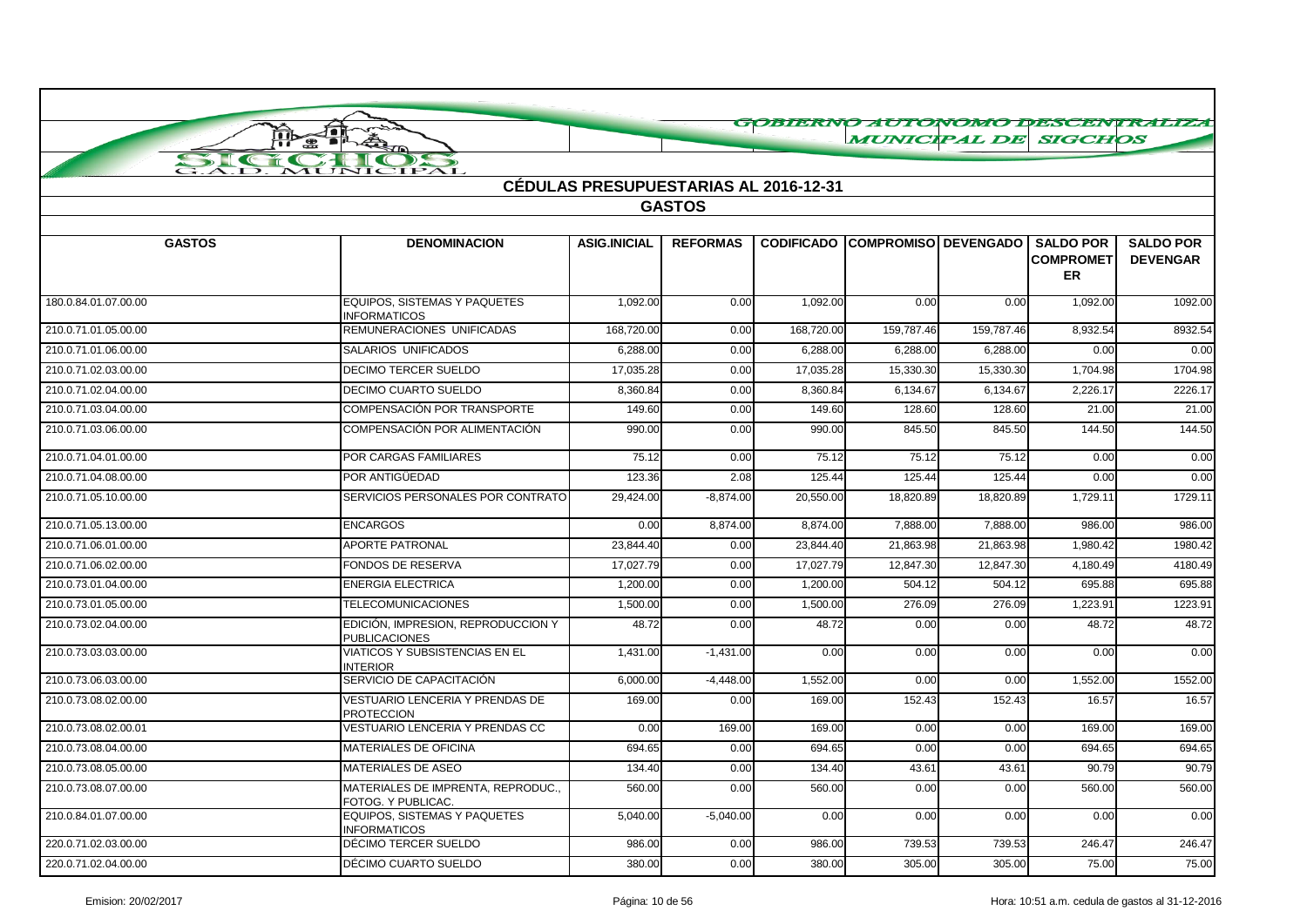|                      | 抓<br>ПÞ                                                                                                                                                                       |                     |                                              |            | <b>MUNICIPAL DE SIGCHOS</b>            |            |                                            | GOBIERNO AUTONOMO DESCENTRALIZA     |
|----------------------|-------------------------------------------------------------------------------------------------------------------------------------------------------------------------------|---------------------|----------------------------------------------|------------|----------------------------------------|------------|--------------------------------------------|-------------------------------------|
| SIGN                 | $\frac{1}{2}$<br>霊                                                                                                                                                            |                     |                                              |            |                                        |            |                                            |                                     |
|                      | MUNICIPAL                                                                                                                                                                     |                     |                                              |            |                                        |            |                                            |                                     |
|                      |                                                                                                                                                                               |                     | <b>CÉDULAS PRESUPUESTARIAS AL 2016-12-31</b> |            |                                        |            |                                            |                                     |
|                      |                                                                                                                                                                               |                     | <b>GASTOS</b>                                |            |                                        |            |                                            |                                     |
|                      |                                                                                                                                                                               |                     |                                              |            |                                        |            |                                            |                                     |
| <b>GASTOS</b>        | <b>DENOMINACION</b>                                                                                                                                                           | <b>ASIG.INICIAL</b> | <b>REFORMAS</b>                              |            | <b>CODIFICADO COMPROMISO DEVENGADO</b> |            | <b>SALDO POR</b><br><b>COMPROMET</b><br>ER | <b>SALDO POR</b><br><b>DEVENGAR</b> |
| 220.0.71.05.10.00.00 | SERVICIOS PERSONALES POR CONTRATO                                                                                                                                             | 11,832.00           | 0.00                                         | 11,832.00  | 8,874.00                               | 8,874.00   | 2,958.00                                   | 2958.00                             |
| 220.0.71.06.01.00.00 | <b>APORTE PATRONAL</b>                                                                                                                                                        | 1.378.44            | 0.00                                         | 1,378.44   | 1,160.35                               | 1,160.35   | 218.09                                     | 218.09                              |
| 220.0.71.06.02.00.00 | FONDOS DE RESERVA                                                                                                                                                             | 985.56              | 0.00                                         | 985.56     | 739.17                                 | 739.17     | 246.39                                     | 246.39                              |
| 220.0.73.01.04.00.00 | <b>ENERGIA ELECTRICA</b>                                                                                                                                                      | 1,053.96            | 0.00                                         | 1,053.96   | 13.67                                  | 13.67      | 1,040.29                                   | 1040.29                             |
| 220.0.73.02.99.00.00 | <b>OTROS SERVICIOS</b>                                                                                                                                                        | 0.00                | 1,600.00                                     | 1,600.00   | 700.00                                 | 700.00     | 900.00                                     | 900.00                              |
| 220.0.73.05.03.00.00 | MOBILIARIOS (ARRENDAMIENTOS)                                                                                                                                                  | 364.50              | 0.00                                         | 364.50     | 0.00                                   | 0.00       | 364.50                                     | 364.50                              |
| 220.0.73.06.03.00.00 | SERVICIO DE CAPACITACIÓN                                                                                                                                                      | 300.00              | $-300.00$                                    | 0.00       | 0.00                                   | 0.00       | 0.00                                       | 0.00                                |
| 220.0.73.06.05.00.00 | ESTUDIOS PARA RECUPERACION DE LA<br>HACIENDA PILAPUCHIN (ARRASTRE 2015)                                                                                                       | 20,000.00           | 0.00                                         | 20,000.00  | 20,000.00                              | 20,000.00  | 0.00                                       | 0.00                                |
| 220.0.73.08.04.00.00 | MATERIALES DE OFICINA                                                                                                                                                         | 31.04               | 0.00                                         | 31.04      | 0.00                                   | 0.00       | 31.04                                      | 31.04                               |
| 220.0.73.08.07.00.00 | MATERIALES DE IMPRESIÓN.<br>FOTOGRAFIA, REPROD. Y<br><b>PUBLICACIONES</b>                                                                                                     | 44.80               | 1,760.00                                     | 1,804.80   | 1,500.00                               | 1,500.00   | 304.80                                     | 304.80                              |
| 220.0.73.08.11.00.00 | <b>INSUMOS, BIENES, MATERIALES Y</b><br>SUMINISTROS PARA LA CONSTRUCCIÓN,<br>ELÉCTRICOS, PLOMERÍA, CARPINTERÍA,<br>SEÑALIZACIÓN VIAL. NAVEGACIÓN Y<br><b>CONTRA INCENDIOS</b> | 999.60              | 1,368.00                                     | 2,367.60   | 1,580.41                               | 1,580.41   | 787.19                                     | 787.19                              |
| 220.0.73.14.08.00.00 | BIENES ARTÍSTICOS, CULTURALES,<br>BIENES DEPORTIVOS Y SÍMBOLOS<br><b>PATRIOS</b>                                                                                              | 0.00                | 5,040.00                                     | 5,040.00   | 4,956.00                               | 4,956.00   | 84.00                                      | 84.00                               |
| 220.0.75.01.04.01.13 | REMODELACION DE LA CASA<br>PATRIMONIAL (ARRASTRE 2015)                                                                                                                        | 109,585.60          | 15,000.00                                    | 124,585.60 | 116,653.10                             | 116,653.10 | 7,932.50                                   | 7932.50                             |
| 220.0.84.03.01.00.00 | <b>TERRENOS</b>                                                                                                                                                               | 2,000.00            | $-616.75$                                    | 1,383.25   | 1,383.25                               | 1,383.25   | 0.00                                       | 0.00                                |
| 230.0.71.02.03.00.00 | DÉCIMO TERCER SUELDO                                                                                                                                                          | 986.00              | 48.27                                        | 1,034.27   | 1,034.27                               | 1,034.27   | 0.00                                       | 0.00                                |
| 230.0.71.02.04.00.00 | DÉCIMO CUARTO SUELDO                                                                                                                                                          | 380.00              | 0.00                                         | 380.00     | 366.00                                 | 366.00     | 14.00                                      | 14.00                               |
| 230.0.71.05.10.00.00 | SERVICIOS PERSONALES POR CONTRATO                                                                                                                                             | 11,832.00           | 0.00                                         | 11,832.00  | 11,832.00                              | 11,832.00  | 0.00                                       | 0.00                                |
| 230.0.71.06.01.00.00 | <b>APORTE PATRONAL</b>                                                                                                                                                        | 1,378.44            | 0.00                                         | 1,378.44   | 1,378.44                               | 1,378.44   | 0.00                                       | 0.00                                |
| 230.0.71.06.02.00.00 | FONDOS DE RESERVA                                                                                                                                                             | 985.56              | 0.00                                         | 985.56     | 82.13                                  | 82.13      | 903.43                                     | 903.43                              |
| 230.0.73.02.04.00.00 | EDICIÓN, IMPRESION, REPRODUCCION Y<br><b>PUBLICACIONES</b>                                                                                                                    | 552.16              | 0.00                                         | 552.16     | 0.00                                   | 0.00       | 552.16                                     | 552.16                              |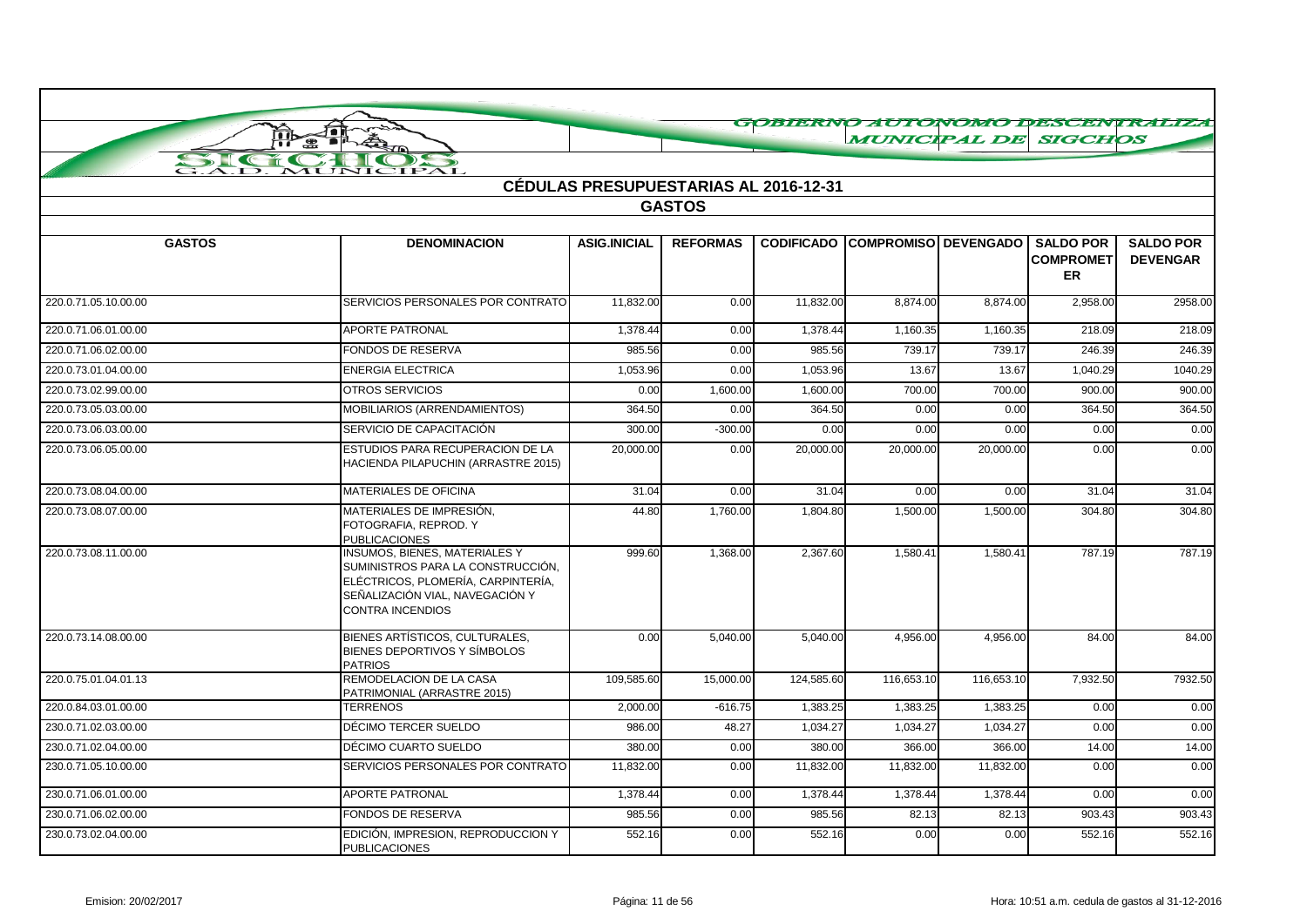| GOBIERNO AUTONOMO DESCENTRALIZA |                                                                                                                            |                                              |                 |                   |                             |           |                                            |                                     |
|---------------------------------|----------------------------------------------------------------------------------------------------------------------------|----------------------------------------------|-----------------|-------------------|-----------------------------|-----------|--------------------------------------------|-------------------------------------|
|                                 | 疉                                                                                                                          |                                              |                 |                   | <b>MUNICIPAL DE SIGCHOS</b> |           |                                            |                                     |
|                                 |                                                                                                                            |                                              |                 |                   |                             |           |                                            |                                     |
| $\overline{D}$ .                | <b>IPAL</b><br>MUP                                                                                                         | <b>CÉDULAS PRESUPUESTARIAS AL 2016-12-31</b> |                 |                   |                             |           |                                            |                                     |
|                                 |                                                                                                                            |                                              | <b>GASTOS</b>   |                   |                             |           |                                            |                                     |
|                                 |                                                                                                                            |                                              |                 |                   |                             |           |                                            |                                     |
| <b>GASTOS</b>                   | <b>DENOMINACION</b>                                                                                                        | <b>ASIG.INICIAL</b>                          | <b>REFORMAS</b> | <b>CODIFICADO</b> | <b>COMPROMISO DEVENGADO</b> |           | SALDO POR<br><b>COMPROMET</b><br><b>ER</b> | <b>SALDO POR</b><br><b>DEVENGAR</b> |
| 230.0.73.02.05.00.00            | ESPECTÁCULOS CULTURALES Y<br>SOCIALES - PROYECTO SIGCHOS,<br>CULTURA, ARTES, DEPORTE,<br>RECREACIÓN E IDENTIDAD.           | 30,000.00                                    | 0.00            | 30,000.00         | 0.00                        | 0.00      | 30,000.00                                  | 30000.00                            |
| 230.0.73.03.03.00.00            | VIATICOS Y SUBSISTENCIAS EN EL<br><b>INTERIOR</b>                                                                          | 80.00                                        | $-80.00$        | 0.00              | 0.00                        | 0.00      | 0.00                                       | 0.00                                |
| 230.0.73.05.03.00.00            | MOBILIARIOS (ARRENDAMIENTOS)                                                                                               | 786.24                                       | 0.00            | 786.24            | 0.00                        | 0.00      | 786.24                                     | 786.24                              |
| 230.0.73.08.04.00.00            | MATERIALES DE OFICINA                                                                                                      | 240.12                                       | 0.00            | 240.12            | 0.00                        | 0.00      | 240.12                                     | 240.12                              |
| 230.0.73.08.07.00.00            | MATERIALES DE IMPRESIÓN,<br>FOTOGRAFIA, REPROD. Y<br><b>PUBLICACIONES</b>                                                  | 134.40                                       | 0.00            | 134.40            | 0.00                        | 0.00      | 134.40                                     | 134.40                              |
| 230.0.73.08.13.00.00            | REPUESTOS Y ACCESORIOS                                                                                                     | 2.401.28                                     | 0.00            | 2,401.28          | 1,569.78                    | 1,569.78  | 831.50                                     | 831.50                              |
| 230.0.73.08.20.00.00            | MENAJE DE COCINA. DE HOGAR.<br>ACCESORIOS DESCARTABLES Y<br>ACCESORIOS DE OFICINA - PROYECTO<br>EQUIPAMIENTO GERONTOLOGICO | 158,345.11                                   | $-63,634.51$    | 94.710.60         | 56,394.02                   | 28,197.01 | 38,316.58                                  | 66513.59                            |
| 230.0.73.16.01.00.00            | FONDOS DE REPOSICIÓN CAJAS CHICAS<br>EN PROYECTOS Y PROGRAMAS DE<br>INVERSIÓN                                              | 56.00                                        | 0.00            | 56.00             | 0.00                        | 0.00      | 56.00                                      | 56.00                               |
| 230.0.75.01.07.00.01            | CONSTRUCCION DE GRANJA INTEGRAL<br><b>GERONTOLOGICO</b>                                                                    | 80,000.00                                    | $-80,000.00$    | 0.00              | 0.00                        | 0.00      | 0.00                                       | 0.00                                |
| 230.0.84.01.03.00.00            | <b>MOBILIARIOS</b>                                                                                                         | 996.80                                       | $-280.00$       | 716.80            | 715.92                      | 715.92    | 0.88                                       | 0.88                                |
| 230.1.71.02.03.00.00            | DÉCIMO TERCER SUELDO                                                                                                       | 1,707.96                                     | $-621.96$       | 1,086.00          | 986.04                      | 986.04    | 99.96                                      | 99.96                               |
| 230.1.71.02.04.00.00            | DÉCIMO CUARTO SUELDO                                                                                                       | 760.08                                       | $-380.04$       | 380.04            | 366.00                      | 366.00    | 14.04                                      | 14.04                               |
| 230.1.71.05.10.00.00            | SERVICIOS PERSONALES POR CONTRATO                                                                                          | 20,496.00                                    | $-7,464.00$     | 13,032.00         | 11,832.00                   | 11,832.00 | 1,200.00                                   | 1200.00                             |
| 230.1.71.06.01.00.00            | <b>APORTE PATRONAL</b>                                                                                                     | 2,387.76                                     | $-869.52$       | 1,518.24          | 1,493.31                    | 1,493.31  | 24.93                                      | 24.93                               |
| 230.1.71.06.02.00.00            | FONDOS DE RESERVA                                                                                                          | 1,707.24                                     | $-621.72$       | 1,085.52          | 985.56                      | 985.56    | 99.96                                      | 99.96                               |
| 230.1.71.07.07.00.00            | COMPENSACIÓN POR VACACIONES NO<br>GOZADAS POR CESACIÓN DE FUNCIONES                                                        | 1,708.00                                     | 9,957.24        | 11,665.24         | 2,830.94                    | 2,830.94  | 8,834.30                                   | 8834.30                             |
| 230.1.73.01.04.00.00            | <b>ENERGIA ELECTRICA</b>                                                                                                   | 60.48                                        | 0.00            | 60.48             | 49.91                       | 49.91     | 10.57                                      | 10.57                               |
| 230.1.73.01.05.00.00            | <b>TELECOMUNICACIONES</b>                                                                                                  | 120.96                                       | 0.00            | 120.96            | 66.05                       | 66.05     | 54.91                                      | 54.91                               |
| 230.1.73.02.05.00.00            | <b>ESPECTÁCULOS CULTURALES Y</b><br><b>SOCIALES</b>                                                                        | 3,673.60                                     | $-1,317.60$     | 2,356.00          | 2,205.96                    | 2,205.96  | 150.04                                     | 150.04                              |
| 230.1.73.02.35.00.00            | SERVICIO DE ALIMENTACIÓN                                                                                                   | 1,089.64                                     | 237.80          | 1,327.44          | 773.44                      | 773.44    | 554.00                                     | 554.00                              |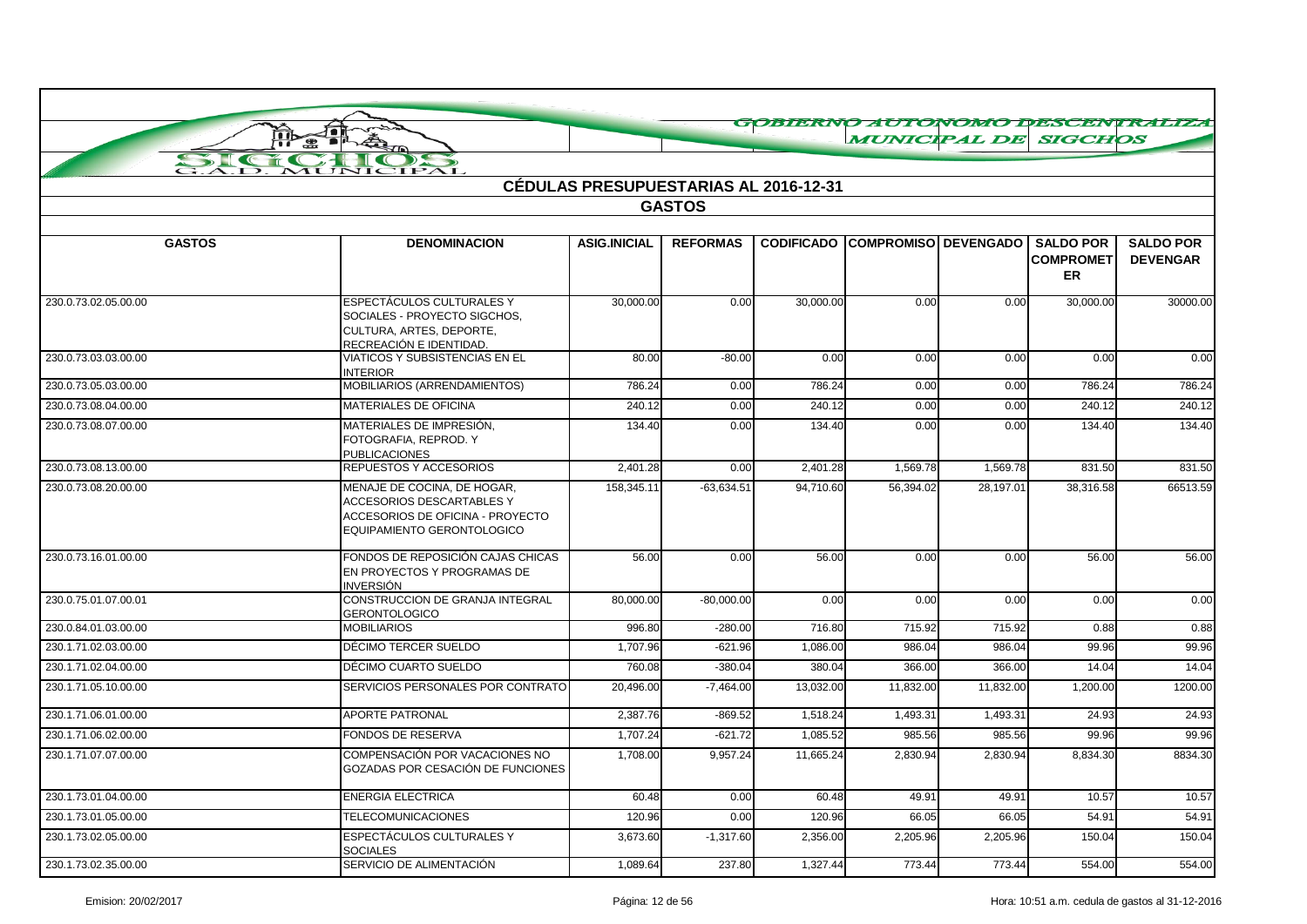|                                 | 霊                                                                                                                   |                                              |                 |                   |                             |            | <b>MUNICIPAL DE SIGCHOS</b>                | GOBIERNO AUTONOMO DESCENTRALIZA     |
|---------------------------------|---------------------------------------------------------------------------------------------------------------------|----------------------------------------------|-----------------|-------------------|-----------------------------|------------|--------------------------------------------|-------------------------------------|
| SI<br>$\epsilon$ and $\epsilon$ | $\rightarrow$                                                                                                       |                                              |                 |                   |                             |            |                                            |                                     |
| $\overline{AD}$ .               | MUNICIPAL                                                                                                           | <b>CÉDULAS PRESUPUESTARIAS AL 2016-12-31</b> |                 |                   |                             |            |                                            |                                     |
|                                 |                                                                                                                     |                                              | <b>GASTOS</b>   |                   |                             |            |                                            |                                     |
|                                 |                                                                                                                     |                                              |                 |                   |                             |            |                                            |                                     |
| <b>GASTOS</b>                   | <b>DENOMINACION</b>                                                                                                 | <b>ASIG.INICIAL</b>                          | <b>REFORMAS</b> | <b>CODIFICADO</b> | <b>COMPROMISO DEVENGADO</b> |            | <b>SALDO POR</b><br><b>COMPROMET</b><br>ER | <b>SALDO POR</b><br><b>DEVENGAR</b> |
| 230.1.73.04.02.00.00            | EDIFICIOS, LOCALES, RESIDENCIAS Y<br>CABLEADO ESTRUCTURADO<br>(INSTALACIÓN, MANTENIMIENTO Y<br><b>REPARACIONES)</b> | 1,499.48                                     | $-754.08$       | 745.40            | 0.00                        | 0.00       | 745.40                                     | 745.40                              |
| 230.1.73.05.02.00.00            | EDIFICIOS, LOCALES, RESIDENCIAS,<br>PARQUEADEROS, CASILLEROS<br><b>JUDICIALES Y BANCARIOS</b><br>(ARRENDAMIENTOS)   | 10,799.64                                    | $-8,967.51$     | 1,832.13          | 575.45                      | 575.45     | 1,256.68                                   | 1256.68                             |
| 230.1.73.06.03.00.00            | SERVICIO DE CAPACITACIÓN                                                                                            | 448.00                                       | $-448.00$       | 0.00              | 0.00                        | 0.00       | 0.00                                       | 0.00                                |
| 230.1.73.08.05.00.00            | MATERIALES DE ASEO                                                                                                  | 4,998.56                                     | $-2,716.05$     | 2,282.51          | 571.43                      | 571.43     | 1,711.08                                   | 1711.08                             |
| 230.1.73.08.12.00.00            | MATERIALES DIDACTICOS                                                                                               | 5,443.92                                     | $-3,195.73$     | 2,248.19          | 796.16                      | 796.16     | 1,452.03                                   | 1452.03                             |
| 230.1.73.08.99.00.00            | OTROS DE USO Y CONSUMO DE<br>INVERSIÓN                                                                              | 1,792.00                                     | $-879.98$       | 912.02            | 366.38                      | 366.38     | 545.64                                     | 545.64                              |
| 230.1.75.01.07.00.01            | CONSTRUCCIONES Y ADECUACIONES EN<br>LOS CIBVS DEL CANTÓN SIGCHOS<br>CONVENIO GADMS-MIES                             | 46,000.00                                    | $-5,865.29$     | 40,134.71         | 0.00                        | 0.00       | 40,134.71                                  | 40134.71                            |
| 230.1.77.02.03.00.00            | <b>COMISIONES BANCARIAS</b>                                                                                         | 108.00                                       | 0.00            | 108.00            | 95.70                       | 95.70      | 12.30                                      | 12.30                               |
| 230.1.78.01.08.00.01            | CONVENIO MIES-GADMS-2016 CIBVS                                                                                      | 423.508.08                                   | $-149.616.00$   | 273.892.08        | 173.337.32                  | 173.337.32 | 100.554.76                                 | 100554.76                           |
| 230.1.84.01.03.00.00            | <b>MOBILIARIOS</b>                                                                                                  | 2,990.40                                     | $-2,990.40$     | 0.00              | 0.00                        | 0.00       | 0.00                                       | 0.00                                |
| 230.1.84.01.04.00.00            | <b>MAQUINARIA Y EQUIPO</b>                                                                                          | 19.264.00                                    | $-17.991.20$    | 1.272.80          | 0.00                        | 0.00       | 1,272.80                                   | 1272.80                             |
| 230.2.73.02.01.00.00            | TRANSPORTE EN PERSONAL                                                                                              | 12,000.00                                    | 0.00            | 12,000.00         | 3,990.00                    | 3,990.00   | 8,010.00                                   | 8010.00                             |
| 230.2.73.02.05.00.00            | <b>ESPECTÁCULOS CULTURALES Y</b><br><b>SOCIALES</b>                                                                 | 3.946.40                                     | 0.00            | 3.946.40          | 620.00                      | 620.00     | 3,326.40                                   | 3326.40                             |
| 230.2.73.02.35.00.00            | SERVICIO DE ALIMENTACIÓN                                                                                            | 2,608.31                                     | 0.00            | 2,608.31          | 923.40                      | 923.40     | 1,684.91                                   | 1684.91                             |
| 230.2.73.08.02.00.00            | VESTUARIO LENCERIA Y PRENDAS DE<br><b>PROTECCION</b>                                                                | 800.00                                       | 0.00            | 800.00            | 109.39                      | 109.39     | 690.61                                     | 690.61                              |
| 230.2.73.08.04.00.00            | MATERIALES DE OFICINA                                                                                               | 2,499.32                                     | 0.00            | 2,499.32          | 112.73                      | 112.73     | 2,386.59                                   | 2386.59                             |
| 230.2.73.08.05.00.00            | MATERIALES DE ASEO                                                                                                  | 791.84                                       | 0.00            | 791.84            | 184.49                      | 184.49     | 607.35                                     | 607.35                              |
| 230.2.73.08.07.00.00            | MATERIALES DE IMPRESIÓN,<br>FOTOGRAFIA, REPROD, Y<br><b>PUBLICACIONES</b>                                           | 1,500.00                                     | 0.00            | 1,500.00          | 484.50                      | 484.50     | 1,015.50                                   | 1015.50                             |
| 230.2.73.08.12.00.00            | <b>MATERIALES DIDACTICOS</b>                                                                                        | 6,000.00                                     | 0.00            | 6,000.00          | 578.96                      | 578.96     | 5,421.04                                   | 5421.04                             |
| 230.2.78.01.08.00.01            | CONVENIO MIES-GADMS-2016<br><b>DISCAPACIDADES</b>                                                                   | 121,615.20                                   | $-75,708.96$    | 45,906.24         | 39,829.55                   | 39.829.55  | 6,076.69                                   | 6076.69                             |
| 230.2.84.01.03.00.00            | <b>MOBILIARIOS</b>                                                                                                  | 851.20                                       | 0.00            | 851.20            | 637.68                      | 637.68     | 213.52                                     | 213.52                              |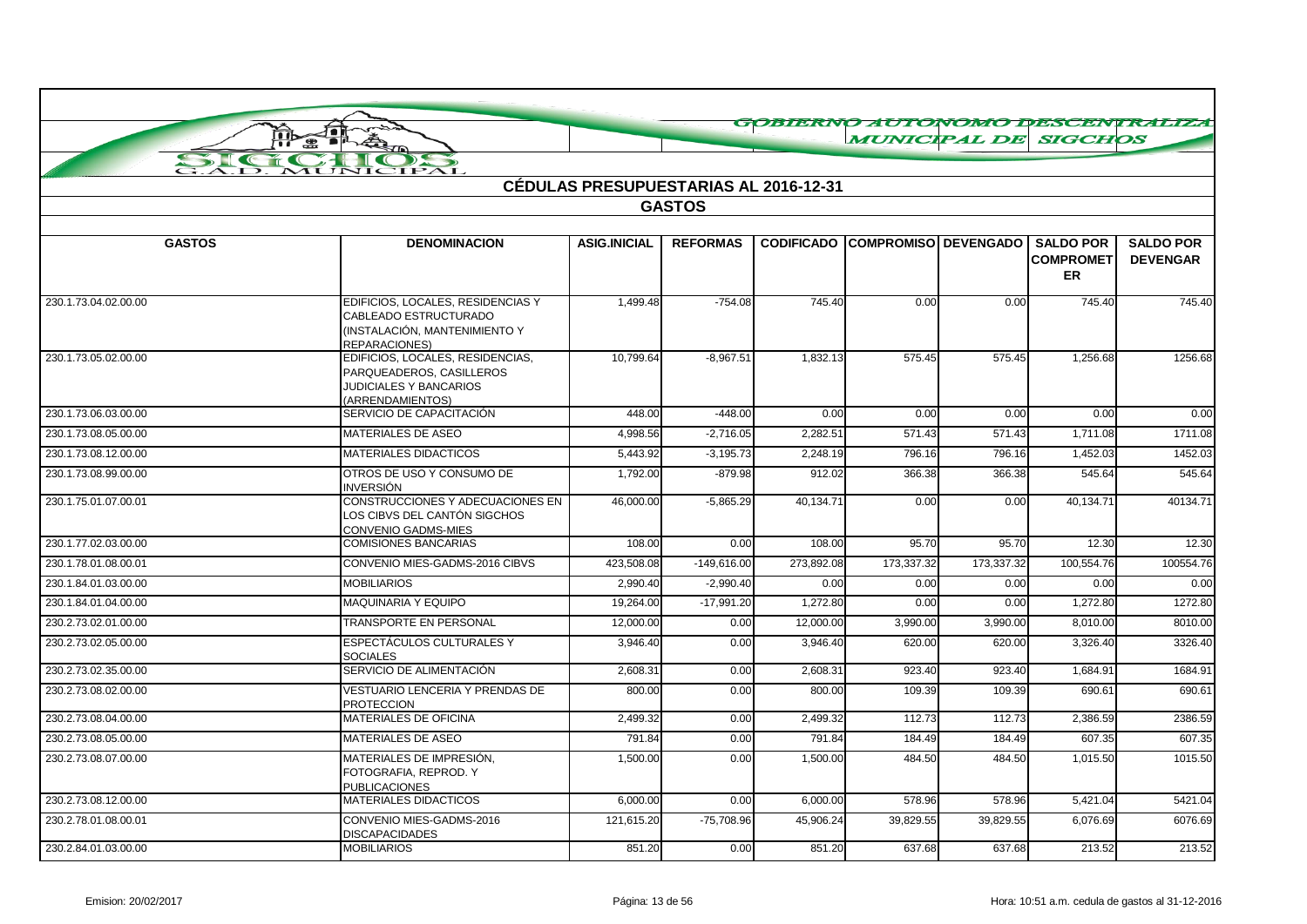|                      | 非常美<br>ПÞ                                                                                                                      |                                       |                 |           | <b>MUNICIPAL DE SIGCHOS</b>            |          |                                            | GOBIERNO AUTONOMO DESCENTRALIZA     |
|----------------------|--------------------------------------------------------------------------------------------------------------------------------|---------------------------------------|-----------------|-----------|----------------------------------------|----------|--------------------------------------------|-------------------------------------|
|                      | 僵                                                                                                                              |                                       |                 |           |                                        |          |                                            |                                     |
| SIGN                 | MUNICIPAL                                                                                                                      |                                       |                 |           |                                        |          |                                            |                                     |
|                      |                                                                                                                                | CÉDULAS PRESUPUESTARIAS AL 2016-12-31 |                 |           |                                        |          |                                            |                                     |
|                      |                                                                                                                                |                                       | <b>GASTOS</b>   |           |                                        |          |                                            |                                     |
|                      |                                                                                                                                |                                       |                 |           |                                        |          |                                            |                                     |
| <b>GASTOS</b>        | <b>DENOMINACION</b>                                                                                                            | <b>ASIG.INICIAL</b>                   | <b>REFORMAS</b> |           | <b>CODIFICADO COMPROMISO DEVENGADO</b> |          | <b>SALDO POR</b><br><b>COMPROMET</b><br>ER | <b>SALDO POR</b><br><b>DEVENGAR</b> |
| 230.2.84.01.07.00.00 | <b>EQUIPOS Y SISTEMAS INFORMATICOS</b>                                                                                         | 5,488.00                              | 0.00            | 5,488.00  | 1,179.90                               | 1,179.90 | 4,308.10                                   | 4308.10                             |
| 230.3.71.02.03.00.00 | DÉCIMO TERCER SUELDO                                                                                                           | 528.00                                | 0.00            | 528.00    | 0.00                                   | 0.00     | 528.00                                     | 528.00                              |
| 230.3.71.02.04.00.00 | DÉCIMO CUARTO SUELDO                                                                                                           | 380.00                                | 0.00            | 380.00    | 0.00                                   | 0.00     | 380.00                                     | 380.00                              |
| 230.3.71.05.10.00.00 | SERVICIOS PERSONALES POR CONTRATO                                                                                              | 6,336.00                              | 0.00            | 6,336.00  | 0.00                                   | 0.00     | 6,336.00                                   | 6336.00                             |
| 230.3.71.06.01.00.00 | <b>APORTE PATRONAL</b>                                                                                                         | 769.81                                | 0.00            | 769.81    | 0.00                                   | 0.00     | 769.8                                      | 769.81                              |
| 230.3.71.06.02.00.00 | FONDOS DE RESERVA                                                                                                              | 527.79                                | 0.00            | 527.79    | 0.00                                   | 0.00     | 527.79                                     | 527.79                              |
| 230.3.71.07.07.00.00 | COMPENSACIÓN POR VACACIONES NO<br>GOZADAS POR CESACIÓN DE FUNCIONES                                                            | 264.00                                | 0.00            | 264.00    | 205.05                                 | 205.05   | 58.95                                      | 58.95                               |
| 230.3.73.01.04.00.00 | <b>ENERGIA ELECTRICA</b>                                                                                                       | 719.04                                | 0.00            | 719.04    | 0.00                                   | 0.00     | 719.04                                     | 719.04                              |
| 230.3.73.01.05.00.00 | <b>TELECOMUNICACIONES</b>                                                                                                      | 719.04                                | 0.00            | 719.04    | 0.00                                   | 0.00     | 719.04                                     | 719.04                              |
| 230.3.73.02.01.00.00 | TRANSPORTE DE PERSONAL                                                                                                         | 1,200.00                              | $-1,199.92$     | 0.08      | 0.00                                   | 0.00     | 0.08                                       | 0.08                                |
| 230.3.73.02.05.00.00 | <b>ESPECTÁCULOS CULTURALES Y</b><br><b>SOCIALES</b>                                                                            | 3,000.00                              | $-947.12$       | 2,052.88  | 770.00                                 | 770.00   | 1,282.88                                   | 1282.88                             |
| 230.3.73.02.09.00.00 | SERVICIOS DE ASEO; VESTIMENTA DE<br>TRABAJO; FUMIGACIÓN, DESINFECCIÓN Y<br>LIMPIEZA DE LAS INSTALACIONES DEL<br>SECTOR PÚBLICO | 6,000.00                              | 0.00            | 6,000.00  | 0.00                                   | 0.00     | 6,000.00                                   | 6000.00                             |
| 230.3.73.02.35.00.00 | SERVICIO DE ALIMENTACIÓN                                                                                                       | 54,750.00                             | 194.88          | 54,944.88 | 162.95                                 | 162.95   | 54,781.93                                  | 54781.93                            |
| 230.3.73.02.99.00.00 | <b>OTROS SERVICIOS</b>                                                                                                         | 4,000.00                              | $-194.88$       | 3,805.12  | 0.00                                   | 0.00     | 3,805.12                                   | 3805.12                             |
| 230.3.73.04.04.00.00 | MAQUINARIAS Y EQUIPOS (INSTALACIÓN,<br>MANTENIMIENTO Y REPARACIONES)                                                           | 403.20                                | 0.00            | 403.20    | 0.00                                   | 0.00     | 403.20                                     | 403.20                              |
| 230.3.73.05.02.00.00 | EDIFICIOS, LOCALES, RESIDENCIAS,<br>PARQUEADEROS, CASILLEROS<br><b>JUDICIALES Y BANCARIOS</b><br>(ARRENDAMIENTOS)              | 0.00                                  | 2,147.04        | 2,147.04  | 0.00                                   | 0.00     | 2,147.04                                   | 2147.04                             |
| 230.3.73.08.04.00.00 | MATERIALES DE OFICINA                                                                                                          | 2,045.22                              | 0.00            | 2,045.22  | 264.54                                 | 264.54   | 1,780.68                                   | 1780.68                             |
| 230.3.73.08.05.00.00 | MATERIALES DE ASEO                                                                                                             | 3,851.40                              | 0.00            | 3,851.40  | 0.00                                   | 0.00     | 3,851.40                                   | 3851.40                             |
| 230.3.73.08.07.00.00 | MATERIALES DE IMPRESIÓN,<br>FOTOGRAFIA, REPROD. Y<br><b>PUBLICACIONES</b>                                                      | 358.40                                | 0.00            | 358.40    | 0.00                                   | 0.00     | 358.40                                     | 358.40                              |
| 230.3.73.08.12.00.00 | <b>MATERIALES DIDACTICOS</b>                                                                                                   | 5,115.84                              | $-1,212.96$     | 3,902.88  | 189.28                                 | 189.28   | 3,713.60                                   | 3713.60                             |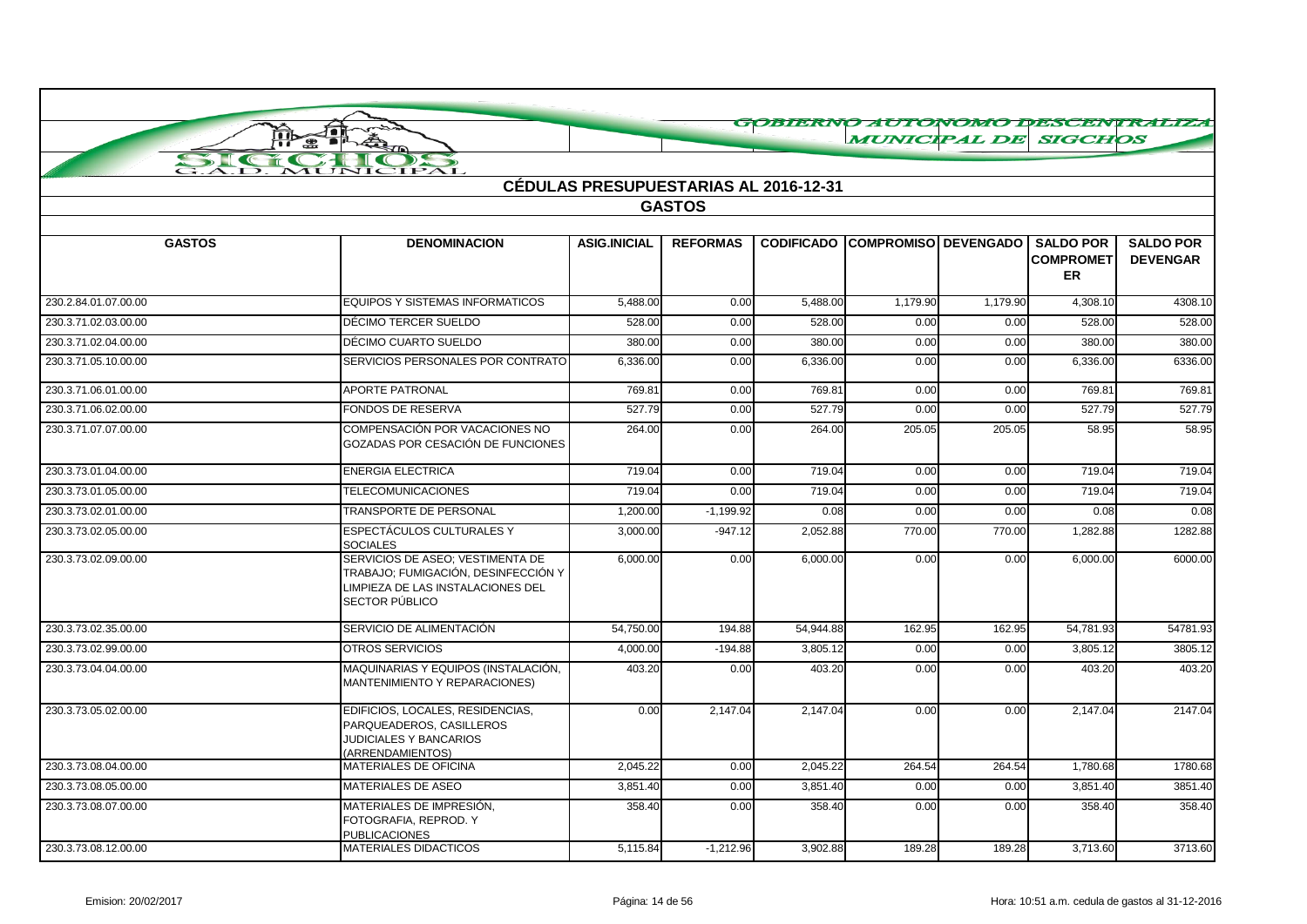|                      | 一直人為<br>ŢÞ                                                                                                 |                                              |                 |                   | <b>MUNICIPAL DE SIGCHOS</b> |           |                                                   | GOBIERNO AUTONOMO DESCENTRALIZA     |
|----------------------|------------------------------------------------------------------------------------------------------------|----------------------------------------------|-----------------|-------------------|-----------------------------|-----------|---------------------------------------------------|-------------------------------------|
|                      | A<br>金                                                                                                     |                                              |                 |                   |                             |           |                                                   |                                     |
| SIC                  | $\rightarrow$<br>MUNICIPAL                                                                                 |                                              |                 |                   |                             |           |                                                   |                                     |
|                      |                                                                                                            | <b>CÉDULAS PRESUPUESTARIAS AL 2016-12-31</b> |                 |                   |                             |           |                                                   |                                     |
|                      |                                                                                                            |                                              | <b>GASTOS</b>   |                   |                             |           |                                                   |                                     |
|                      |                                                                                                            |                                              |                 |                   |                             |           |                                                   |                                     |
| <b>GASTOS</b>        | <b>DENOMINACION</b>                                                                                        | <b>ASIG.INICIAL</b>                          | <b>REFORMAS</b> | <b>CODIFICADO</b> | <b>COMPROMISO DEVENGADO</b> |           | <b>SALDO POR</b><br><b>COMPROMET</b><br><b>ER</b> | <b>SALDO POR</b><br><b>DEVENGAR</b> |
| 230.3.73.08.20.00.00 | OTROS DE USO Y CONSUMO DE<br><b>INVERSIÓN</b>                                                              | 1,500.00                                     | 0.00            | 1,500.00          | 145.54                      | 145.54    | 1,354.46                                          | 1354.46                             |
| 230.3.78.01.08.00.01 | CONVENIO MIES-GADMS-2016<br><b>GERONTOLOGIA</b>                                                            | 120, 137.52                                  | $-41,423.52$    | 78,714.00         | 19,272.83                   | 19,272.83 | 59,441.17                                         | 59441.17                            |
| 230.4.71.02.03.00.00 | DÉCIMO TERCER SUELDO                                                                                       | 156.00                                       | 0.00            | 156.00            | 0.00                        | 0.00      | 156.00                                            | 156.00                              |
| 230.4.71.05.10.00.00 | SERVICIOS PERSONALES POR CONTRATO                                                                          | 1,872.00                                     | 0.00            | 1,872.00          | 0.00                        | 0.00      | 1,872.00                                          | 1872.00                             |
| 230.4.71.06.01.00.00 | <b>APORTE PATRONAL</b>                                                                                     | 218.16                                       | 0.00            | 218.16            | 0.00                        | 0.00      | 218.16                                            | 218.16                              |
| 230.4.71.06.02.00.00 | <b>FONDOS DE RESERVA</b>                                                                                   | 156.00                                       | 0.00            | 156.00            | 0.00                        | 0.00      | 156.00                                            | 156.00                              |
| 230.4.71.07.07.00.00 | COMPENSACIÓN POR VACACIONES NO<br>GOZADAS POR CESACIÓN DE FUNCIONES                                        | 156.00                                       | 0.00            | 156.00            | 0.00                        | 0.00      | 156.00                                            | 156.00                              |
| 230.4.73.02.05.00.00 | <b>ESPECTÁCULOS CULTURALES Y</b><br><b>SOCIALES</b>                                                        | 1,086.40                                     | 0.00            | 1,086.40          | 1,004.01                    | 1,004.01  | 82.39                                             | 82.39                               |
| 230.4.73.02.35.00.00 | SERVICIO DE ALIMENTACIÓN                                                                                   | 394.80                                       | 0.00            | 394.80            | 254.25                      | 254.25    | 140.55                                            | 140.55                              |
| 230.4.73.05.02.00.00 | EDIFICIOS, LOCALES, RESIDENCIAS,<br>PARQUEADEROS, CASILLEROS<br>JUDICIALES Y BANCARIOS<br>(ARRENDAMIENTOS) | 0.00                                         | 1,212.96        | 1,212.96          | 0.00                        | 0.00      | 1,212.96                                          | 1212.96                             |
| 230.4.73.08.04.00.00 | <b>MATERIALES DE OFICINA</b>                                                                               | 270.08                                       | 0.00            | 270.08            | 84.16                       | 84.16     | 185.92                                            | 185.92                              |
| 230.4.73.08.07.00.00 | MATERIALES DE IMPRESIÓN.<br>FOTOGRAFIA, REPROD. Y<br><b>PUBLICACIONES</b>                                  | 89.60                                        | 0.00            | 89.60             | 79.80                       | 79.80     | 9.80                                              | 9.80                                |
| 230.4.73.08.12.00.00 | MATERIALES DIDACTICOS                                                                                      | 599.99                                       | 0.00            | 599.99            | 8.54                        | 8.54      | 591.45                                            | 591.45                              |
| 230.4.78.01.08.00.01 | CONVENIO MIES-GADMS-2016 ETI                                                                               | 19,566.00                                    | 1,173.60        | 20,739.60         | 14,700.99                   | 14,700.99 | 6,038.61                                          | 6038.61                             |
| 310.0.51.01.05.00.00 | REMUNERACIONES UNIFICADAS                                                                                  | 64,740.00                                    | 0.00            | 64,740.00         | 64,740.00                   | 64,740.00 | 0.00                                              | 0.00                                |
| 310.0.51.02.03.00.00 | <b>DECIMO TERCER SUELDO</b>                                                                                | 8,964.46                                     | $-2,172.00$     | 6,792.46          | 6,303.52                    | 6,303.52  | 488.94                                            | 488.94                              |
| 310.0.51.02.04.00.00 | <b>DECIMO CUARTO SUELDO</b>                                                                                | 3,040.32                                     | $-760.08$       | 2,280.24          | 2,000.86                    | 2,000.86  | 279.38                                            | 279.38                              |
| 310.0.51.05.07.00.00 | <b>HONORARIOS</b>                                                                                          | 1,000.00                                     | 0.00            | 1,000.00          | 0.00                        | 0.00      | 1,000.00                                          | 1000.00                             |
| 310.0.51.05.10.00.00 | SERVICIOS PERSONALES POR CONTRATO                                                                          | 40,608.00                                    | $-28,032.00$    | 12,576.00         | 11,635.20                   | 11,635.20 | 940.80                                            | 940.80                              |
| 310.0.51.05.12.00.00 | <b>SUBROGACIÓN</b>                                                                                         | 1,240.00                                     | 0.00            | 1,240.00          | 0.00                        | 0.00      | 1,240.00                                          | 1240.00                             |
| 310.0.51.05.13.00.00 | <b>ENCARGOS</b>                                                                                            | 1,240.00                                     | 0.00            | 1,240.00          | 0.00                        | 0.00      | 1,240.00                                          | 1240.00                             |
| 310.0.51.06.01.00.00 | <b>APORTE PATRONAL</b>                                                                                     | 12,405.93                                    | $-3,036.48$     | 9,369.45          | 9,097.04                    | 9,097.04  | 272.41                                            | 272.41                              |
| 310.0.51.06.02.00.00 | <b>FONDOS DE RESERVA</b>                                                                                   | 8.870.45                                     | $-2,171.04$     | 6.699.41          | 4.763.82                    | 4.763.82  | 1.935.59                                          | 1935.59                             |

 $\curvearrowright$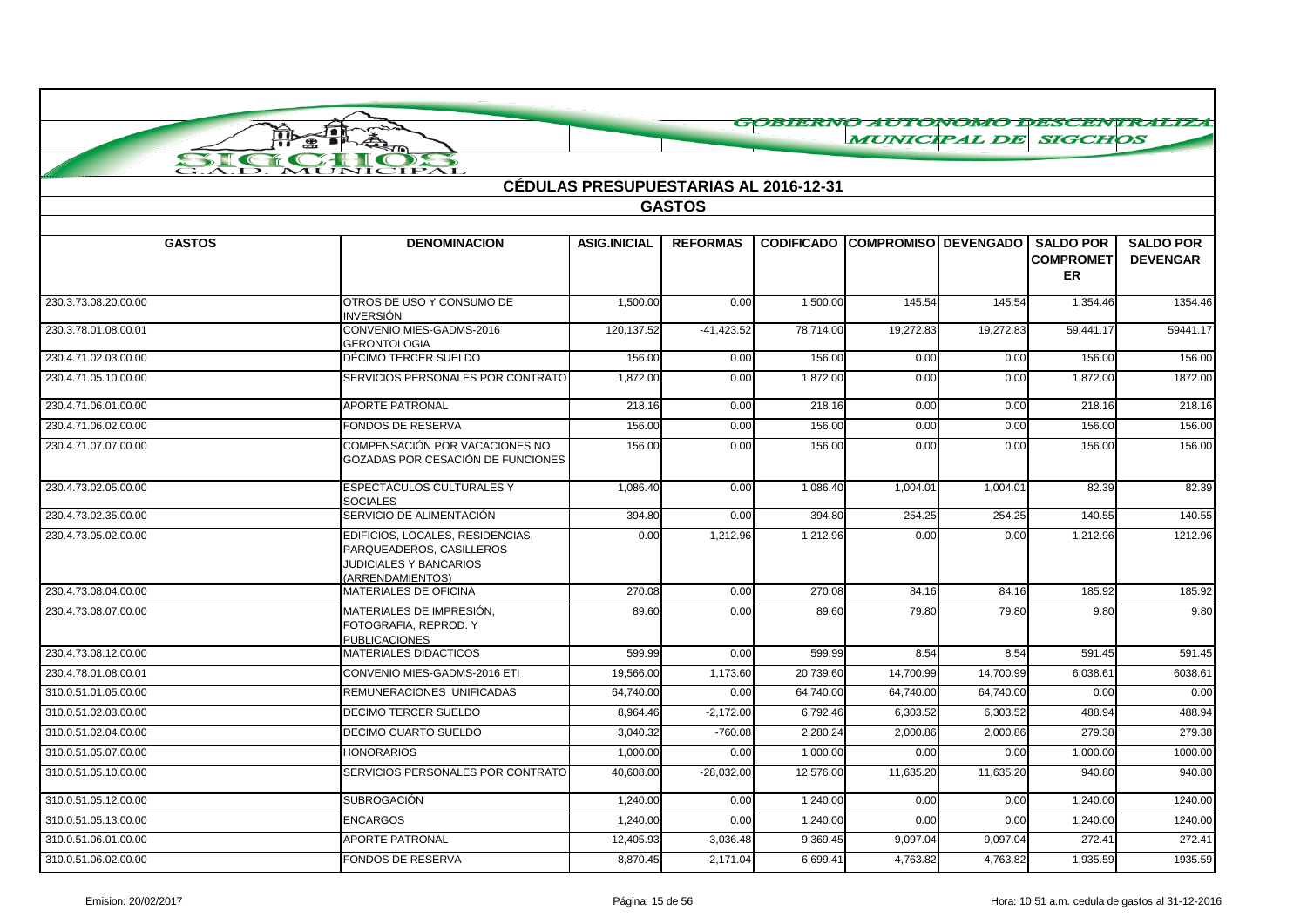| $\overline{\mathcal{A}}$<br>ПЪ<br>P                  | A                                                                                                                                               |                                              |                 |           | MUNICIPAL DE SIGCHOS                   |           |                                                   |                                     |
|------------------------------------------------------|-------------------------------------------------------------------------------------------------------------------------------------------------|----------------------------------------------|-----------------|-----------|----------------------------------------|-----------|---------------------------------------------------|-------------------------------------|
| SI<br>$\epsilon$ and $\epsilon$<br>$\overline{AD}$ . | $\sum$<br>MUNICIPAL                                                                                                                             |                                              |                 |           |                                        |           |                                                   |                                     |
|                                                      |                                                                                                                                                 | <b>CÉDULAS PRESUPUESTARIAS AL 2016-12-31</b> |                 |           |                                        |           |                                                   |                                     |
|                                                      |                                                                                                                                                 |                                              | <b>GASTOS</b>   |           |                                        |           |                                                   |                                     |
|                                                      |                                                                                                                                                 |                                              |                 |           |                                        |           |                                                   |                                     |
| <b>GASTOS</b>                                        | <b>DENOMINACION</b>                                                                                                                             | <b>ASIG.INICIAL</b>                          | <b>REFORMAS</b> |           | <b>CODIFICADO COMPROMISO DEVENGADO</b> |           | <b>SALDO POR</b><br><b>COMPROMET</b><br><b>ER</b> | <b>SALDO POR</b><br><b>DEVENGAR</b> |
| 310.0.51.07.07.00.00                                 | <b>COMPENSACIÓN POR VACACIONES</b>                                                                                                              | 2,226.00                                     | 0.00            | 2,226.00  | 0.00                                   | 0.00      | 2,226.00                                          | 2226.00                             |
| 310.0.53.02.04.00.00                                 | <b>IMPRESION, REPRODUCCION Y</b><br>PUBLICACIÓN                                                                                                 | 114.80                                       | 0.00            | 114.80    | 0.00                                   | 0.00      | 114.80                                            | 114.80                              |
| 310.0.53.03.03.00.00                                 | VIATICOS Y SUBSISTENCIAS EN EL<br><b>INTERIOR</b>                                                                                               | 480.00                                       | $-480.00$       | 0.00      | 0.00                                   | 0.00      | 0.00                                              | 0.00                                |
| 310.0.53.05.04.00.00                                 | MAQUINARIA Y EQUIPOS<br>(ARRENDAMIENTO DRON)                                                                                                    | 0.00                                         | 2.850.00        | 2,850.00  | 2,850.00                               | 2,850.00  | 0.00                                              | 0.00                                |
| 310.0.53.06.03.00.00                                 | SERVICIO DE CAPACITACIÓN                                                                                                                        | 1,792.00                                     | $-1,792.00$     | 0.00      | 0.00                                   | 0.00      | 0.00                                              | 0.00                                |
| 310.0.53.07.04.00.00                                 | MANTENIMIENTO Y REPARACIÓN DE<br>EQUIPOS Y SISTEMAS INFORMÁTICOS                                                                                | 1,120.00                                     | $-1,120.00$     | 0.00      | 0.00                                   | 0.00      | 0.00                                              | 0.00                                |
| 310.0.53.08.04.00.00                                 | <b>MATERIALES DE OFICINA</b>                                                                                                                    | 1,357.84                                     | 0.00            | 1,357.84  | 312.84                                 | 312.84    | 1,045.00                                          | 1045.00                             |
| 310.0.53.08.07.00.00                                 | MATERIALES DE IMPRESIÓN, FOT REPR.                                                                                                              | 2,876.16                                     | $-350.00$       | 2,526.16  | 0.00                                   | 0.00      | 2,526.16                                          | 2526.16                             |
| 310.0.53.08.13.00.00                                 | REPUESTOS Y ACCESORIOS                                                                                                                          | 246.40                                       | 0.00            | 246.40    | 0.00                                   | 0.00      | 246.40                                            | 246.40                              |
| 310.0.53.16.01.00.00                                 | FONDOS DE REPOSICIÓN CAJAS CHICAS<br><b>INSTITUCIONALES</b>                                                                                     | 16.80                                        | 0.00            | 16.80     | 0.00                                   | 0.00      | 16.80                                             | 16.80                               |
| 310.0.73.06.05.00.01                                 | ESTUDIOS DE FACTIBILIDAD Y DISEÑO<br>DEFINITIVO PARA LA CONSTRUCCION DE<br>SURTIDORES DE COMBUSTIBLE PARA EL<br><b>GAD MUNICIPAL DE SIGCHOS</b> | 0.00                                         | 15,000.00       | 15,000.00 | 0.00                                   | 0.00      | 15,000.00                                         | 15000.00                            |
| 310.0.84.01.03.00.00                                 | <b>MOBILIARIOS</b>                                                                                                                              | 347.20                                       | 0.00            | 347.20    | 0.00                                   | 0.00      | 347.20                                            | 347.20                              |
| 310.0.84.01.07.00.00                                 | EQUIPOS, SISTEMAS Y PAQUETES<br><b>INFORMATICOS</b>                                                                                             | 3,136.00                                     | 0.00            | 3,136.00  | 0.00                                   | 0.00      | 3,136.00                                          | 3136.00                             |
| 320.0.56.02.01.00.00                                 | INTERESES CREDITO BEDE RELLENO<br>SANITARIO                                                                                                     | 70,556.10                                    | 0.00            | 70,556.10 | 58,895.41                              | 58,895.41 | 11,660.69                                         | 11660.69                            |
| 320.0.57.02.03.00.00                                 | <b>COMISIONES BANCARIAS</b>                                                                                                                     | 100.00                                       | 600.00          | 700.00    | 626.98                                 | 626.98    | 73.02                                             | 73.02                               |
| 320.0.63.12.99.00.00                                 | OTROS PRODUCTOS TERMINADOS                                                                                                                      | 9,856.00                                     | $-9,856.00$     | 0.00      | 0.00                                   | 0.00      | 0.00                                              | 0.00                                |
| 320.0.71.01.05.00.00                                 | REMUNERACIONES UNIFICADAS                                                                                                                       | 38,544.00                                    | 0.00            | 38,544.00 | 38,544.00                              | 38,544.00 | 0.00                                              | 0.00                                |
| 320.0.71.01.06.00.00                                 | <b>SALARIOS UNIFICADOS</b>                                                                                                                      | 76,418.00                                    | $-12,480.00$    | 63,938.00 | 58,954.00                              | 58,954.00 | 4,984.00                                          | 4984.00                             |
| 320.0.71.02.03.00.00                                 | DÉCIMO TERCER SUELDO                                                                                                                            | 9,765.71                                     | 0.00            | 9,765.71  | 8,573.13                               | 8,573.13  | 1,192.58                                          | 1192.58                             |
| 320.0.71.02.04.00.00                                 | DÉCIMO CUARTO SUELDO                                                                                                                            | 5,320.00                                     | 0.00            | 5,320.00  | 4,575.00                               | 4,575.00  | 745.00                                            | 745.00                              |
| 320.0.71.03.04.00.00                                 | COMPENSACIÓN POR TRANSPORTE                                                                                                                     | 1,947.00                                     | 0.00            | 1,947.00  | 1,448.20                               | 1,448.20  | 498.80                                            | 498.80                              |
| 320.0.71.03.06.00.00                                 | COMPENSACIÓN POR ALIMENTACIÓN                                                                                                                   | 13,018.50                                    | 0.00            | 13,018.50 | 9,745.25                               | 9,745.25  | 3,273.25                                          | 3273.25                             |
| 320.0.71.04.01.00.00                                 | POR CARGAS FAMILIARES                                                                                                                           | 2.037.80                                     | 0.00            | 2,037.80  | 1,384.86                               | 1,384.86  | 652.94                                            | 652.94                              |

GORTERNO ALTONOMO DESCENTRALI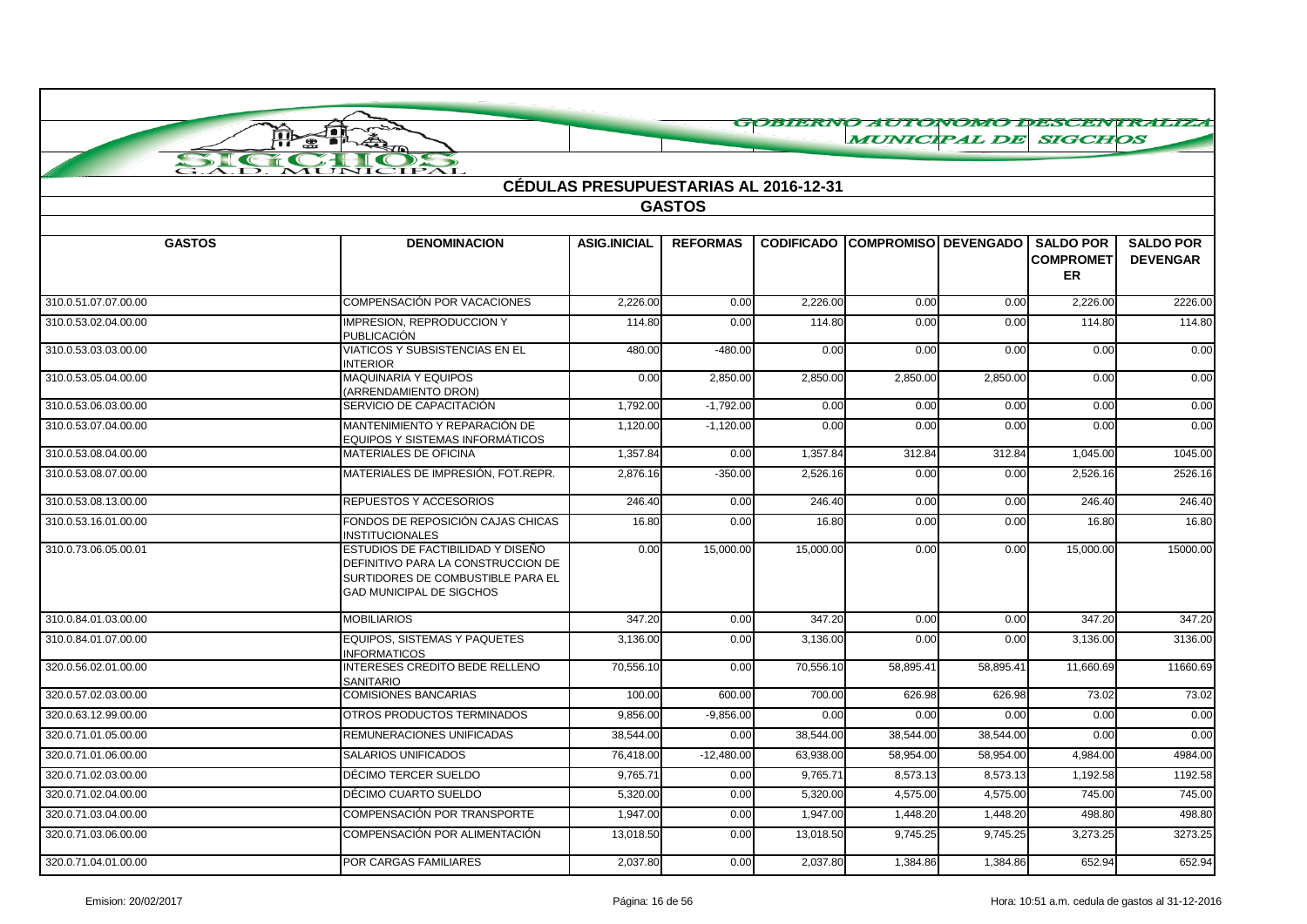|                      |                                                                                                                                                                                                                   |                     |                                       |                   |                        |           |                                                   | GOBIERNO AUTONOMO DESCENTRALIZA     |
|----------------------|-------------------------------------------------------------------------------------------------------------------------------------------------------------------------------------------------------------------|---------------------|---------------------------------------|-------------------|------------------------|-----------|---------------------------------------------------|-------------------------------------|
|                      | $\bigoplus$                                                                                                                                                                                                       |                     |                                       |                   | <b>MUNICIPAL DE</b>    |           | <b>SIGCHOS</b>                                    |                                     |
| $\sum$<br>$\sqrt{1}$ | $\rightarrow$                                                                                                                                                                                                     |                     |                                       |                   |                        |           |                                                   |                                     |
|                      | MUNICIPAL                                                                                                                                                                                                         |                     |                                       |                   |                        |           |                                                   |                                     |
|                      |                                                                                                                                                                                                                   |                     | CÉDULAS PRESUPUESTARIAS AL 2016-12-31 |                   |                        |           |                                                   |                                     |
|                      |                                                                                                                                                                                                                   |                     | <b>GASTOS</b>                         |                   |                        |           |                                                   |                                     |
| <b>GASTOS</b>        |                                                                                                                                                                                                                   |                     |                                       |                   |                        |           |                                                   |                                     |
|                      | <b>DENOMINACION</b>                                                                                                                                                                                               | <b>ASIG.INICIAL</b> | <b>REFORMAS</b>                       | <b>CODIFICADO</b> | COMPROMISO   DEVENGADO |           | <b>SALDO POR</b><br><b>COMPROMET</b><br><b>ER</b> | <b>SALDO POR</b><br><b>DEVENGAR</b> |
| 320.0.71.04.08.00.00 | POR ANTIGÜEDAD                                                                                                                                                                                                    | 878.56              | 4.11                                  | 882.67            | 882.67                 | 882.67    | 0.00                                              | 0.00                                |
| 320.0.71.05.07.00.00 | <b>HONORARIOS</b>                                                                                                                                                                                                 | 1,000.00            | 0.00                                  | 1,000.00          | 0.00                   | 0.00      | 1,000.00                                          | 1000.00                             |
| 320.0.71.05.10.00.00 | SERVICIOS PERSONALES POR CONTRATO                                                                                                                                                                                 | 0.00                | 2,635.00                              | 2,635.00          | 2,635.00               | 2,635.00  | 0.00                                              | 0.00                                |
| 320.0.71.05.12.00.00 | <b>SUBROGACIÓN</b>                                                                                                                                                                                                | 1,240.00            | 0.00                                  | 1,240.00          | 578.76                 | 578.76    | 661.24                                            | 661.24                              |
| 320.0.71.05.13.00.00 | <b>ENCARGOS</b>                                                                                                                                                                                                   | 1,240.00            | 0.00                                  | 1,240.00          | 0.00                   | 0.00      | 1,240.00                                          | 1240.00                             |
| 320.0.71.06.01.00.00 | <b>APORTE PATRONAL</b>                                                                                                                                                                                            | 13.980.33           | 0.00                                  | 13.980.33         | 12,716.76              | 12,716.76 | 1,263.57                                          | 1263.57                             |
| 320.0.71.06.02.00.00 | FONDOS DE RESERVA                                                                                                                                                                                                 | 9.642.50            | 0.00                                  | 9.642.50          | 7,453.54               | 7,453.54  | 2,188.96                                          | 2188.96                             |
| 320.0.71.07.04.00.00 | COMPENSACIÓN POR DESAHUCIO                                                                                                                                                                                        | 1.040.00            | 0.00                                  | 1.040.00          | 129.50                 | 129.50    | 910.50                                            | 910.50                              |
| 320.0.71.07.07.00.00 | <b>COMPENSACIÓN POR VACACIONES</b>                                                                                                                                                                                | 2.226.00            | 0.00                                  | 2,226.00          | 1,146.74               | 1,146.74  | 1,079.26                                          | 1079.26                             |
| 320.0.73.01.04.00.00 | <b>ENERGIA ELECTRICA</b>                                                                                                                                                                                          | 403.20              | 0.00                                  | 403.20            | 400.13                 | 400.13    | 3.07                                              | 3.07                                |
| 320.0.73.02.02.00.00 | <b>FLETES Y MANIOBRAS</b>                                                                                                                                                                                         | 14,149.63           | 0.00                                  | 14.149.63         | 9,156.00               | 9,156.00  | 4,993.63                                          | 4993.63                             |
| 320.0.73.02.04.00.00 | EDICIÓN, IMPRESIÓN, REPRODUCCIÓN,<br>PUBLICACIONES, SUSCRIPCIONES,<br>FOTOCOPIADO, TRADUCCIÓN,<br>EMPASTADO, ENMARCACIÓN,<br>SERIGRAFÍA, FOTOGRAFÍA,<br>CARNETIZACIÓN. FILMACIÓN E IMÁGENES<br><b>SATELITALES</b> | 27.72               | 0.00                                  | 27.72             | 0.00                   | 0.00      | 27.72                                             | 27.72                               |
| 320.0.73.03.03.00.00 | <b>VIATICOS Y SUBSISTENCIAS EN EL</b><br><b>INTERIOR</b>                                                                                                                                                          | 160.00              | $-160.00$                             | 0.00              | 0.00                   | 0.00      | 0.00                                              | 0.00                                |
| 320.0.73.04.05.00.00 | CONTRATO MANTENIMIENTO<br>CORRECTIVO DE VEHICULOS AÑO 2015                                                                                                                                                        | 3,920.00            | 0.00                                  | 3,920.00          | 3,099.04               | 3,099.04  | 820.96                                            | 820.96                              |
| 320.0.73.04.05.00.01 | MANTENIMIENTO Y REPARACION DE<br><b>VEHICULOS</b>                                                                                                                                                                 | 8,002.40            | 0.00                                  | 8,002.40          | 1,756.54               | 1,756.54  | 6,245.86                                          | 6245.86                             |
| 320.0.73.06.01.00.01 | CONSULTORIA ESTUDIO PLANTA<br>TRATAMIENTO CAMAL MUNICIPAL<br>(ARRASTRE 2015)                                                                                                                                      | 23,520.00           | 0.00                                  | 23,520.00         | 23,518.20              | 23,518.20 | 1.80                                              | 1.80                                |
| 320.0.73.06.01.00.02 | CONSULTORIA ESTUDIO RELLENO LAS<br>PAMPAS PALO QUEMADO (ARRASTRE<br>2015)                                                                                                                                         | 39,200.00           | $-39.200.00$                          | 0.00              | 0.00                   | 0.00      | 0.00                                              | 0.00                                |
| 320.0.73.06.04.00.00 | FISCALIZACION DEL CIERRE TECNICO DEL<br>BOTADERO DE BASURA Y<br>CONSTRUCCION DEL RELLENO<br>SANITARIO DE LA CIUDAD DE SIGCHOS<br>(ARRASTRE 2015)                                                                  | 27,559.25           | 14,104.75                             | 41,664.00         | 37,723.62              | 37,723.62 | 3,940.38                                          | 3940.38                             |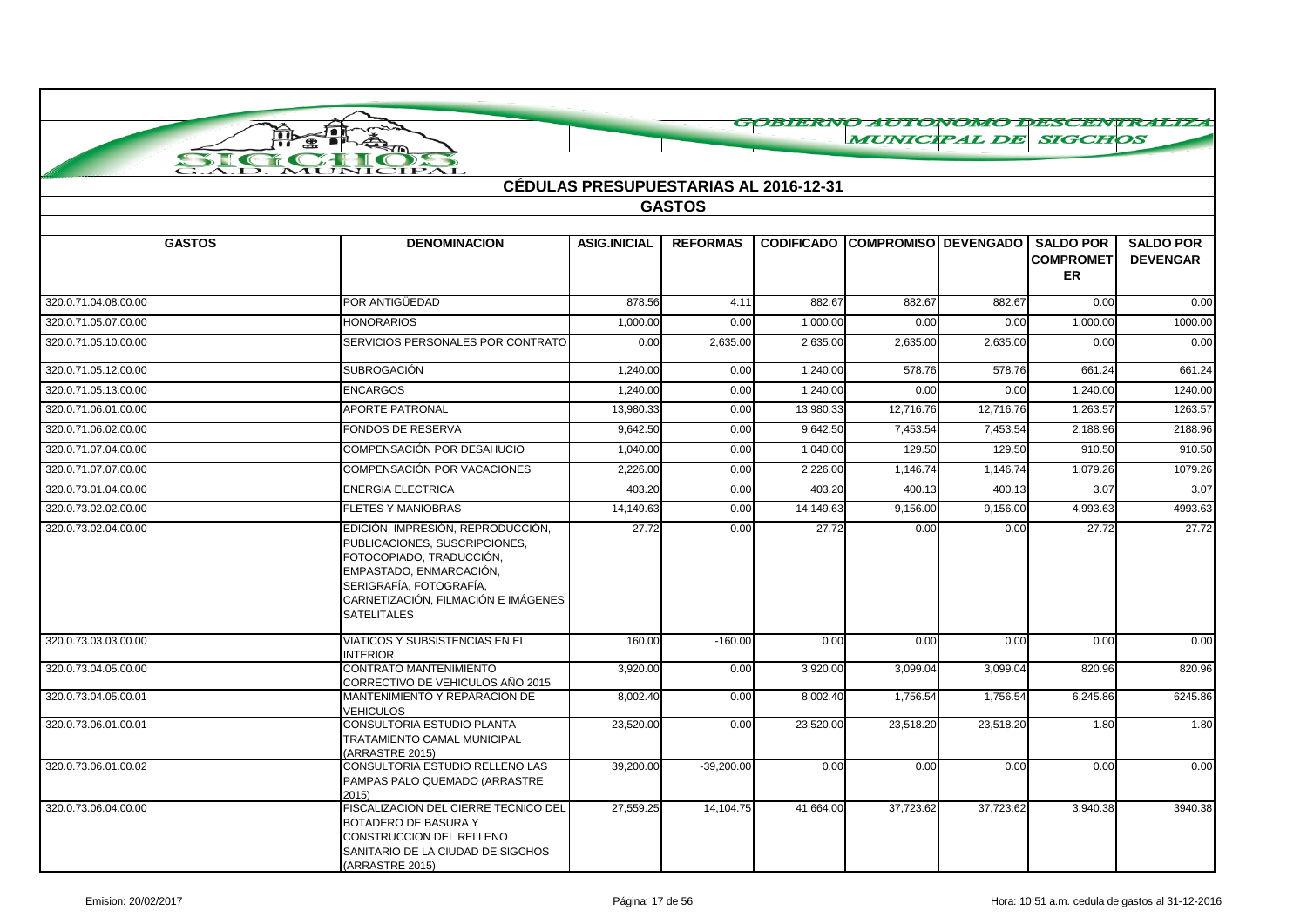|                      | Jor<br>ŢЪ                                                           |                                              |                 |                   | <b>MUNICIPAL DE SIGCHOS</b> |            |                  | GOBIERNO AUTONOMO DESCENTRALIZA |
|----------------------|---------------------------------------------------------------------|----------------------------------------------|-----------------|-------------------|-----------------------------|------------|------------------|---------------------------------|
|                      | Á                                                                   |                                              |                 |                   |                             |            |                  |                                 |
| SIGN                 | MUNICIPAL                                                           |                                              |                 |                   |                             |            |                  |                                 |
|                      |                                                                     | <b>CÉDULAS PRESUPUESTARIAS AL 2016-12-31</b> |                 |                   |                             |            |                  |                                 |
|                      |                                                                     |                                              | <b>GASTOS</b>   |                   |                             |            |                  |                                 |
|                      |                                                                     |                                              |                 |                   |                             |            |                  |                                 |
| <b>GASTOS</b>        | <b>DENOMINACION</b>                                                 | <b>ASIG.INICIAL</b>                          | <b>REFORMAS</b> | <b>CODIFICADO</b> | <b>COMPROMISO DEVENGADO</b> |            | <b>SALDO POR</b> | <b>SALDO POR</b>                |
|                      |                                                                     |                                              |                 |                   |                             |            | <b>COMPROMET</b> | <b>DEVENGAR</b>                 |
|                      |                                                                     |                                              |                 |                   |                             |            | ER               |                                 |
| 320.0.73.06.05.00.01 | ESTUDIOS DE IMPACTO AMBIENTAL PARA                                  | 15,000.00                                    | $-15,000.00$    | 0.00              | 0.00                        | 0.00       | 0.00             | 0.00                            |
|                      | LA ESTACIÓN DE COMBUSTIBLE                                          |                                              |                 |                   |                             |            |                  |                                 |
| 320.0.73.08.02.00.00 | VESTUARIO LENCERIA Y PRENDAS DE                                     | 2,028.00                                     | 0.00            | 2,028.00          | 1,642.51                    | 1,642.51   | 385.49           | 385.49                          |
|                      | <b>PROTECCION</b>                                                   |                                              |                 |                   |                             |            |                  |                                 |
| 320.0.73.08.02.00.01 | VESTUARIO LENCERIA Y PRENDAS CC                                     | 0.00                                         | 1,352.00        | 1,352.00          | 0.00                        | 0.00       | 1,352.00         | 1352.00                         |
| 320.0.73.08.03.00.00 | <b>COMBUSTIBLES Y LUBRICANTES</b>                                   | 6,917.30                                     | 0.00            | 6,917.30          | 4,649.78                    | 4,649.78   | 2,267.52         | 2267.52                         |
| 320.0.73.08.04.00.00 | <b>MATERIALES DE OFICINA</b>                                        | 356.33                                       | 0.00            | 356.33            | 0.00                        | 0.00       | 356.33           | 356.33                          |
| 320.0.73.08.05.00.00 | SUMINISTROS DE ASEO                                                 | 0.00                                         | 0.00            | 0.00              | 0.00                        | 0.00       | 0.00             | 0.00                            |
| 320.0.73.08.06.00.00 | <b>HERRAMIENTAS</b>                                                 | 407.96                                       | 0.00            | 407.96            | 407.96                      | 407.96     | 0.00             | 0.00                            |
| 320.0.73.08.07.00.00 | MATERIALES DE IMPRESIÓN.                                            | 3,360.00                                     | 0.00            | 3,360.00          | 0.00                        | 0.00       | 3,360.00         | 3360.00                         |
| 320.0.73.08.10.00.00 | FOTOGRAFIA, REPROD.<br><b>DISPOSITIVOS MEDICOS PARA</b>             | 0.00                                         |                 |                   |                             |            |                  |                                 |
|                      | LABORATORIO                                                         |                                              | 0.00            | 0.00              | 0.00                        | 0.00       | 0.00             | 0.00                            |
| 320.0.73.08.11.00.00 | <b>INSUMOS. BIENES. MATERIALES Y</b>                                | 235.20                                       | 0.00            | 235.20            | 235.20                      | 235.20     | 0.00             | 0.00                            |
|                      | SUMINISTROS PARA LA CONSTRUCCION                                    |                                              |                 |                   |                             |            |                  |                                 |
| 320.0.73.08.13.00.00 | REPUESTOS Y ACCESORIOS-CONTRATO                                     | 616.00                                       | 0.00            | 616.00            | 35.84                       | 35.84      | 580.16           | 580.16                          |
|                      | MENTENIMIENTO CORRECTIVO AÑO 2015                                   |                                              |                 |                   |                             |            |                  |                                 |
| 320.0.73.08.13.00.01 | REPUESTOS Y ACCESORIOS                                              | 6,124.16                                     | 0.00            | 6,124.16          | 5,486.78                    | 5,486.78   | 637.38           | 637.38                          |
| 320.0.73.08.19.00.00 | ADQUISICIÓN DE ACCESORIOS E                                         | 4,712.00                                     | 0.00            | 4,712.00          | 4,271.75                    | 4,271.75   | 440.25           | 440.25                          |
|                      | INSUMOS QUÍMICOS Y ORGÁNICOS                                        |                                              |                 |                   |                             |            |                  |                                 |
| 320.0.73.08.99.00.00 | OTROS DE USO Y CONSUMO DE                                           | 0.00                                         | 9,856.00        | 9,856.00          | 0.00                        | 0.00       | 9,856.00         | 9856.00                         |
| 320.0.73.16.01.00.00 | <b>INVERSION</b><br>FONDOS DE REPOSICIÓN CAJAS CHICAS               | 56.00                                        | 0.00            | 56.00             | 0.00                        | 0.00       | 56.00            | 56.00                           |
|                      | EN PROYECTOS Y PROGRAMAS DE                                         |                                              |                 |                   |                             |            |                  |                                 |
|                      | <b>INVERSIÓN</b>                                                    |                                              |                 |                   |                             |            |                  |                                 |
| 320.0.75.01.07.00.01 | CIERRE TECNICO DEL BOTADERO DE<br>BASURA Y CONSTRUCCION DEL RELLENO | 745,317.20                                   | 11,963.86       | 757,281.06        | 525,820.86                  | 525,691.50 | 231,460.20       | 231589.56                       |
|                      | SANITARIO DE LA CIUDAD DE SIGCHOS                                   |                                              |                 |                   |                             |            |                  |                                 |
|                      | (ARRASTRE 2015)                                                     |                                              |                 |                   |                             |            |                  |                                 |
| 320.0.77.01.02.00.00 | LICENCIAS AMBIENTALES                                               | 2,500.00                                     | 0.00            | 2,500.00          | 850.00                      | 850.00     | 1,650.00         | 1650.00                         |
| 320.0.77.01.02.00.01 | SOCIALIZACION MAE                                                   | 1.000.00                                     | 0.00            | 1,000.00          | 0.00                        | 0.00       | 1,000.00         | 1000.00                         |
| 320.0.77.01.02.00.02 | <b>MATRICULACION VEHICULAR</b>                                      | 1,300.00                                     | 0.00            | 1,300.00          | 142.00                      | 142.00     | 1,158.00         | 1158.00                         |
| 320.0.77.02.01.00.00 | <b>SEGUROS</b>                                                      | 150.00                                       | 0.00            | 150.00            | 0.00                        | 0.00       | 150.00           | 150.00                          |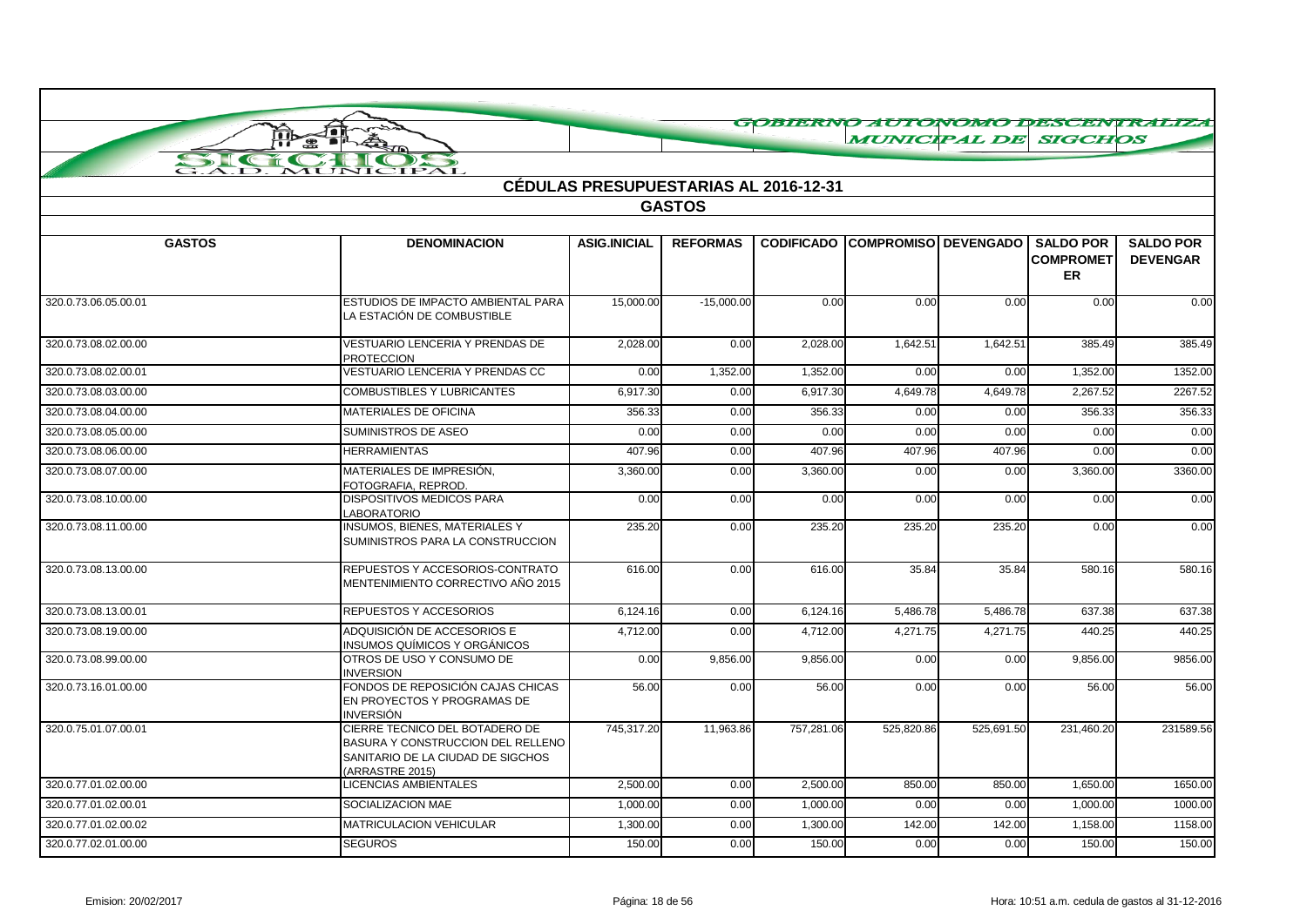|                          |                                                                                                                            |                                              |                 |                   |                             |                            |                                                   | GOBIERNO AUTONOMO DESCENTRALIZA     |
|--------------------------|----------------------------------------------------------------------------------------------------------------------------|----------------------------------------------|-----------------|-------------------|-----------------------------|----------------------------|---------------------------------------------------|-------------------------------------|
| $\overline{\bullet}$     | 扫                                                                                                                          |                                              |                 |                   |                             | <i><b>MUNICIPAL DE</b></i> | <b>SIGCHOS</b>                                    |                                     |
| $\sum$<br>$C_{\text{L}}$ | $\bullet$ 1<br>$\rightarrow$                                                                                               |                                              |                 |                   |                             |                            |                                                   |                                     |
| $\bf{AD}$ .              | MUNICIPAL                                                                                                                  |                                              |                 |                   |                             |                            |                                                   |                                     |
|                          |                                                                                                                            | <b>CÉDULAS PRESUPUESTARIAS AL 2016-12-31</b> |                 |                   |                             |                            |                                                   |                                     |
|                          |                                                                                                                            |                                              | <b>GASTOS</b>   |                   |                             |                            |                                                   |                                     |
|                          |                                                                                                                            |                                              |                 |                   |                             |                            |                                                   |                                     |
| <b>GASTOS</b>            | <b>DENOMINACION</b>                                                                                                        | <b>ASIG.INICIAL</b>                          | <b>REFORMAS</b> | <b>CODIFICADO</b> | <b>COMPROMISO DEVENGADO</b> |                            | <b>SALDO POR</b><br><b>COMPROMET</b><br><b>ER</b> | <b>SALDO POR</b><br><b>DEVENGAR</b> |
| 320.0.96.02.01.00.00     | CREDITO BEDE CAPITAL RELLENO<br><b>SANITARIO</b>                                                                           | 70,104.98                                    | $-12,000.00$    | 58,104.98         | 55,859.59                   | 55,859.59                  | 2,245.39                                          | 2245.39                             |
| 330.0.56.02.01.00.01     | <b>INTERESES CREDITO PARA ESTUDIOS</b><br>DEL SISTEMA DE AGUA DE LA CIUDAD DE<br><b>SIGCHOS</b>                            | 2,147.41                                     | 0.00            | 2,147.41          | 2,080.60                    | 2,080.60                   | 66.81                                             | 66.81                               |
| 330.0.56.02.01.00.02     | INTERESES CREDITO PARA AGUA<br>POTABLE DE LA CIUDAD DE SIGCHOS                                                             | 141,112.10                                   | $-62,869.57$    | 78,242.53         | 0.00                        | 0.00                       | 78,242.53                                         | 78242.53                            |
| 330.0.57.02.03.00.00     | <b>COMISIONES BANCARIAS</b>                                                                                                | 100.00                                       | 0.00            | 100.00            | 68.17                       | 68.17                      | 31.83                                             | 31.83                               |
| 330.0.71.01.05.00.00     | REMUNERACIONES UNIFICADAS                                                                                                  | 8,100.00                                     | 0.00            | 8,100.00          | 8,100.00                    | 8,100.00                   | 0.00                                              | 0.00                                |
| 330.0.71.01.06.00.00     | <b>SALARIOS UNIFICADOS</b>                                                                                                 | 26,160.00                                    | 0.00            | 26,160.00         | 26,160.00                   | 26,160.00                  | 0.00                                              | 0.00                                |
| 330.0.71.02.03.00.00     | <b>DECIMO TERCER SUELDO</b>                                                                                                | 3.941.00                                     | 0.00            | 3.941.00          | 3,932.66                    | 3,932.66                   | 8.34                                              | 8.34                                |
| 330.0.71.02.04.00.00     | <b>DECIMO CUARTO SUELDO</b>                                                                                                | 2,280.00                                     | 0.00            | 2,280.00          | 2,165.50                    | 2,165.50                   | 114.50                                            | 114.50                              |
| 330.0.71.03.04.00.00     | COMPENSACIÓN POR TRANSPORTE                                                                                                | 595.90                                       | 0.00            | 595.90            | 462.50                      | 462.50                     | 133.40                                            | 133.40                              |
| 330.0.71.03.06.00.00     | COMPENSACIÓN POR ALIMENTACIÓN                                                                                              | 3,941.25                                     | 0.00            | 3,941.25          | 3,074.25                    | 3,074.25                   | 867.00                                            | 867.00                              |
| 330.0.71.04.01.00.00     | POR CARGAS FAMILIARES                                                                                                      | 766.10                                       | 0.00            | 766.10            | 450.74                      | 450.74                     | 315.36                                            | 315.36                              |
| 330.0.71.04.08.00.00     | POR ANTIGÜEDAD                                                                                                             | 456.05                                       | 11.39           | 467.44            | 467.44                      | 467.44                     | 0.00                                              | 0.00                                |
| 330.0.71.05.10.00.00     | SERVICIOS PERSONALES POR CONTRATO                                                                                          | 13,032.00                                    | 0.00            | 13,032.00         | 11,946.00                   | 11,946.00                  | 1,086.00                                          | 1086.00                             |
| 330.0.71.06.01.00.00     | <b>APORTE PATRONAL</b>                                                                                                     | 5,587.87                                     | 0.00            | 5,587.87          | 5,418.54                    | 5,418.54                   | 169.33                                            | 169.33                              |
| 330.0.71.06.02.00.00     | <b>FONDOS DE RESERVA</b>                                                                                                   | 3.903.44                                     | 0.00            | 3,903.44          | 2,769.87                    | 2,769.87                   | 1,133.57                                          | 1133.57                             |
| 330.0.71.07.04.00.00     | COMPENSACIÓN POR DESAHUCIO                                                                                                 | 1,000.00                                     | 0.00            | 1,000.00          | 0.00                        | 0.00                       | 1,000.00                                          | 1000.00                             |
| 330.0.73.01.04.00.00     | <b>ENERGIA ELECTRICA</b>                                                                                                   | 1,008.00                                     | 0.00            | 1,008.00          | 108.88                      | 108.88                     | 899.12                                            | 899.12                              |
| 330.0.73.04.05.00.00     | MANTENIMIENTO Y REPARACION DE<br>VEHICULOS                                                                                 | 2,016.00                                     | 0.00            | 2,016.00          | 38.00                       | 38.00                      | 1,978.00                                          | 1978.00                             |
| 330.0.73.06.01.00.10     | ESTUDIO DEL SISTEMA DE AGUA Y<br>ALCANTARILLADO PARA EL RECINTO<br>GALAPAGOS DE LA PARROQUIA LAS<br>PAMPAS (ARRASTRE 2015) | 25,200.00                                    | 0.00            | 25,200.00         | 0.00                        | 0.00                       | 25,200.00                                         | 25200.00                            |
| 330.0.73.06.04.00.01     | FISCALIZACION CONSTRUCCION DEL<br>SISTEMA INTEGRAL DE AGUA GUAYAMA<br>SAN PEDRO                                            | 0.00                                         | 17,885.28       | 17,885.28         | 17,761.20                   | 0.00                       | 124.08                                            | 17885.28                            |
| 330.0.73.06.04.00.02     | FISCALIZACION CONSTRUCCION DEL<br>SISTEMA DE AGUA POTABLE DE LA<br><b>CIUDAD DE SIGCHOS</b>                                | 0.00                                         | 100,584.00      | 100,584.00        | 0.00                        | 0.00                       | 100,584.00                                        | 100584.00                           |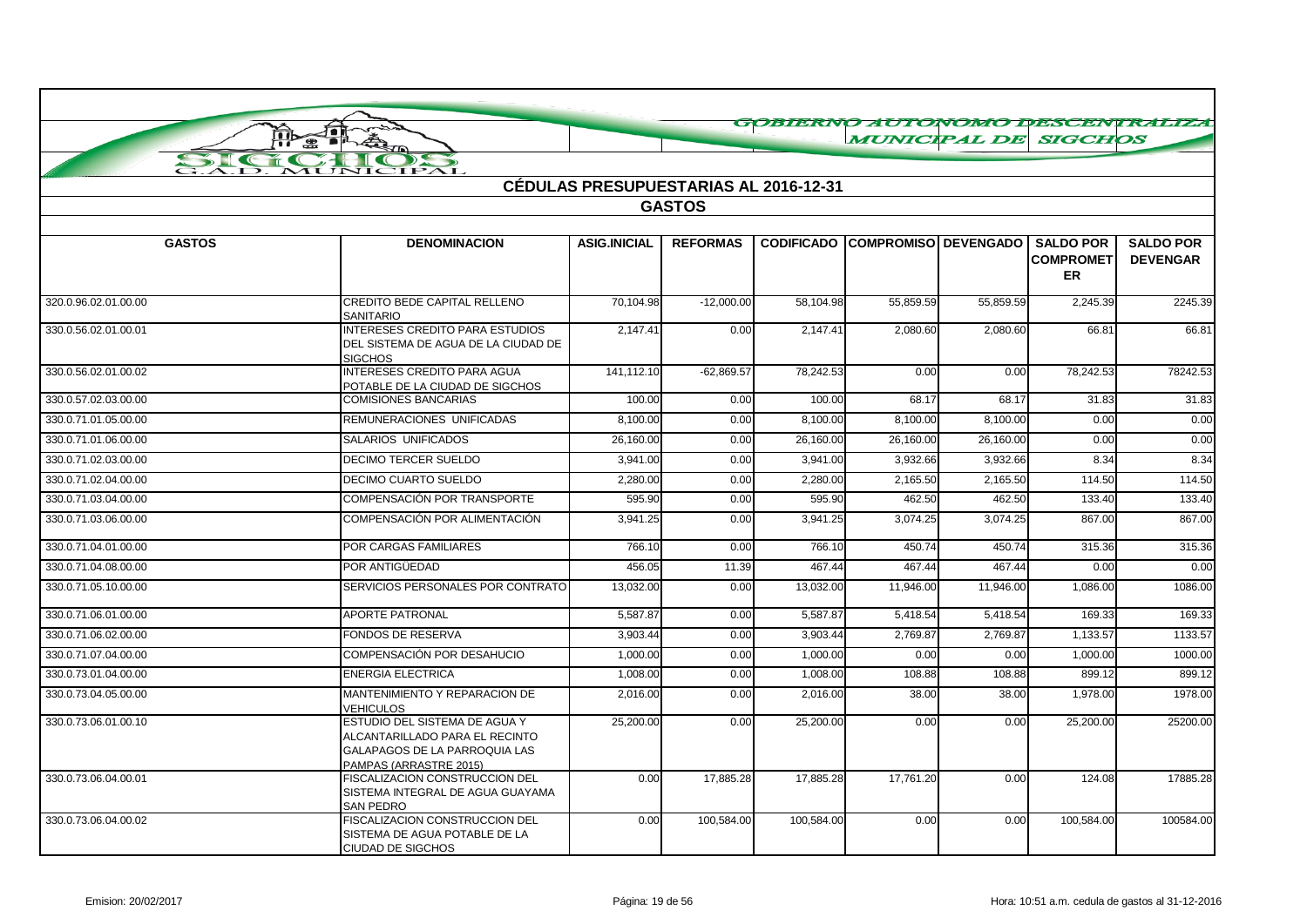| GOBIERNO AUTONOMO DESCENTRATIZA |                                                                                                                                      |                                              |                 |                   |                             |           |                               |                  |  |
|---------------------------------|--------------------------------------------------------------------------------------------------------------------------------------|----------------------------------------------|-----------------|-------------------|-----------------------------|-----------|-------------------------------|------------------|--|
|                                 | fid <sub>e</sub>                                                                                                                     |                                              |                 |                   | <b>MUNICIPAL DE SIGCHOS</b> |           |                               |                  |  |
| $\mathbf{r}$                    |                                                                                                                                      |                                              |                 |                   |                             |           |                               |                  |  |
|                                 | MUNICIPAL                                                                                                                            | <b>CÉDULAS PRESUPUESTARIAS AL 2016-12-31</b> |                 |                   |                             |           |                               |                  |  |
|                                 |                                                                                                                                      |                                              | <b>GASTOS</b>   |                   |                             |           |                               |                  |  |
|                                 |                                                                                                                                      |                                              |                 |                   |                             |           |                               |                  |  |
| <b>GASTOS</b>                   | <b>DENOMINACION</b>                                                                                                                  | <b>ASIG.INICIAL</b>                          | <b>REFORMAS</b> | <b>CODIFICADO</b> | <b>COMPROMISO DEVENGADO</b> |           | <b>SALDO POR</b>              | <b>SALDO POR</b> |  |
|                                 |                                                                                                                                      |                                              |                 |                   |                             |           | <b>COMPROMET</b><br><b>ER</b> | <b>DEVENGAR</b>  |  |
|                                 |                                                                                                                                      |                                              |                 |                   |                             |           |                               |                  |  |
| 330.0.73.06.05.00.00            | ESTUDIOS Y DISEÑOS DEFINITIVOS DEL<br>SISTEMA DE AGUA POTABLE PARA LA                                                                | 26,028.80                                    | 126.71          | 26.155.51         | 23.680.16                   | 23,680.16 | 2,475.35                      | 2475.35          |  |
|                                 | CIUDAD DE SIGCHOS (ARRASTRE 2015)                                                                                                    |                                              |                 |                   |                             |           |                               |                  |  |
| 330.0.73.06.05.00.01            | ESTUDIO DE AGUA PARA LA COMUNIDAD                                                                                                    | 25,000.00                                    | 440.00          | 25,440.00         | 24,640.00                   | 23,826.00 | 800.00                        | 1614.00          |  |
| 330.0.73.06.05.00.02            | <b>DE AZACHE</b><br>ESTUDIO DE AGUA PARA LA COMUNIDAD                                                                                | 25,000.00                                    | 0.00            | 25,000.00         | 24,414.24                   | 0.00      | 585.76                        | 25000.00         |  |
|                                 | <b>DE GUANTUALO</b><br>VESTUARIO LENCERIA Y PRENDAS DE                                                                               | 676.00                                       |                 |                   | 574.92                      | 574.92    | 101.08                        |                  |  |
| 330.0.73.08.02.00.00            | <b>PROTECCION</b>                                                                                                                    |                                              | 0.00            | 676.00            |                             |           |                               | 101.08           |  |
| 330.0.73.08.02.00.01            | VESTUARIO LENCERIA Y PRENDAS CC                                                                                                      | 0.00                                         | 676.00          | 676.00            | 0.00                        | 0.00      | 676.00                        | 676.00           |  |
| 330.0.73.08.03.00.00            | <b>COMBUSTIBLES Y LUBRICANTES</b>                                                                                                    | 575.68                                       | 1,500.00        | 2,075.68          | 484.18                      | 484.18    | 1,591.50                      | 1591.50          |  |
| 330.0.73.08.04.00.00            | <b>MATERIALES DE OFICINA</b>                                                                                                         | 52.79                                        | 0.00            | 52.79             | 0.00                        | 0.00      | 52.79                         | 52.79            |  |
| 330.0.73.08.05.00.00            | <b>MATERIALES DE ASEO</b>                                                                                                            | 0.00                                         | 0.00            | 0.00              | 0.00                        | 0.00      | 0.00                          | 0.00             |  |
| 330.0.73.08.06.00.00            | <b>HERRAMIENTAS</b>                                                                                                                  | 164.64                                       | 0.00            | 164.64            | 164.64                      | 164.64    | 0.00                          | 0.00             |  |
| 330.0.73.08.07.00.00            | MATERIALES DE IMPRESIÓN,<br>FOTOGRAFIA, REPROD.                                                                                      | 376.32                                       | 0.00            | 376.32            | 0.00                        | 0.00      | 376.32                        | 376.32           |  |
| 330.0.73.08.11.00.00            | INSUMOS, BIENES, MATERIALES Y<br>SUMINISTROS PARA LA CONSTRUCCION                                                                    | 6.712.83                                     | 0.00            | 6.712.83          | 0.00                        | 0.00      | 6,712.83                      | 6712.83          |  |
| 330.0.73.08.13.00.00            | REPUESTOS Y ACCESORIOS                                                                                                               | 2,724.96                                     | 0.00            | 2,724.96          | 1,457.50                    | 1,457.50  | 1,267.46                      | 1267.46          |  |
| 330.0.73.08.19.00.00            | ADQUISICION DE ACCESORIOS E<br><b>INSUMOS QUIMICOS Y ORGANICOS</b>                                                                   | 3,057.60                                     | 0.00            | 3,057.60          | 2,349.36                    | 2,349.36  | 708.24                        | 708.24           |  |
| 330.0.73.16.01.00.00            | FONDOS DE REPOSICIÓN CAJAS CHICAS<br>EN PROYECTOS Y PROGRAMAS DE<br><b>INVERSIÓN</b>                                                 | 112.00                                       | 0.00            | 112.00            | 0.00                        | 0.00      | 112.00                        | 112.00           |  |
| 330.0.75.01.01.01.01            | CONSTRUCCIÓN DE CUBIERTAS PARA<br>PROTECCIÓN DE LOS TANQUES DE LOS<br>SISTEMAS DE AGUA POTABLE DEL<br>CANTÓN SIGCHOS (ARRASTRE 2015) | 6,000.00                                     | 0.00            | 6,000.00          | 0.00                        | 0.00      | 6,000.00                      | 6000.00          |  |
| 330.0.75.01.01.01.02            | CONSTRUCCIÓN DEL SISTEMA DE AGUA<br>POTABLE DE LA CIUDAD DE SIGCHOS                                                                  | 2,400,000.00                                 | $-51,070.18$    | 2,348,929.82      | 0.00                        | 0.00      | 2.348.929.82                  | 2348929.82       |  |
| 330.0.75.01.01.01.04            | CONSTRUCCION DEL SISTEMA DE AGUA<br>COMUNIDAD CERRO AZUL                                                                             | 70,449.46                                    | 0.00            | 70,449.46         | 67,451.46                   | 29,427.51 | 2,998.00                      | 41021.95         |  |

<u> a shi ne shekara ta 1991 ya kusha a shekara ta 1991 ya kusha a shekara ta 1991 ya kusha a shekara ta 1991 ya kusha a shekara ta 1991 ya kusha a shekara ta 1991 ya kusha a shekara ta 1991 ya kusha a shekara ta 1991 ya kus</u>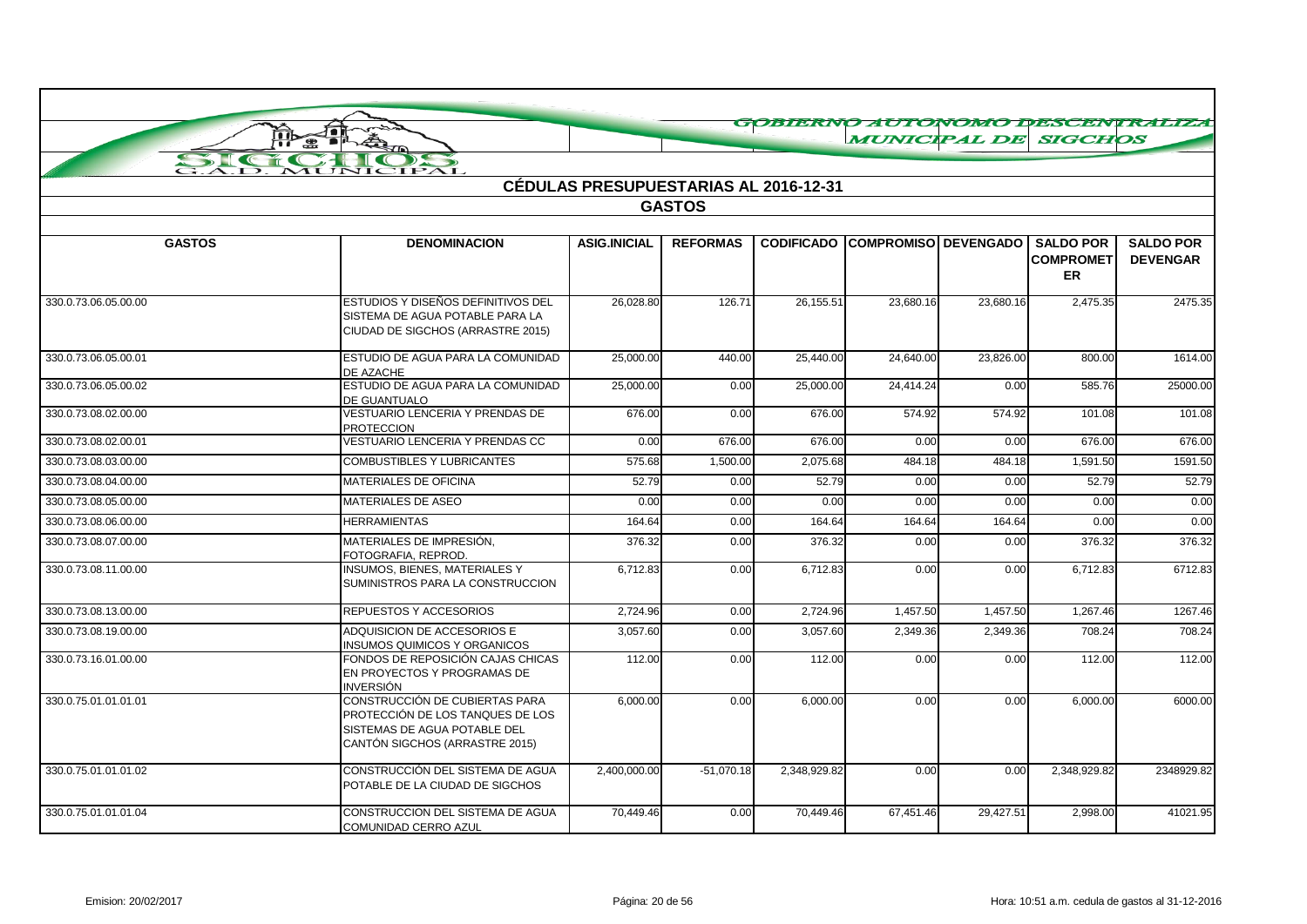|                           |                                                                                                              |                     |                                              |                   | <b>MUNICIPAL DE SIGCHOS</b> |            |                        | GOBIERNO AUTONOMO DESCENTRALIZA |
|---------------------------|--------------------------------------------------------------------------------------------------------------|---------------------|----------------------------------------------|-------------------|-----------------------------|------------|------------------------|---------------------------------|
| $\epsilon$ and $\epsilon$ | 疉<br>$\rightarrow$                                                                                           |                     |                                              |                   |                             |            |                        |                                 |
| SI<br>Ā.D.                | IPAL<br>MUNIC                                                                                                |                     |                                              |                   |                             |            |                        |                                 |
|                           |                                                                                                              |                     | <b>CÉDULAS PRESUPUESTARIAS AL 2016-12-31</b> |                   |                             |            |                        |                                 |
|                           |                                                                                                              |                     | <b>GASTOS</b>                                |                   |                             |            |                        |                                 |
| <b>GASTOS</b>             | <b>DENOMINACION</b>                                                                                          | <b>ASIG.INICIAL</b> | <b>REFORMAS</b>                              | <b>CODIFICADO</b> | <b>COMPROMISO DEVENGADO</b> |            | <b>SALDO POR</b>       | <b>SALDO POR</b>                |
|                           |                                                                                                              |                     |                                              |                   |                             |            | <b>COMPROMET</b><br>ER | <b>DEVENGAR</b>                 |
| 330.0.75.01.01.02.03      | CONSTRUCCIÓN DEL SISTEMA INTEGRAL<br>DE AGUA (GUAYAMA GRANDE, SAN<br>PEDRO, CHAUPI Y PILAPUCHIN)             | 447,003.70          | 43,125.10                                    | 490,128.80        | 439.925.44                  | 145,314.85 | 50,203.36              | 344813.95                       |
| 330.0.75.01.03.01.01      | CONSTRUCCIÓN DE ALCANTARILLADO EN<br>LA CIUDAD DE SIGCHOS                                                    | 58,210.00           | 0.00                                         | 58,210.00         | 0.00                        | 0.00       | 58,210.00              | 58210.00                        |
| 330.0.75.01.03.01.04      | TERMINACIÓN DE LA PLANTA DE AGUAS<br>SERVIDAS PARA EL BARRIO YALÓ DE LA<br>CIUDAD DE SIGCHOS (ARRASTRE 2015) | 6,000.00            | 0.00                                         | 6.000.00          | 0.00                        | 0.00       | 6,000.00               | 6000.00                         |
| 330.0.75.01.03.01.05      | CONSTRUCCION ALCANTARILALDO<br>PLUVIAL EN LA CALLE 14 DE NOVIEMBRE<br>(ARRASTRE 2015)                        | 15,000.00           | $-56.55$                                     | 14,943.45         | 14,943.45                   | 14,943.45  | 0.00                   | 0.00                            |
| 330.0.75.01.03.01.06      | CONSTRUCCIÓN DE RAMALES NUEVOS<br>DE ALCANTARILLADO SANITARIO DE LA<br>CIUDAD DE SIGCHOS (ARRASTRE 2015)     | 20,000.00           | 0.00                                         | 20,000.00         | 19,984.69                   | 19,984.69  | 15.31                  | 15.31                           |
| 330.0.75.01.03.01.07      | PLANTA DE TRATAMIENTO DE AGUAS<br>SERVIDAS SECTOR PUCHUGUANGO<br>(ARRASTRE 2015)                             | 100,000.00          | 0.00                                         | 100,000.00        | 99,940.12                   | 99,940.12  | 59.88                  | 59.88                           |
| 330.0.75.01.03.02.01      | CONSTRUCCION DE ALCANTARILLADO DE<br>LAS PAMPAS (ARRASTRE 2015)                                              | 60,000.00           | $-60,000.00$                                 | 0.00              | 0.00                        | 0.00       | 0.00                   | 0.00                            |
| 330.0.75.01.03.03.01      | CONSTRUCCION DEL ALCANTARRILLADO<br>EN CHUGCHILAN (ARASTRE 2015)                                             | 388,000.00          | 0.00                                         | 388,000.00        | 387,791.59                  | 387,791.59 | 208.41                 | 208.41                          |
| 330.0.75.05.99.01.02      | CONSTRUCCION DE LA RED AUXILIAR<br>PARA EL HOSPITAL Y UNIDAD EDUCATIVA<br>DEL MILENIUN (ARRASTRE 2015)       | 44,000.00           | $-1,281.04$                                  | 42,718.96         | 42,718.96                   | 42,718.96  | 0.00                   | 0.00                            |
| 330.0.75.05.99.01.03      | MANTENIMIENTO DE OBRAS DE<br>SANEAMIENTO Y AGUA DEL CANTON<br><b>SIGCHOS</b>                                 | 10,000.00           | 15,610.25                                    | 25,610.25         | 9,497.91                    | 9,497.91   | 16,112.34              | 16112.34                        |
| 330.0.75.05.99.02.01      | MANTENIMIENTO DEL SISTEMA DE AGUA<br><b>DE AMANTA</b>                                                        | 0.00                | 5,700.00                                     | 5,700.00          | 0.00                        | 0.00       | 5,700.00               | 5700.00                         |
| 330.0.77.01.02.00.00      | MATRICULACION VEHICULAR                                                                                      | 358.40              | 0.00                                         | 358.40            | 36.00                       | 36.00      | 322.40                 | 322.40                          |
| 330.0.77.02.01.00.00      | <b>SEGUROS</b>                                                                                               | 78.40               | 0.00                                         | 78.40             | 62.64                       | 62.64      | 15.76                  | 15.76                           |
| 330.0.84.01.03.00.00      | <b>MOBILIARIOS</b>                                                                                           | 67.20               | 0.00                                         | 67.20             | 0.00                        | 0.00       | 67.20                  | 67.20                           |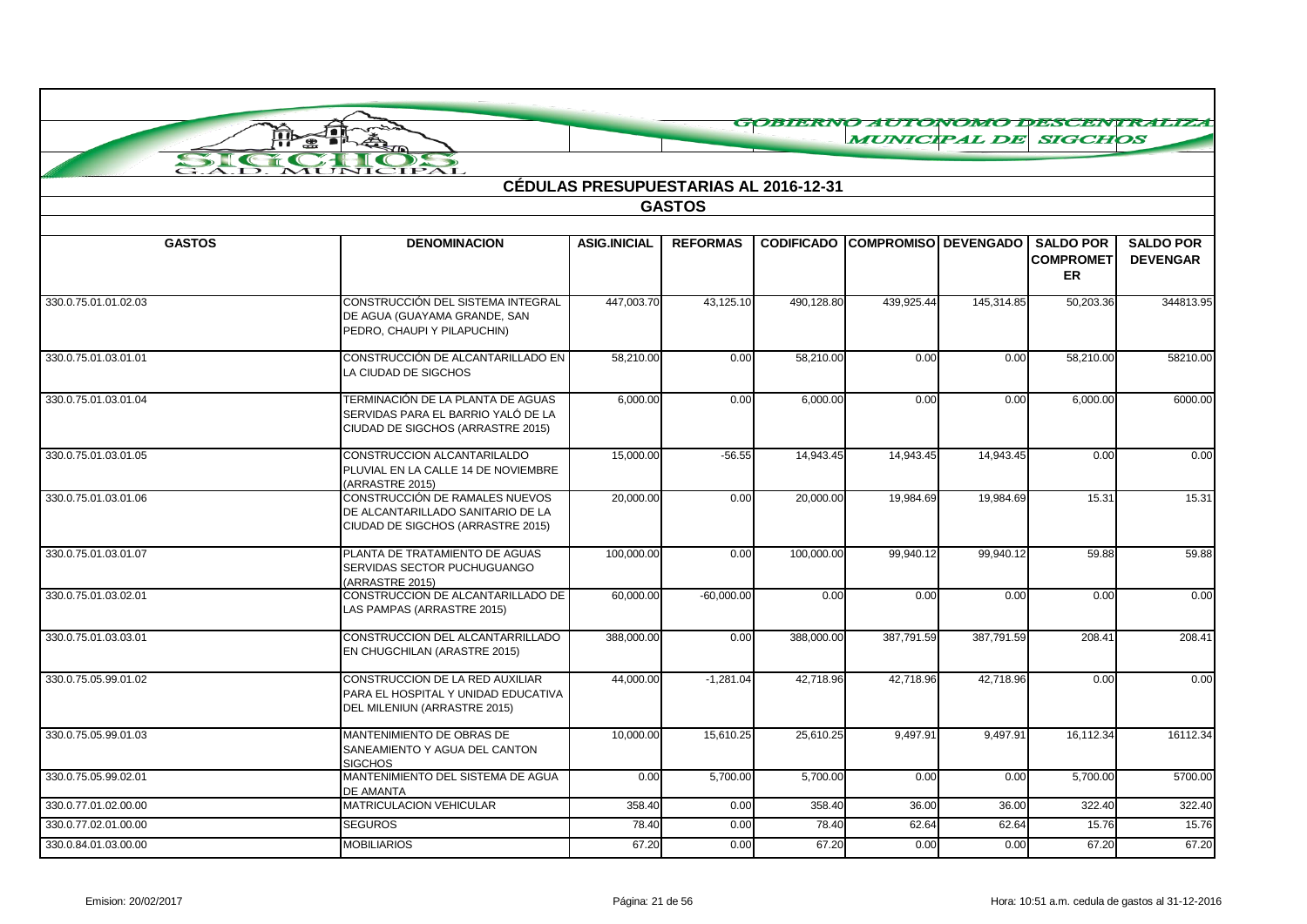|                                 |                                                                                                                          |                     |                                              |           | GOBIERNO AUTONOMO DESCENTRALIZA        |           |                                            |                                     |
|---------------------------------|--------------------------------------------------------------------------------------------------------------------------|---------------------|----------------------------------------------|-----------|----------------------------------------|-----------|--------------------------------------------|-------------------------------------|
|                                 | Joi<br><b>Te 21</b><br>A                                                                                                 |                     |                                              |           | <b>MUNICIPAL DE SIGCHOS</b>            |           |                                            |                                     |
| SI<br>$\epsilon$ and $\epsilon$ | $\rightarrow$                                                                                                            |                     |                                              |           |                                        |           |                                            |                                     |
| $\bf{A.D.}$                     | MUNICIPAL                                                                                                                |                     | <b>CÉDULAS PRESUPUESTARIAS AL 2016-12-31</b> |           |                                        |           |                                            |                                     |
|                                 |                                                                                                                          |                     | <b>GASTOS</b>                                |           |                                        |           |                                            |                                     |
|                                 |                                                                                                                          |                     |                                              |           |                                        |           |                                            |                                     |
| <b>GASTOS</b>                   | <b>DENOMINACION</b>                                                                                                      | <b>ASIG.INICIAL</b> | <b>REFORMAS</b>                              |           | <b>CODIFICADO COMPROMISO DEVENGADO</b> |           | <b>SALDO POR</b><br><b>COMPROMET</b><br>ER | <b>SALDO POR</b><br><b>DEVENGAR</b> |
| 330.0.84.01.05.00.00            | VEHICULOS (MOTOCICLETAS ARRASTRE<br>2015)                                                                                | 10,340.00           | 0.00                                         | 10,340.00 | 9,714.51                               | 9,714.51  | 625.49                                     | 625.49                              |
| 330.0.84.03.01.00.01            | TERRENOS (CONSTRUCCION DE LA<br>PLANTA DE TRATAMIENTO DE LAS AGUS<br>SERVIDAS DE PUCHUGUANGO)                            | 0.00                | 5.35                                         | 5.35      | 0.00                                   | 0.00      | 5.35                                       | 5.35                                |
| 330.0.84.03.01.00.02            | TERRENOS (CONSTRUCCION DE LA<br>PLANTA DE TRATAMIENTO DEL SISTEMA<br>DE ALCANTARILLADO DE LA PARROQUIA<br>DE CHUGCHILAN) | 0.00                | 500.00                                       | 500.00    | 0.00                                   | 0.00      | 500.00                                     | 500.00                              |
| 330.0.84.03.01.00.03            | TERRENOS (CONSTRUCCION DEL<br>SISTEMA DE AGUA AMANTA CHUGCHILAN)                                                         | 0.00                | 200.00                                       | 200.00    | 0.00                                   | 0.00      | 200.00                                     | 200.00                              |
| 330.0.96.02.01.00.01            | CREDITO BEDE ESTUDIOS DEL SISTEMA<br>DE AGUA DE SIGCHOS                                                                  | 16,746.77           | 0.00                                         | 16,746.77 | 15,022.80                              | 15,022.80 | 1,723.97                                   | 1723.97                             |
| 330.0.96.02.01.00.02            | CREDITO BEDE AGUA POTABLE DE LA<br>CIUDAD DE SIGCHOS                                                                     | 140,209.96          | $-120,000.00$                                | 20.209.96 | 0.00                                   | 0.00      | 20,209.96                                  | 20209.96                            |
| 340.0.51.02.03.00.00            | <b>DECIMO TERCER SUELDO</b>                                                                                              | 986.00              | 0.00                                         | 986.00    | 903.87                                 | 903.87    | 82.13                                      | 82.13                               |
| 340.0.51.02.04.00.00            | <b>DECIMO CUARTO SUELDO</b>                                                                                              | 380.04              | 16.46                                        | 396.50    | 396.50                                 | 396.50    | 0.00                                       | 0.00                                |
| 340.0.51.05.10.00.00            | SERVICIOS PERSONALES POR CONTRATO                                                                                        | 11,832.00           | 0.00                                         | 11,832.00 | 11,832.00                              | 11,832.00 | 0.00                                       | 0.00                                |
| 340.0.51.06.01.00.00            | <b>APORTE PATRONAL</b>                                                                                                   | 1,378.44            | 0.00                                         | 1.378.44  | 1.299.98                               | 1,299.98  | 78.46                                      | 78.46                               |
| 340.0.51.06.02.00.00            | <b>FONDOS DE RESERVA</b>                                                                                                 | 985.56              | 0.00                                         | 985.56    | 657.04                                 | 657.04    | 328.52                                     | 328.52                              |
| 340.0.53.01.04.00.00            | <b>ENERGIA ELECTRICA</b>                                                                                                 | 560.00              | 0.00                                         | 560.00    | 560.00                                 | 560.00    | 0.00                                       | 0.00                                |
| 340.0.53.02.03.00.00            | ALMACENAMIENTO, EMBALAJE, ENVASE Y<br>RECARGA DE EXTINTORES                                                              | 33.60               | 0.00                                         | 33.60     | 0.00                                   | 0.00      | 33.60                                      | 33.60                               |
| 340.0.53.04.05.00.00            | MANTENIMIENTO Y REPARACION DE<br><b>VEHICULOS</b>                                                                        | 1,120.00            | $-1,120.00$                                  | 0.00      | 0.00                                   | 0.00      | 0.00                                       | 0.00                                |
| 340.0.53.08.02.00.00            | VESTUARIO LENCERIA Y PRENDAS DE<br><b>PROTECCION</b>                                                                     | 507.00              | 0.00                                         | 507.00    | 410.67                                 | 410.67    | 96.33                                      | 96.33                               |
| 340.0.53.08.02.00.01            | VESTUARIO LENCERIA Y PRENDAS CC                                                                                          | 0.00                | 507.00                                       | 507.00    | 0.00                                   | 0.00      | 507.00                                     | 507.00                              |
| 340.0.53.08.03.00.00            | <b>COMBUSTIBLES Y LUBRICANTES</b>                                                                                        | 3,273.78            | 0.00                                         | 3,273.78  | 329.35                                 | 329.35    | 2,944.43                                   | 2944.43                             |
| 340.0.53.08.04.00.00            | <b>MATERIALES DE OFICINA</b>                                                                                             | 53.78               | 0.00                                         | 53.78     | 12.50                                  | 12.50     | 41.28                                      | 41.28                               |
| 340.0.53.08.05.00.00            | <b>MATERIALES DE ASEO</b>                                                                                                | 265.22              | 0.00                                         | 265.22    | 87.91                                  | 87.91     | 177.31                                     | 177.31                              |
| 340.0.53.08.06.00.00            | <b>HERRAMIENTAS</b>                                                                                                      | 30.24               | 0.00                                         | 30.24     | 30.24                                  | 30.24     | 0.00                                       | 0.00                                |
| 340.0.53.08.07.00.00            | MATERIALES DE IMPRESIÓN.<br>FOTOGRAFIA, REPROD.                                                                          | 100.80              | 0.00                                         | 100.80    | 0.00                                   | 0.00      | 100.80                                     | 100.80                              |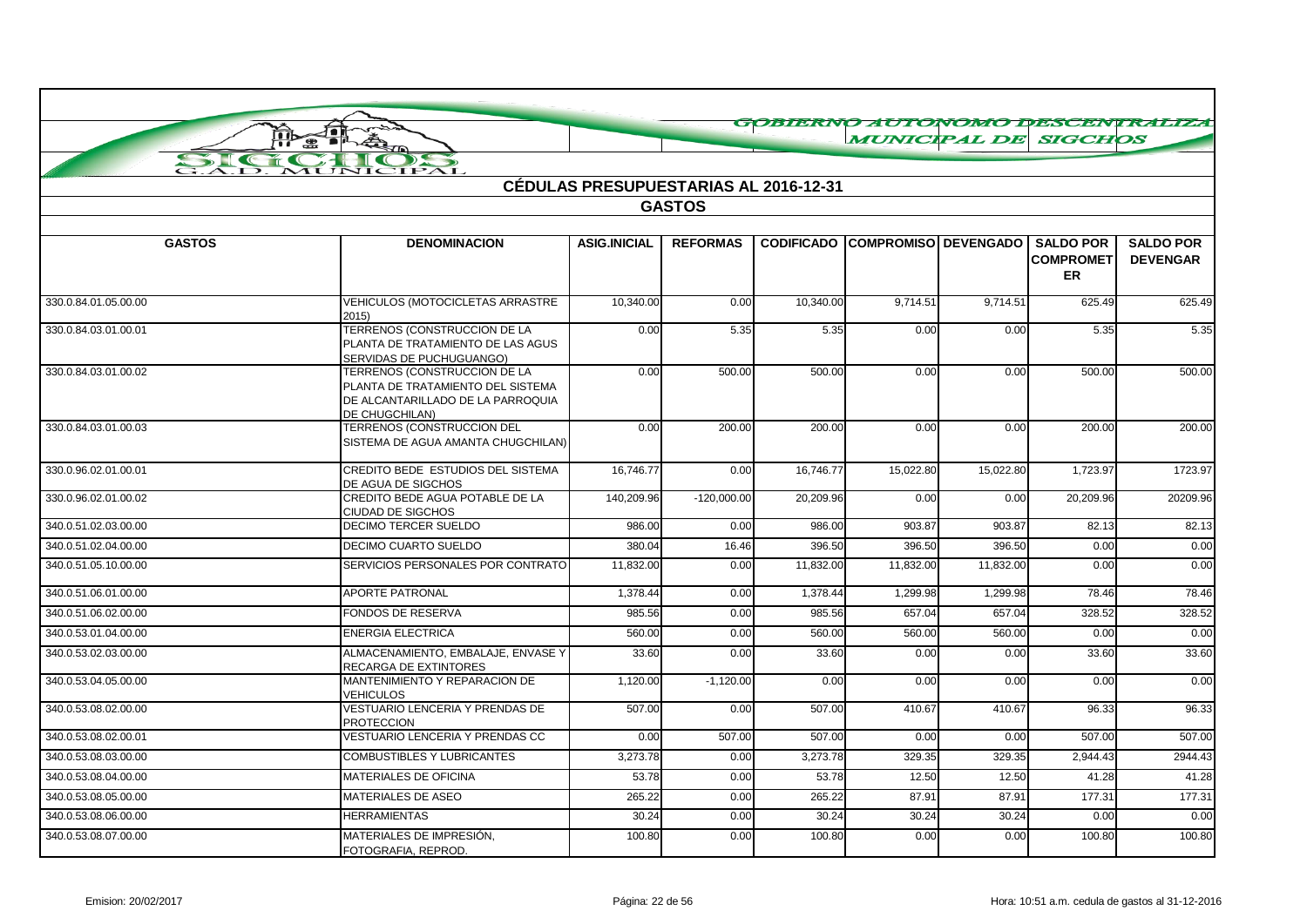|                      | ومتبس<br>無<br>ŗþ                                                               |                                              |                 |                   |                        |            | <b>MUNICIPAL DE SIGCHOS</b>                       | GOBIERNO AUTONOMO DESCENTRALIZA     |
|----------------------|--------------------------------------------------------------------------------|----------------------------------------------|-----------------|-------------------|------------------------|------------|---------------------------------------------------|-------------------------------------|
|                      | A                                                                              |                                              |                 |                   |                        |            |                                                   |                                     |
| SIG                  | INICIPAL                                                                       |                                              |                 |                   |                        |            |                                                   |                                     |
|                      |                                                                                | <b>CÉDULAS PRESUPUESTARIAS AL 2016-12-31</b> |                 |                   |                        |            |                                                   |                                     |
|                      |                                                                                |                                              | <b>GASTOS</b>   |                   |                        |            |                                                   |                                     |
|                      |                                                                                |                                              |                 |                   |                        |            |                                                   |                                     |
| <b>GASTOS</b>        | <b>DENOMINACION</b>                                                            | <b>ASIG.INICIAL</b>                          | <b>REFORMAS</b> | <b>CODIFICADO</b> | COMPROMISO DEVENGADO I |            | <b>SALDO POR</b><br><b>COMPROMET</b><br><b>ER</b> | <b>SALDO POR</b><br><b>DEVENGAR</b> |
| 340.0.53.08.11.00.00 | INSUMOS, BIENES, MATERIALES Y<br>SUMINISTROS PARA LA CONSTRUCCION              | 191.52                                       | 0.00            | 191.52            | 191.52                 | 191.52     | 0.00                                              | 0.00                                |
| 340.0.53.08.13.00.00 | REPUESTOS Y ACCESORIOS                                                         | 2.548.00                                     | 1,120.00        | 3.668.00          | 2,352.66               | 2,352.66   | 1,315.34                                          | 1315.34                             |
| 340.0.53.08.19.00.00 | ADQUISICION DE ACCESORIOS E<br><b>INSUMOS QUIMICOS Y ORGANICOS</b>             | 51.40                                        | 0.00            | 51.40             | 50.65                  | 50.65      | 0.75                                              | 0.75                                |
| 340.0.57.01.02.00.00 | MATRICULACION VEHICULAR                                                        | 150.00                                       | 0.00            | 150.00            | 0.00                   | 0.00       | 150.00                                            | 150.00                              |
| 340.0.57.02.01.00.00 | <b>SEGUROS</b>                                                                 | 100.00                                       | 0.00            | 100.00            | 0.00                   | 0.00       | 100.00                                            | 100.00                              |
| 340.0.71.01.06.00.00 | SALARIOS UNIFICADOS                                                            | 18,816.00                                    | 0.00            | 18,816.00         | 18,816.00              | 18,816.00  | 0.00                                              | 0.00                                |
| 340.0.71.02.03.00.00 | <b>DECIMO TERCER SUELDO</b>                                                    | 1.568.00                                     | 0.00            | 1.568.00          | 1,568.00               | 1,568.00   | 0.00                                              | 0.00                                |
| 340.0.71.02.04.00.00 | <b>DECIMO CUARTO SUELDO</b>                                                    | 1.140.00                                     | 0.00            | 1,140.00          | 1,098.00               | 1,098.00   | 42.00                                             | 42.00                               |
| 340.0.71.03.04.00.00 | COMPENSACIÓN POR TRANSPORTE                                                    | 316.80                                       | 0.00            | 316.80            | 246.40                 | 246.40     | 70.40                                             | 70.40                               |
| 340.0.71.03.06.00.00 | COMPENSACIÓN POR ALIMENTACIÓN                                                  | 1,980.00                                     | 0.00            | 1,980.00          | 1,540.00               | 1,540.00   | 440.00                                            | 440.00                              |
| 340.0.71.04.01.00.00 | POR CARGAS FAMILIARES                                                          | 200.40                                       | 0.00            | 200.40            | 199.93                 | 199.93     | 0.47                                              | 0.47                                |
| 340.0.71.04.08.00.00 | POR ANTIGÜEDAD                                                                 | 213.12                                       | 10.37           | 223.49            | 223.49                 | 223.49     | 0.00                                              | 0.00                                |
| 340.0.71.06.01.00.00 | <b>APORTE PATRONAL</b>                                                         | 2,286.14                                     | 0.00            | 2,286.14          | 2,187.56               | 2,187.56   | 98.58                                             | 98.58                               |
| 340.0.71.06.02.00.00 | FONDOS DE RESERVA                                                              | 1,567.37                                     | 0.00            | 1,567.37          | 1,417.64               | 1,417.64   | 149.73                                            | 149.73                              |
| 340.0.71.07.04.00.00 | COMPENSACIÓN POR DESAHUCIO                                                     | 1,000.00                                     | 0.00            | 1,000.00          | 0.00                   | 0.00       | 1,000.00                                          | 1000.00                             |
| 340.0.84.01.04.00.00 | <b>MAQUINARIA Y EQUIPO</b>                                                     | 9,992.54                                     | 0.00            | 9,992.54          | 4,480.00               | 4,457.60   | 5,512.54                                          | 5534.94                             |
| 360.0.56.02.01.00.02 | PAGO INTERESES PRESTAMO BDE<br>MUROS ESTABILIZACION TOACAZO-<br><b>SIGCHOS</b> | 6,444.02                                     | 0.00            | 6,444.02          | 6,444.02               | 6,444.02   | 0.00                                              | 0.00                                |
| 360.0.56.02.01.00.03 | PAGO INTERESES PRESTAMO MERCADO<br>24 DE MAYO                                  | 60,141.33                                    | 0.00            | 60,141.33         | 58,467.47              | 58,467.47  | 1,673.86                                          | 1673.86                             |
| 360.0.56.02.01.00.04 | PAGO INTERESES FINANCIAMIENTO<br>COMPLEMENTARIO MERCADO 24 DE<br><b>MAYO</b>   | 30,000.00                                    | 0.00            | 30,000.00         | 17,362.95              | 17,362.95  | 12,637.05                                         | 12637.05                            |
| 360.0.57.02.03.00.00 | <b>COMISIONES BANCARIAS</b>                                                    | 200.00                                       | 2,100.00        | 2,300.00          | 1,554.08               | 1,554.08   | 745.92                                            | 745.92                              |
| 360.0.71.01.05.00.00 | REMUNERACIONES UNIFICADAS                                                      | 66,756.00                                    | 0.00            | 66,756.00         | 66,756.00              | 66,756.00  | 0.00                                              | 0.00                                |
| 360.0.71.01.06.00.00 | <b>SALARIOS UNIFICADAS</b>                                                     | 280,182.63                                   | 0.00            | 280,182.63        | 265,266.64             | 265,266.64 | 14,915.99                                         | 14915.99                            |
| 360.0.71.02.03.00.00 | DÉCIMO TERCER SUELDO                                                           | 31,041.97                                    | 0.00            | 31,041.97         | 29,641.01              | 29,641.01  | 1,400.96                                          | 1400.96                             |
| 360.0.71.02.04.00.00 | DÉCIMO CUARTO SUELDO                                                           | 17,480.28                                    | $-133.89$       | 17,346.39         | 16.378.50              | 16.378.50  | 967.89                                            | 967.89                              |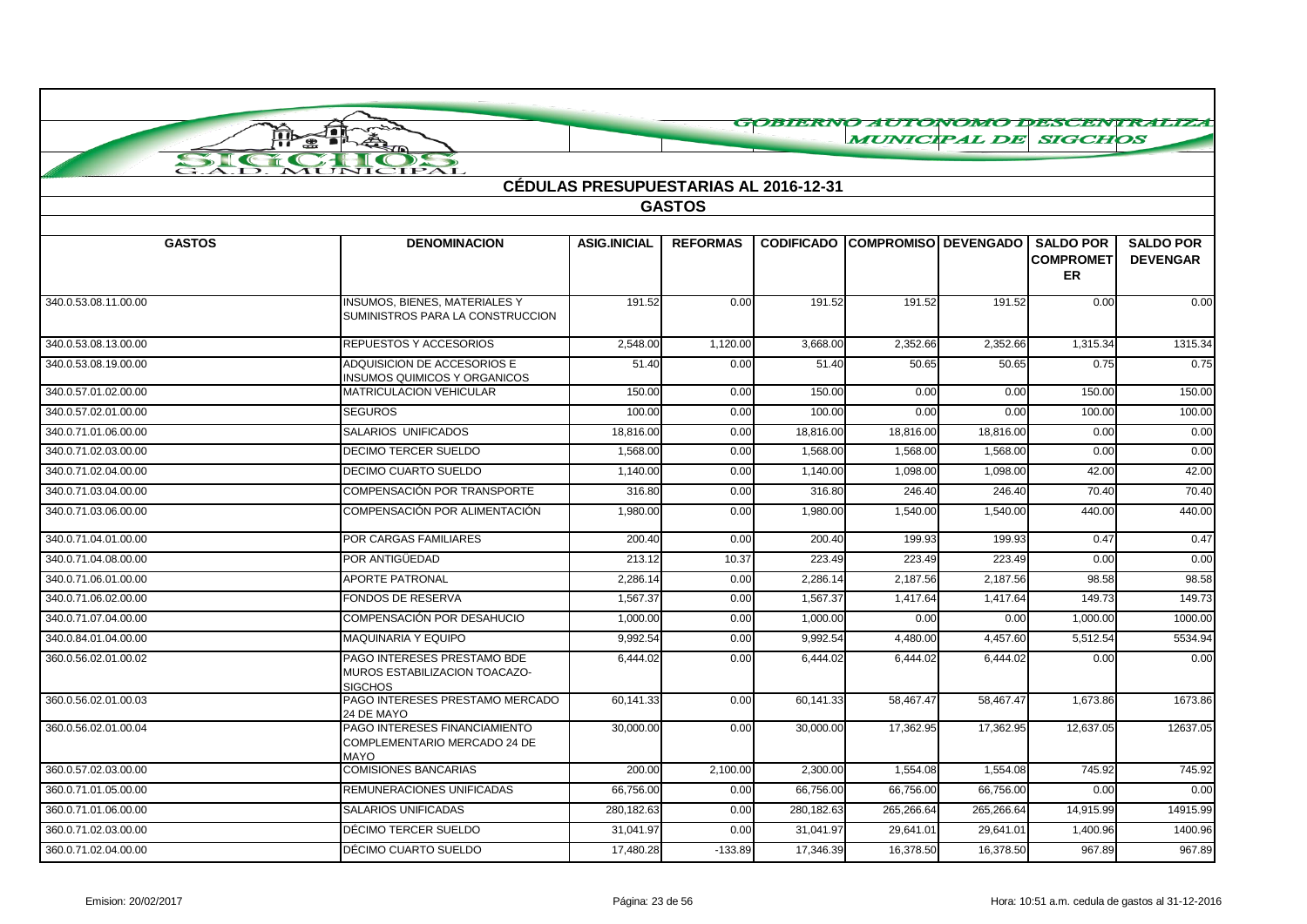|                                |                                                                                                       |                                              |                 |                       | GOBIERNO AUTONOMO DESCENTRALIZA        |           |                                             |                                     |
|--------------------------------|-------------------------------------------------------------------------------------------------------|----------------------------------------------|-----------------|-----------------------|----------------------------------------|-----------|---------------------------------------------|-------------------------------------|
|                                | J∎i<br>ŢÞ<br>霊                                                                                        |                                              |                 |                       |                                        |           | <b>MUNICIPAL DE SIGCHOS</b>                 |                                     |
| SI<br>$\epsilon$ if $\epsilon$ | $\rightarrow$                                                                                         |                                              |                 |                       |                                        |           |                                             |                                     |
| $\bf{A.D.}$                    | MUNICIPAL                                                                                             | <b>CÉDULAS PRESUPUESTARIAS AL 2016-12-31</b> |                 |                       |                                        |           |                                             |                                     |
|                                |                                                                                                       |                                              | <b>GASTOS</b>   |                       |                                        |           |                                             |                                     |
|                                |                                                                                                       |                                              |                 |                       |                                        |           |                                             |                                     |
| <b>GASTOS</b>                  | <b>DENOMINACION</b>                                                                                   | <b>ASIG.INICIAL</b>                          | <b>REFORMAS</b> |                       | <b>CODIFICADO COMPROMISO DEVENGADO</b> |           | <b>SALDO POR</b><br><b>COMPROMET</b><br>ER. | <b>SALDO POR</b><br><b>DEVENGAR</b> |
| 360.0.71.03.04.00.00           | COMPENSACIÓN POR TRANSPORTE                                                                           | 5,895.50                                     | 0.00            | $\overline{5,895.50}$ | 5,050.20                               | 5,050.20  | 845.30                                      | 845.30                              |
| 360.0.71.03.06.00.00           | COMPENSACIÓN POR ALIMENTACIÓN                                                                         | 39,072.00                                    | 0.00            | 39,072.00             | 33,533.50                              | 33,533.50 | 5,538.50                                    | 5538.50                             |
| 360.0.71.04.01.00.00           | <b>POR CARGAS FAMILIARES</b>                                                                          | 5.767.11                                     | 0.00            | 5.767.11              | 5.228.59                               | 5,228.59  | 538.52                                      | 538.52                              |
| 360.0.71.04.08.00.00           | POR ANTIGÜEDAD                                                                                        | 6.338.55                                     | 57.67           | 6,396.22              | 6,396.22                               | 6,396.22  | 0.00                                        | 0.00                                |
| 360.0.71.05.07.00.00           | <b>HONORARIOS</b>                                                                                     | 1,000.00                                     | 0.00            | 1,000.00              | 0.00                                   | 0.00      | 1,000.00                                    | 1000.00                             |
| 360.0.71.05.10.00.00           | SERVICIOS PERSONALES POR CONTRATO                                                                     | 23,340.00                                    | 0.00            | 23,340.00             | 23,340.00                              | 23,340.00 | 0.00                                        | 0.00                                |
| 360.0.71.05.12.00.00           | <b>SUBROGACIÓN</b>                                                                                    | 1.140.00                                     | 0.00            | 1.140.00              | 0.00                                   | 0.00      | 1,140.00                                    | 1140.00                             |
| 360.0.71.05.13.00.00           | <b>ENCARGOS</b>                                                                                       | 1,140.00                                     | 0.00            | 1,140.00              | 0.00                                   | 0.00      | 1,140.00                                    | 1140.00                             |
| 360.0.71.06.01.00.00           | <b>APORTE PATRONAL</b>                                                                                | 44,215.58                                    | 0.00            | 44,215.58             | 43,844.26                              | 43,844.26 | 371.32                                      | 371.32                              |
| 360.0.71.06.02.00.00           | <b>FONDOS DE RERERVA</b>                                                                              | 30.626.93                                    | 0.00            | 30,626.93             | 26,957.91                              | 26,957.91 | 3,669.02                                    | 3669.02                             |
| 360.0.71.06.03.00.00           | JUBILACIÓN PATRONAL                                                                                   | 47,880.00                                    | $-47,880.00$    | 0.00                  | 0.00                                   | 0.00      | 0.00                                        | 0.00                                |
| 360.0.71.07.04.00.00           | COMPENSACIÓN POR DESAHUCIO                                                                            | 6,000.00                                     | 0.00            | 6,000.00              | 0.00                                   | 0.00      | 6,000.00                                    | 6000.00                             |
| 360.0.71.07.07.00.00           | COMPENSACIÓN POR VACACIONES                                                                           | 2.226.00                                     | 0.00            | 2.226.00              | 0.00                                   | 0.00      | 2,226.00                                    | 2226.00                             |
| 360.0.71.07.09.00.00           | POR RENUNCIA VOLUNTARIA                                                                               | 0.00                                         | 47,880.00       | 47,880.00             | 46,116.00                              | 46,116.00 | 1,764.00                                    | 1764.00                             |
| 360.0.73.04.04.00.00           | <b>CONTRATO MANTEN. Y</b><br>REPARAC.CORRECTIVO DE MAQUINARIAS<br>Y EQUIPOS AÑO 2014                  | 2,052.26                                     | 0.00            | 2,052.26              | 0.00                                   | 0.00      | 2,052.26                                    | 2052.26                             |
| 360.0.73.04.04.00.01           | MANTEN. Y REPARAC. DE MAQUINARIAS<br>Y EQUIPOS                                                        | 67,007.36                                    | 0.00            | 67,007.36             | 55,872.70                              | 55,872.70 | 11,134.66                                   | 11134.66                            |
| 360.0.73.04.05.00.00           | <b>CONTRATO MANTENIMIENTO</b><br>CORRECTIVO VEHICULOS AÑO 2015                                        | 7,145.60                                     | 0.00            | 7,145.60              | 6,322.40                               | 6.322.40  | 823.20                                      | 823.20                              |
| 360.0.73.04.05.00.01           | MANTEN. Y REPARAC. DE VEHÍCULOS                                                                       | 16.800.00                                    | 0.00            | 16,800.00             | 3,959.40                               | 3,959.40  | 12,840.60                                   | 12840.60                            |
| 360.0.73.06.04.00.00           | FISCALIZACIÓN DE LA CONSTRUCCIÓN<br>DEL MERCADO 24 DE MAYO DE LA<br>CIUDAD DE SIGCHOS (ARRASTRE 2014) | 16,182.99                                    | 0.00            | 16,182.99             | 4,377.04                               | 4,377.04  | 11,805.95                                   | 11805.95                            |
| 360.0.73.08.02.00.00           | VESTUARIO LENCERIA Y PRENDAS DE<br><b>PROTECCION</b>                                                  | 6,591.00                                     | 0.00            | 6,591.00              | 5,769.60                               | 5,769.60  | 821.40                                      | 821.40                              |
| 360.0.73.08.02.00.01           | VESTUARIO LENCERIA Y PRENDAS CC                                                                       | 0.00                                         | 6,084.00        | 6,084.00              | 0.00                                   | 0.00      | 6,084.00                                    | 6084.00                             |
| 360.0.73.08.03.00.00           | <b>COMBUSTIBLES Y LUBRICANTES</b>                                                                     | 113,675.30                                   | $-1,500.00$     | 112,175.30            | 83,186.77                              | 83,186.77 | 28.988.53                                   | 28988.53                            |
| 360.0.73.08.04.00.00           | <b>MATERIALES DE OFICINA</b>                                                                          | 962.10                                       | 0.00            | 962.10                | 0.00                                   | 0.00      | 962.10                                      | 962.10                              |

360.0.73.08.06.00.00 HERRAMIENTAS 448.00 0.00 448.00 448.00 448.00 0.00 0.00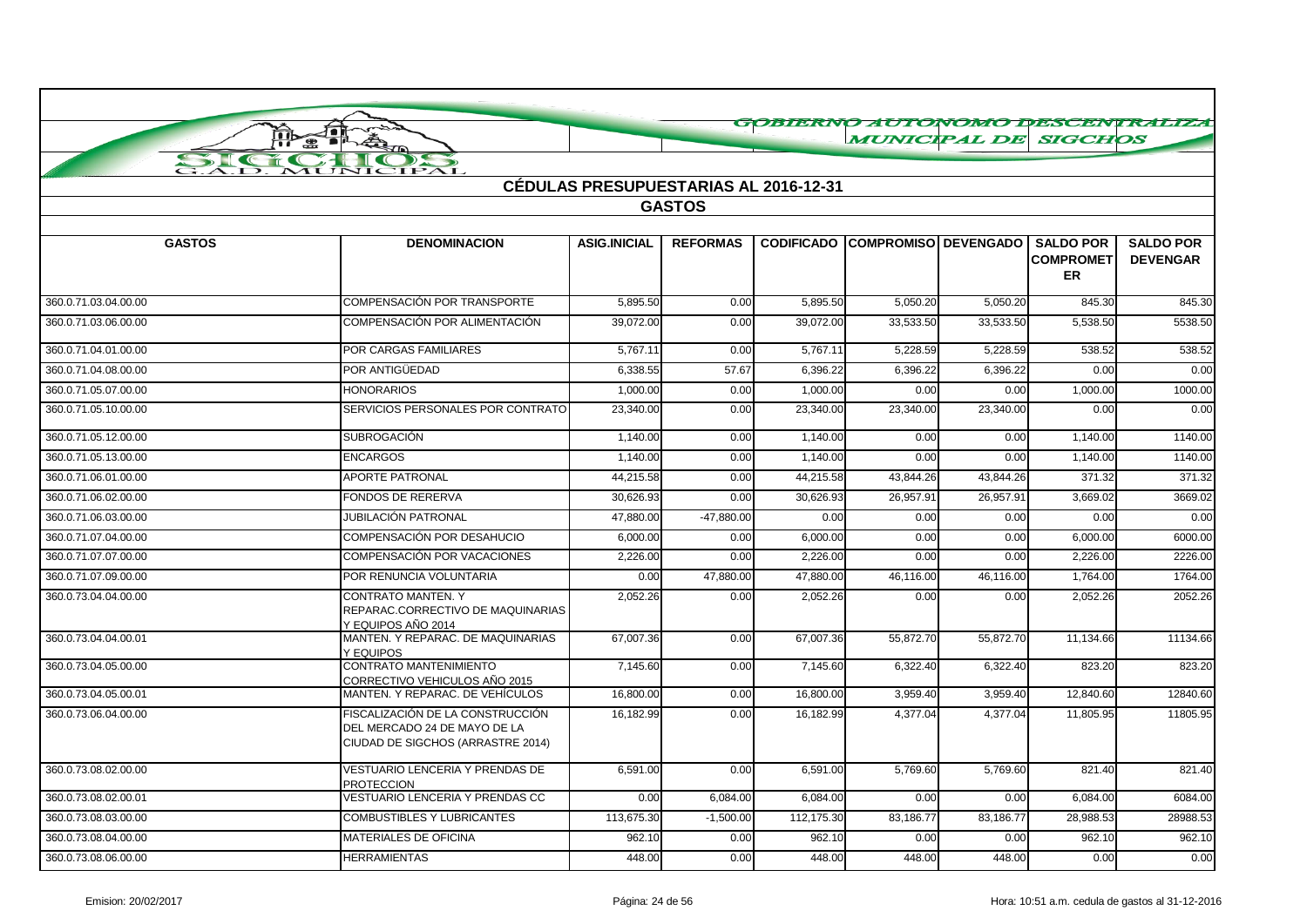|                      | Johnson<br><b>A</b>                                                                                          |                     |                                              |                   |                             |            |                                            | GOBIERNO AUTONOMO DESCENTRALIZA     |
|----------------------|--------------------------------------------------------------------------------------------------------------|---------------------|----------------------------------------------|-------------------|-----------------------------|------------|--------------------------------------------|-------------------------------------|
|                      |                                                                                                              |                     |                                              |                   | <b>MUNICIPAL DE SIGCHOS</b> |            |                                            |                                     |
| SIC                  | MUNICIPAL                                                                                                    |                     |                                              |                   |                             |            |                                            |                                     |
|                      |                                                                                                              |                     | <b>CÉDULAS PRESUPUESTARIAS AL 2016-12-31</b> |                   |                             |            |                                            |                                     |
|                      |                                                                                                              |                     | <b>GASTOS</b>                                |                   |                             |            |                                            |                                     |
|                      |                                                                                                              |                     |                                              |                   |                             |            |                                            |                                     |
| <b>GASTOS</b>        | <b>DENOMINACION</b>                                                                                          | <b>ASIG.INICIAL</b> | <b>REFORMAS</b>                              | <b>CODIFICADO</b> | COMPROMISO   DEVENGADO      |            | <b>SALDO POR</b><br><b>COMPROMET</b><br>ER | <b>SALDO POR</b><br><b>DEVENGAR</b> |
| 360.0.73.08.07.00.00 | MATERIALES DE IMPRESIÓN, FOTOG.,<br>REPRODUC. Y PUBLICACIONES                                                | 3,476.48            | 0.00                                         | 3,476.48          | 1,463.76                    | 1,463.76   | 2,012.72                                   | 2012.72                             |
| 360.0.73.08.11.00.00 | <b>INSUMOS, BIENES, MATERIALES Y</b><br>SUMINISTROS PARA LA CONSTRUCCION                                     | 11,830.56           | 0.00                                         | 11,830.56         | 10,429.96                   | 10,429.96  | 1,400.60                                   | 1400.60                             |
| 360.0.73.08.13.00.00 | REPUESTOS Y ACCESORIOS CONTRATOS<br>AÑO 2015                                                                 | 9,919.98            | 0.00                                         | 9,919.98          | 496.16                      | 496.16     | 9,423.82                                   | 9423.82                             |
| 360.0.73.08.13.00.01 | REPUESTOS Y ACCESORIOS                                                                                       | 250,968.44          | 0.00                                         | 250,968.44        | 190,600.57                  | 190,600.57 | 60,367.87                                  | 60367.87                            |
| 360.0.73.16.01.00.00 | FONDOS DE REPOSICIÓN CAJAS CHICAS<br>EN PROYECTOS Y PROGRAMAS DE<br><b>INVERSIÓN</b>                         | 168.00              | 0.00                                         | 168.00            | 0.00                        | 0.00       | 168.00                                     | 168.00                              |
| 360.0.75.01.04.01.01 | ADOQUINADO CALLES DEL CANTON<br>SIGCHOS (ARRASTRE 2015)                                                      | 30,000.00           | $-1,776.29$                                  | 28,223.71         | 28,223.71                   | 28,223.71  | 0.00                                       | 0.00                                |
| 360.0.75.01.04.01.05 | CONSTRUCCION DEL MONUMENTO AL<br>MONTUBIO EN LA PLAZA 22 DE<br><b>SEPTIEMBRE</b>                             | 20,000.00           | $-20,000.00$                                 | 0.00              | 0.00                        | 0.00       | 0.00                                       | 0.00                                |
| 360.0.75.01.04.01.13 | ILUMINACIÓN CIUDAD DE SIGCHOS (14 DE<br>NOVIEMBRE, PARQUE LA FAMILIA Y PLAZA<br>DE ANIMALES) (ARRASTRE 2015) | 83,052.89           | 139,093.94                                   | 222,146.83        | 0.00                        | 0.00       | 222,146.83                                 | 222146.83                           |
| 360.0.75.01.04.01.14 | CONSTRUCCION DE ACERAS Y<br>BORDILLOS CALLE VELASCO IBARRA Y<br>GALO TROYA (INGRESO DE LA CIUDAD)            | 123.632.42          | $-123.632.42$                                | 0.00              | 0.00                        | 0.00       | 0.00                                       | 0.00                                |
| 360.0.75.01.04.01.15 | CONSTRUCCION DE ADOQUINADOS DE<br>LAS CALLES ADJUNTAS AL MERCADO 24<br>DE MAYO                               | 0.00                | 2.815.46                                     | 2.815.46          | 0.00                        | 0.00       | 2.815.46                                   | 2815.46                             |
| 360.0.75.01.04.01.16 | REGENERACION URBANA ADOQUINADO<br>ORNAMENTAL CALLE 14 DE NOVIEMBRE                                           | 0.00                | 5,219.91                                     | 5,219.91          | 5,217.02                    | 5,217.02   | 2.89                                       | 2.89                                |
| 360.0.75.01.04.02.01 | TERMINACIÓN CONSTRUCCION DE<br>ADOQUINADO Y ACERAS EN LAS CALLES<br>DE GUAYAMA SAN PEDRO                     | 10,000.00           | 1,509.09                                     | 11,509.09         | 11,509.09                   | 11,509.09  | 0.00                                       | 0.00                                |
| 360.0.75.01.04.02.03 | ADOQUINADO DE CHASUALO (ARRASTRE<br>2015                                                                     | 24.640.00           | $-17,744.97$                                 | 6,895.03          | 0.00                        | 0.00       | 6,895.03                                   | 6895.03                             |
| 360.0.75.01.04.02.04 | ADOQUINADO PLAZA Y MERCADO DE<br>SARAHUASI (ARRASTRE 2015)                                                   | 20,000.00           | $-7.19$                                      | 19,992.81         | 19,992.81                   | 19,992.81  | 0.00                                       | 0.00                                |
| 360.0.75.01.04.02.05 | ADOQUINADO PLAZA GUARUMAL<br>CHUGCHILAN (ARRASTRE 2015)                                                      | 20,000.00           | $-8.72$                                      | 19,991.28         | 19,991.28                   | 19,991.28  | 0.00                                       | 0.00                                |
| 360.0.75.01.04.02.06 | ADOQUINADO PLAZA GALAPAGOS DE<br>CHUGCHILAN (ARRASTRE 2015)                                                  | 20,000.00           | $-61.39$                                     | 19,938.61         | 19,938.61                   | 19,938.61  | 0.00                                       | 0.00                                |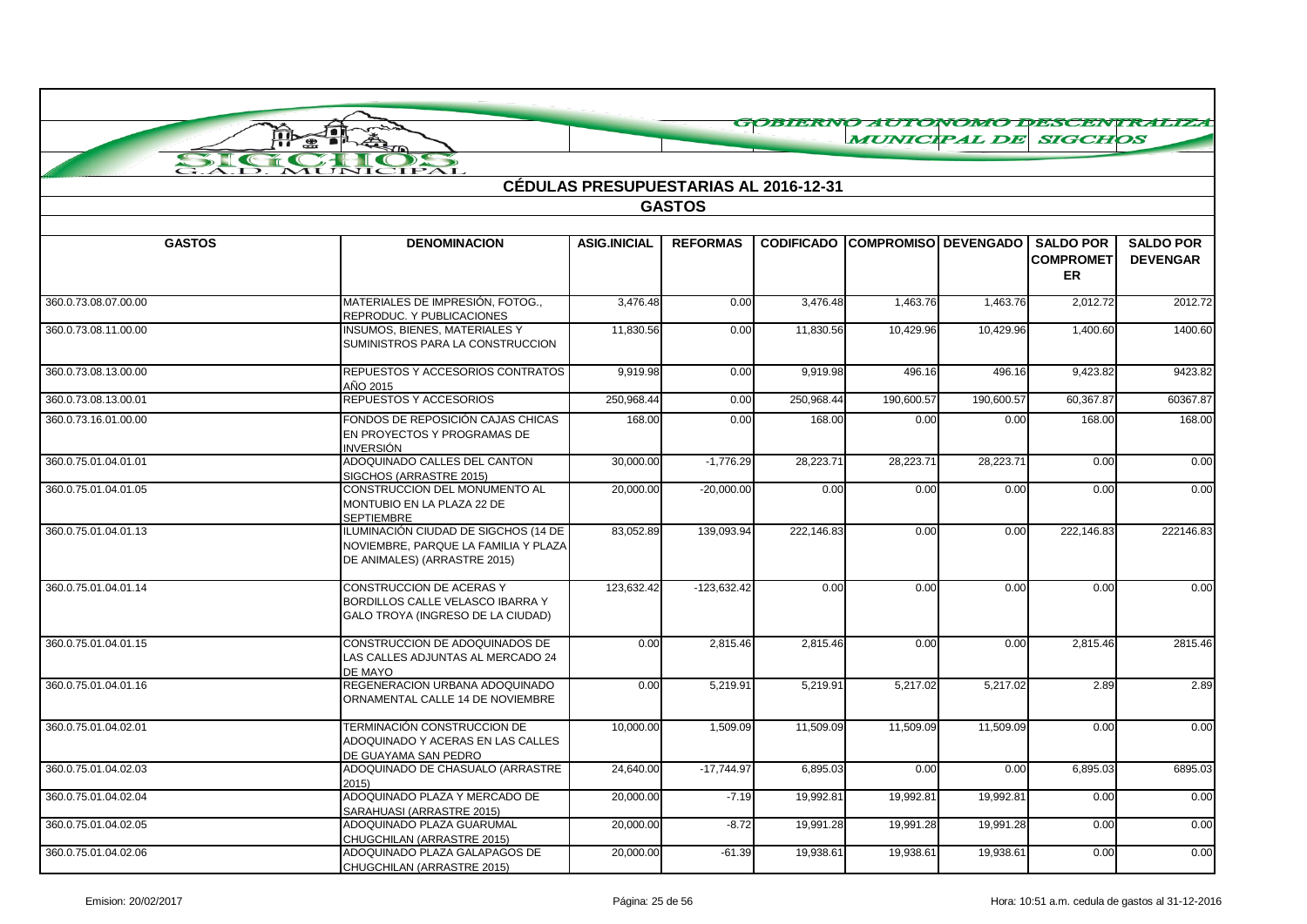|                                                     |                                                                                             |                                              |                 |                   | <b>MUNICIPAL DE SIGCHOS</b> |            |                                            | GOBIERNO AUTONOMO DESCENTRALIZA     |
|-----------------------------------------------------|---------------------------------------------------------------------------------------------|----------------------------------------------|-----------------|-------------------|-----------------------------|------------|--------------------------------------------|-------------------------------------|
|                                                     |                                                                                             |                                              |                 |                   |                             |            |                                            |                                     |
| SI<br>$\epsilon$ of $\epsilon$<br>$\overline{AD}$ . | $\rightarrow$<br>MUNICIPAL                                                                  |                                              |                 |                   |                             |            |                                            |                                     |
|                                                     |                                                                                             | <b>CÉDULAS PRESUPUESTARIAS AL 2016-12-31</b> |                 |                   |                             |            |                                            |                                     |
|                                                     |                                                                                             |                                              | <b>GASTOS</b>   |                   |                             |            |                                            |                                     |
|                                                     |                                                                                             |                                              |                 |                   |                             |            |                                            |                                     |
| <b>GASTOS</b>                                       | <b>DENOMINACION</b>                                                                         | <b>ASIG.INICIAL</b>                          | <b>REFORMAS</b> | <b>CODIFICADO</b> | COMPROMISO DEVENGADO I      |            | <b>SALDO POR</b><br><b>COMPROMET</b><br>ER | <b>SALDO POR</b><br><b>DEVENGAR</b> |
| 360.0.75.01.04.02.09                                | CERRAMIENTO Y ADOQUINADO DE<br>SHINACUNGA (ARRASTRE 2015)                                   | 20,000.00                                    | $-1,509.09$     | 18,490.91         | 12,704.17                   | 12,704.17  | 5,786.74                                   | 5786.74                             |
| 360.0.75.01.04.03.03                                | ADOQUINADO EN COMUNIDAD<br><b>GUANTUALO (ARRASTRE 2015)</b>                                 | 20.000.00                                    | $-22.11$        | 19.977.89         | 19.977.89                   | 19.977.89  | 0.00                                       | 0.00                                |
| 360.0.75.01.04.05.01                                | ADOQUINADO EN PALO QUEMADO                                                                  | 15,000.00                                    | 0.00            | 15,000.00         | 0.00                        | 0.00       | 15,000.00                                  | 15000.00                            |
| 360.0.75.01.04.06.01                                | REGENERACION URBANA DE LA<br>CABECERA PARROQUIAL EN LAS PAMPAS<br>(ARRASTRE 2015)           | 67.600.00                                    | 0.00            | 67.600.00         | 0.00                        | 0.00       | 67.600.00                                  | 67600.00                            |
| 360.0.75.01.07.01.13                                | CONSTRUCCION DE MERCADO 24 DE<br>MAYO DE LA CIUDAD DE SIGCHOS<br>(ARRASTRE 2014)            | 820,809.34                                   | 0.00            | 820,809.34        | 280,508.42                  | 280,508.42 | 540,300.92                                 | 540300.92                           |
| 360.0.75.01.07.01.21                                | CONSTRUCCIÓN PALCO AUTORIDADES<br>PLAZA DE TOROS Y BATERIAS<br>SANITARIAS (ARRASTRE 2015)   | 60,400.00                                    | 0.00            | 60,400.00         | 57,944.35                   | 57,944.35  | 2,455.65                                   | 2455.65                             |
| 360.0.75.01.07.01.22                                | CONSTRUCCION CASETA E INSTALACION<br>DE GENERADOR ELECTRICO (ARRASTRE<br>2015               | 15,000.00                                    | 0.00            | 15,000.00         | 0.00                        | 0.00       | 15,000.00                                  | 15000.00                            |
| 360.0.75.01.07.01.23                                | CONSTRUCCION DE MURO Y<br>CERRAMIENTO COLEGIO JUAN<br>MONTALVO (ARRSTRE 2015)               | 60,000.00                                    | 9,602.90        | 69,602.90         | 67,776.51                   | 67,776.51  | 1,826.39                                   | 1826.39                             |
| 360.0.75.01.07.01.24                                | CONSTRUCCIÓN DE ESTACIÓN DE<br><b>COMBUSTIBLE</b>                                           | 80.000.00                                    | $-80,000.01$    | $-0.01$           | 0.00                        | 0.00       | $-0.01$                                    | $-0.01$                             |
| 360.0.75.01.07.01.25                                | RECONSTRUCCION DEL MURO NORTE<br>DEL CAMAL MUNICIPAL                                        | 45,000.00                                    | 0.00            | 45,000.00         | 0.00                        | 0.00       | 45,000.00                                  | 45000.00                            |
| 360.0.75.01.07.01.26                                | CONSTRUCCION DE PLATAFORMAS<br>COMPLEMENTARIAS DE LA PLAZA DE<br>COMERCIALIZACION DE GANADO | 0.00                                         | 19,295.00       | 19,295.00         | 18,308.40                   | 18,308.40  | 986.60                                     | 986.60                              |
| 360.0.75.01.07.01.27                                | CONST. ESCENARIO BATERIA SANITARIA<br><b>BARRIO 14 DE NOVIEMBRE</b>                         | 0.00                                         | 22,800.00       | 22,800.00         | 0.00                        | 0.00       | 22,800.00                                  | 22800.00                            |
| 360.0.75.01.07.02.01                                | CONSTRUCCION DEL SALON DE USO<br>MULTIPLE DE CHASUALÓ (ARRASTRE<br>2015)                    | 39,986.15                                    | 9,786.37        | 49,772.52         | 49,678.04                   | 49,678.04  | 94.48                                      | 94.48                               |
| 360.0.75.01.07.02.13                                | CAMBIO DE TECHO DE CASA COMUNAL<br>GUAYAMA (ARRASTRE 2015)                                  | 16,726.84                                    | $-126.23$       | 16,600.61         | 16,600.61                   | 16,600.61  | 0.00                                       | 0.00                                |
| 360.0.75.01.07.03.01                                | CONSTRUCCION CUBIERTA CANCHA DEL<br>SALADO (ARRASTRE 2015)                                  | 113,000.00                                   | $-439.17$       | 112,560.83        | 112,560.83                  | 112,560.83 | 0.00                                       | 0.00                                |
| 360.0.75.05.99.01.01                                | REMODELACION DEL BIEN INMUEBLE<br>MUNICIPAL UBICADO EN LA CALLE QUITO                       | 17.000.00                                    | 3.778.69        | 20.778.69         | 20.677.19                   | 20.677.14  | 101.50                                     | 101.55                              |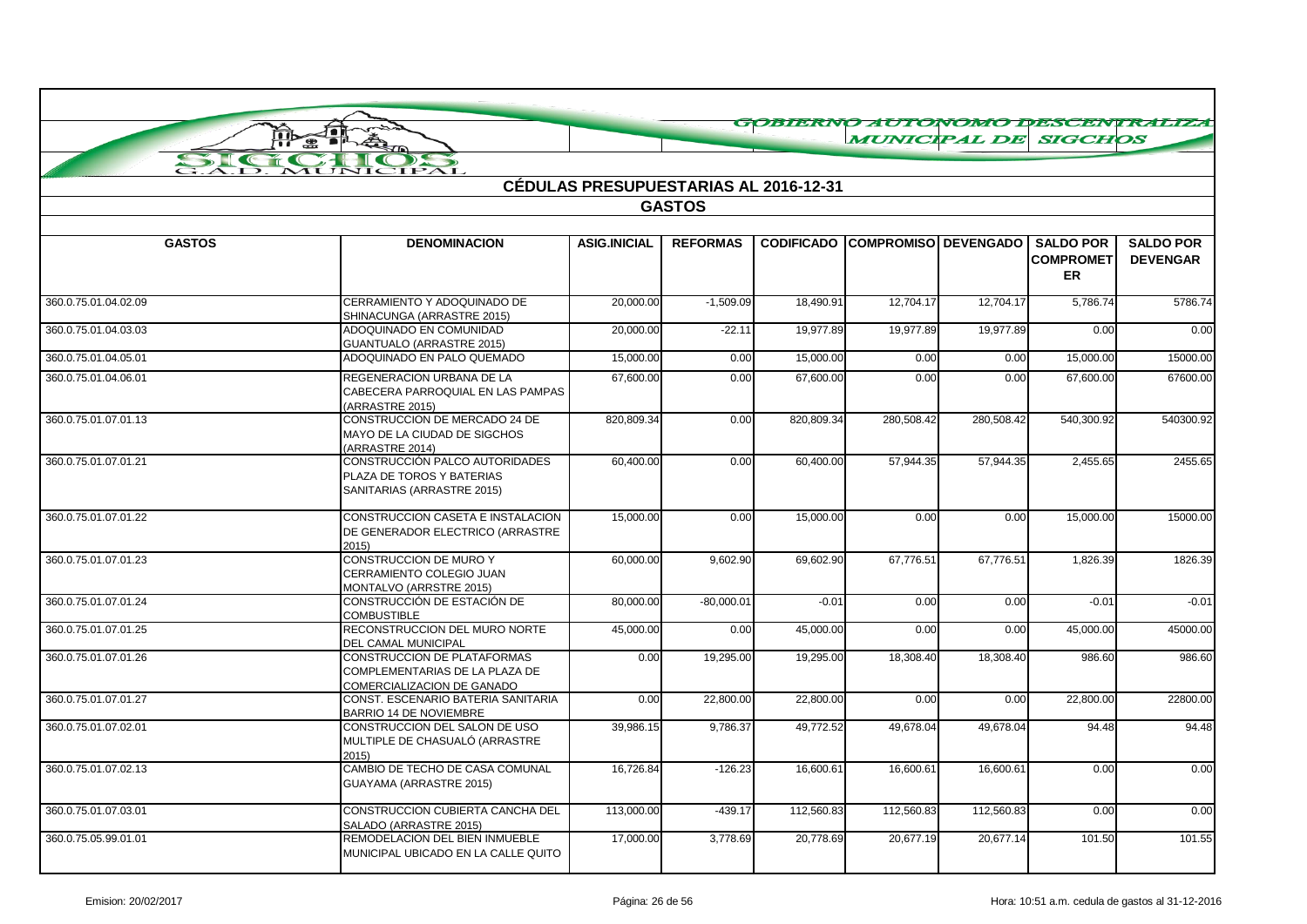|                                 |                                                                                |                                              |                 |                   | GOBIERNO AUTONOMO DESCENTRALIZA |                       |                                                   |                                     |
|---------------------------------|--------------------------------------------------------------------------------|----------------------------------------------|-----------------|-------------------|---------------------------------|-----------------------|---------------------------------------------------|-------------------------------------|
|                                 | Joi<br>ã.<br>$\mathbf{B}$                                                      |                                              |                 |                   | <b>MUNICIPAL DE</b>             |                       | <b>SIGCHOS</b>                                    |                                     |
| SI<br>$\epsilon$ and $\epsilon$ | $\rightarrow$                                                                  |                                              |                 |                   |                                 |                       |                                                   |                                     |
| $\overline{AD}$ .               | MUNICIPAL                                                                      | <b>CÉDULAS PRESUPUESTARIAS AL 2016-12-31</b> |                 |                   |                                 |                       |                                                   |                                     |
|                                 |                                                                                |                                              | <b>GASTOS</b>   |                   |                                 |                       |                                                   |                                     |
|                                 |                                                                                |                                              |                 |                   |                                 |                       |                                                   |                                     |
| <b>GASTOS</b>                   | <b>DENOMINACION</b>                                                            | <b>ASIG.INICIAL</b>                          | <b>REFORMAS</b> | <b>CODIFICADO</b> | COMPROMISO   DEVENGADO          |                       | <b>SALDO POR</b><br><b>COMPROMET</b><br><b>ER</b> | <b>SALDO POR</b><br><b>DEVENGAR</b> |
| 360.0.77.01.02.00.00            | <b>MATRICULACION VEHICULAR</b>                                                 | 1,600.00                                     | 0.00            | 1,600.00          | 244.00                          | 244.00                | 1,356.00                                          | 1356.00                             |
| 360.0.77.02.01.00.00            | <b>SEGUROS</b>                                                                 | 1,400.00                                     | 0.00            | 1,400.00          | 55.59                           | 55.59                 | 1,344.4'                                          | 1344.41                             |
| 360.0.78.01.08.00.02            | APORTE CONVENIO GOCIC-CH-GADMS-<br>GADPC (ARRASTRE 2014)                       | 7,008.00                                     | 0.00            | 7,008.00          | 7,008.00                        | 7,008.00              | 0.00                                              | 0.00                                |
| 360.0.84.03.01.00.00            | TERRENOS (VIA QUE CONDUCE AL<br>MONUMENTO SAN MIGUEL)                          | 0.00                                         | 147.42          | 147.42            | 0.00                            | 0.00                  | 147.42                                            | 147.42                              |
| 360.0.96.02.01.00.02            | PRESTAMO BDE MUROS ESTABILIZACION<br>TOACAZO-SIGCHOS (ARRASTRE 2013)           | 121,324.61                                   | 0.00            | 121,324.6         | 121,324.6                       | 121,324.61            | 0.00                                              | 0.00                                |
| 360.0.96.02.01.00.03            | PAGO CAPITAL CREDITO CONST.<br>MERCADO 24 DE MAYO                              | 74,486.75                                    | 209.85          | 74,696.60         | 74,696.17                       | 74,696.17             | 0.43                                              | 0.43                                |
| 360.0.96.02.01.00.04            | PAGO CAPITAL FINANCIAMIENTO<br>COMPLEMENTARIO MERCADO 24 DE<br><b>MAYO</b>     | 35,000.00                                    | 11,790.15       | 46,790.15         | 45,906.93                       | 45,906.93             | 883.22                                            | 883.22                              |
| 370.0.51.01.05.00.00            | REMUNERACIONES UNIFICADAS                                                      | 28,416.00                                    | $-2,368.00$     | 26,048.00         | 26,048.00                       | 26,048.00             | 0.00                                              | 0.00                                |
| 370.0.51.02.03.00.00            | <b>DECIMO TERCER SUELDO</b>                                                    | 3,551.33                                     | $-493.02$       | 3,058.3           | 2,663.65                        | 2,663.65              | 394.66                                            | 394.66                              |
| 370.0.51.02.04.00.00            | DECIMO CUARTO SUELDO                                                           | 760.00                                       | $-190.02$       | 569.98            | 488.00                          | 488.00                | 81.98                                             | 81.98                               |
| 370.0.51.05.10.00.00            | SERVICIOS PERSONALES POR CONTRATO                                              | 11,832.00                                    | $-5,916.00$     | 5,916.00          | 5,916.00                        | $\overline{5,916.00}$ | 0.00                                              | 0.00                                |
| 370.0.51.05.12.00.00            | <b>SUBROGACIÓN</b>                                                             | 1,382.00                                     | $-1,382.00$     | 0.00              | 0.00                            | 0.00                  | 0.00                                              | 0.00                                |
| 370.0.51.05.13.00.00            | <b>ENCARGOS</b>                                                                | 1.382.00                                     | $-1.382.00$     | 0.00              | 0.00                            | 0.00                  | 0.00                                              | 0.00                                |
| 370.0.51.06.01.00.00            | <b>APORTE PATRONAL</b>                                                         | 4,849.88                                     | $-689.22$       | 4,160.66          | 3,474.25                        | 3,474.25              | 686.41                                            | 686.41                              |
| 370.0.51.06.02.00.00            | FONDOS DE RESERVA                                                              | 3,467.68                                     | $-492.78$       | 2,974.90          | 986.25                          | 986.25                | 1,988.65                                          | 1988.65                             |
| 370.0.51.07.07.00.00            | COMPENSACIÓN POR VACACIONES                                                    | 2,546.00                                     | $-2,546.00$     | 0.00              | 0.00                            | 0.00                  | 0.00                                              | 0.00                                |
| 370.0.53.03.03.00.00            | <b>VIATICOS Y SUBSISTENCIAS EN EL</b><br><b>INTERIOR</b>                       | 160.00                                       | $-160.00$       | 0.00              | 0.00                            | 0.00                  | 0.00                                              | 0.00                                |
| 370.0.53.06.03.00.00            | SERVICIO DE CAPACITACION                                                       | 431.20                                       | $-431.20$       | 0.00              | 0.00                            | 0.00                  | 0.00                                              | 0.00                                |
| 370.0.53.08.04.00.00            | <b>MATERIALES DE OFICINA</b>                                                   | 103.07                                       | 0.00            | 103.07            | 16.51                           | 16.51                 | 86.56                                             | 86.56                               |
| 370.0.53.08.07.00.00            | MATERIALES DE IMPRESIÓN.<br>FOTOGRAFÍA, REPRODUCCIÓN Y<br><b>PUBLICACIONES</b> | 134.40                                       | 0.00            | 134.40            | 0.00                            | 0.00                  | 134.40                                            | 134.40                              |
| 370.0.78.01.08.00.05            | APORTE CONVENIO MIES-GADMS-2015<br>CIBVS(MANTENIMIENTO CIBVS)                  | 67,499.99                                    | 0.00            | 67,499.99         | 39,026.90                       | 39,026.90             | 28,473.09                                         | 28473.09                            |
| 370.0.84.01.03.00.00            | <b>MOBILIARIO</b>                                                              | 336.00                                       | $-236.02$       | 99.98             | 0.00                            | 0.00                  | 99.98                                             | 99.98                               |
|                                 | TOTALES:                                                                       | 12,368,834.95                                | $-491,880.26$   | 11,876,954.69     | 6,457,499.87                    | 6,053,527.07          | 5,419,454.82                                      | 5,823,427.62                        |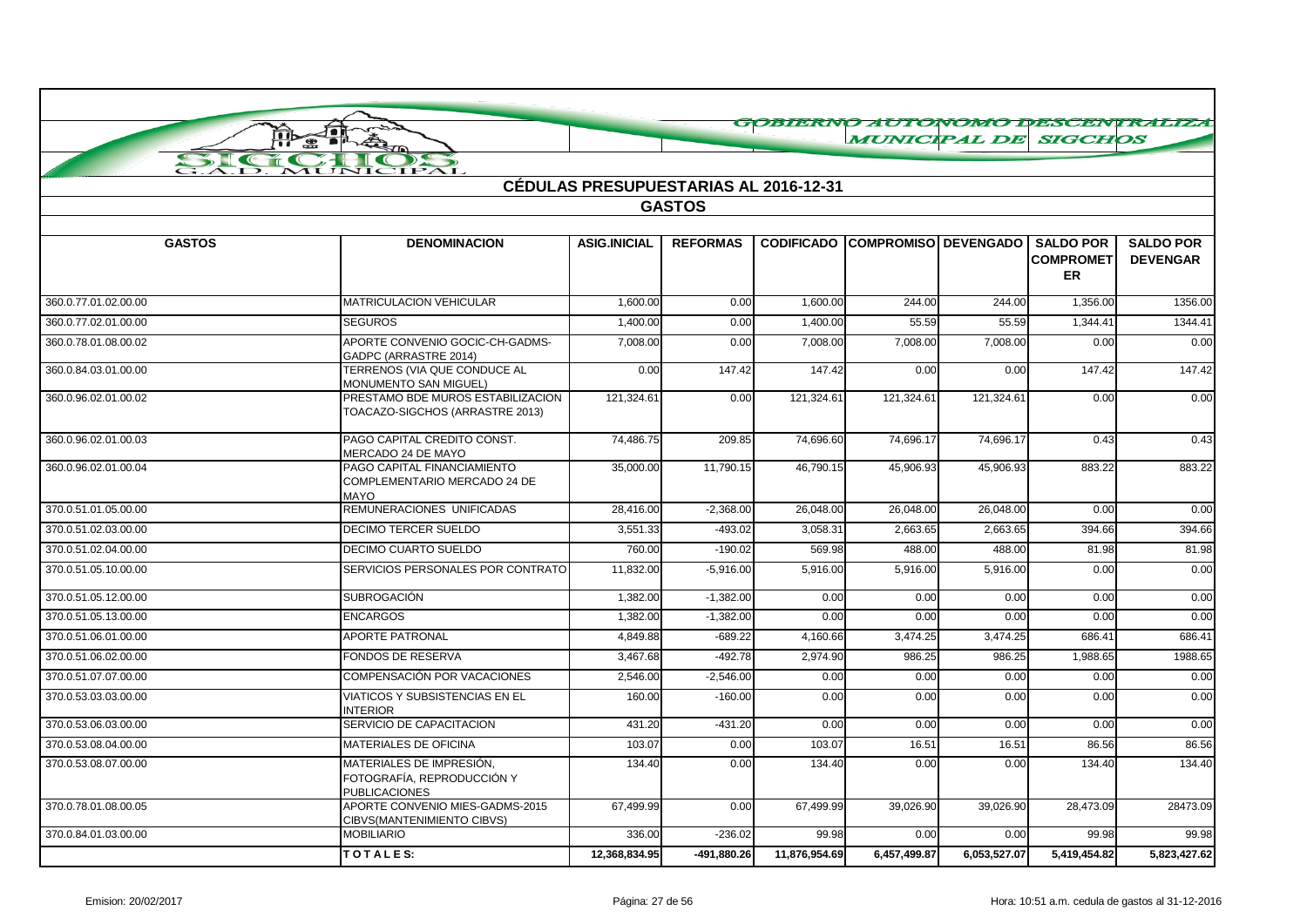| SIC CHOS                                                     |                     | <b>CÉDULAS PRESUPUESTARIAS AL 2016-12-31</b> | <b>GASTOS</b>   |  | <b>MUNICIPAL DE SIGCHOS</b>            |                                      | GOBIERNO AUTONOMO DESCENTRALIZA     |
|--------------------------------------------------------------|---------------------|----------------------------------------------|-----------------|--|----------------------------------------|--------------------------------------|-------------------------------------|
| <b>GASTOS</b>                                                | <b>DENOMINACION</b> | <b>ASIG.INICIAL</b>                          | <b>REFORMAS</b> |  | <b>CODIFICADO COMPROMISO DEVENGADO</b> | <b>SALDO POR</b><br><b>COMPROMET</b> | <b>SALDO POR</b><br><b>DEVENGAR</b> |
|                                                              |                     |                                              |                 |  |                                        | ER                                   |                                     |
|                                                              |                     |                                              |                 |  |                                        |                                      |                                     |
|                                                              |                     |                                              |                 |  |                                        |                                      |                                     |
|                                                              |                     |                                              |                 |  |                                        |                                      |                                     |
|                                                              |                     |                                              |                 |  |                                        |                                      |                                     |
|                                                              |                     |                                              |                 |  |                                        |                                      |                                     |
| <b>DIRECTOR FINANCIERO</b><br><b>ANALISTA DE PRESUPUESTO</b> |                     |                                              |                 |  |                                        |                                      |                                     |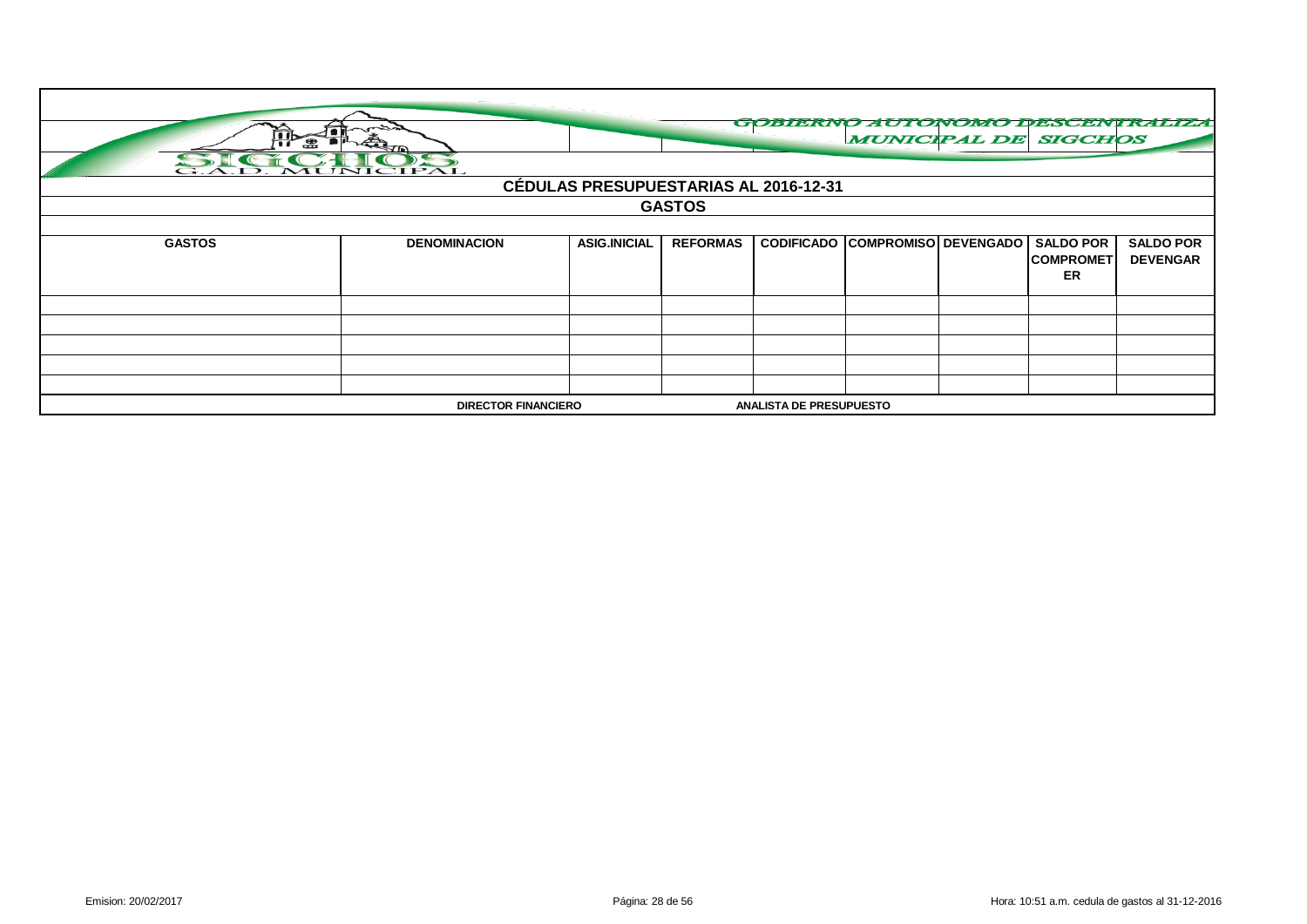| <b>VALOR</b><br>RECAUDADO |  |
|---------------------------|--|
| 0.00                      |  |
| 0.00                      |  |
| 0.00                      |  |
| 0.00                      |  |
| 0.00                      |  |
| 0.00                      |  |
| 0.00                      |  |
| 0.00                      |  |
| 0.00                      |  |
| 0.00                      |  |
| 0.00                      |  |
| 0.00                      |  |
| 0.00                      |  |
| 0.00                      |  |
| 0.00                      |  |
| 0.00                      |  |
| 0.00                      |  |
| 0.00                      |  |
| 0.00                      |  |
| 0.00                      |  |
| 0.00                      |  |
| 0.00                      |  |
| 0.00                      |  |
|                           |  |
| 0.00                      |  |
| 0.00                      |  |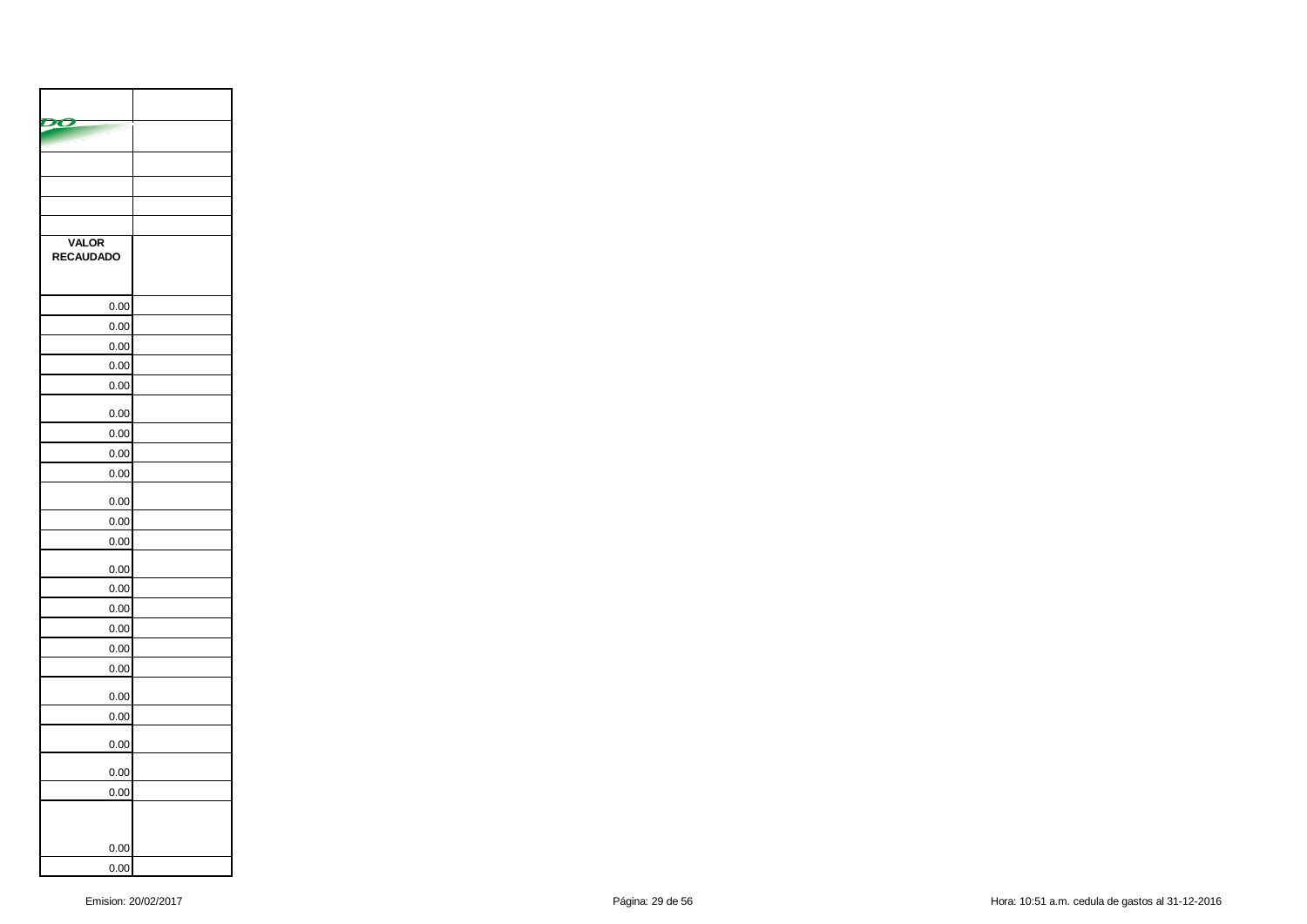| <b>VALOR</b><br>RECAUDADO |  |
|---------------------------|--|
| 0.00                      |  |
| 0.00                      |  |
| 0.00                      |  |
| 0.00                      |  |
| 0.00                      |  |
| 0.00                      |  |
| 0.00                      |  |
| 0.00                      |  |
| 0.00                      |  |
| 0.00                      |  |
| 0.00                      |  |
| 0.00                      |  |
| 0.00                      |  |
| 0.00                      |  |
| 0.00                      |  |
| 0.00                      |  |
| 0.00                      |  |
| 0.00                      |  |
| 0.00                      |  |
| 0.00                      |  |
| 0.00                      |  |
| 0.00                      |  |
| 0.00                      |  |
| 0.00                      |  |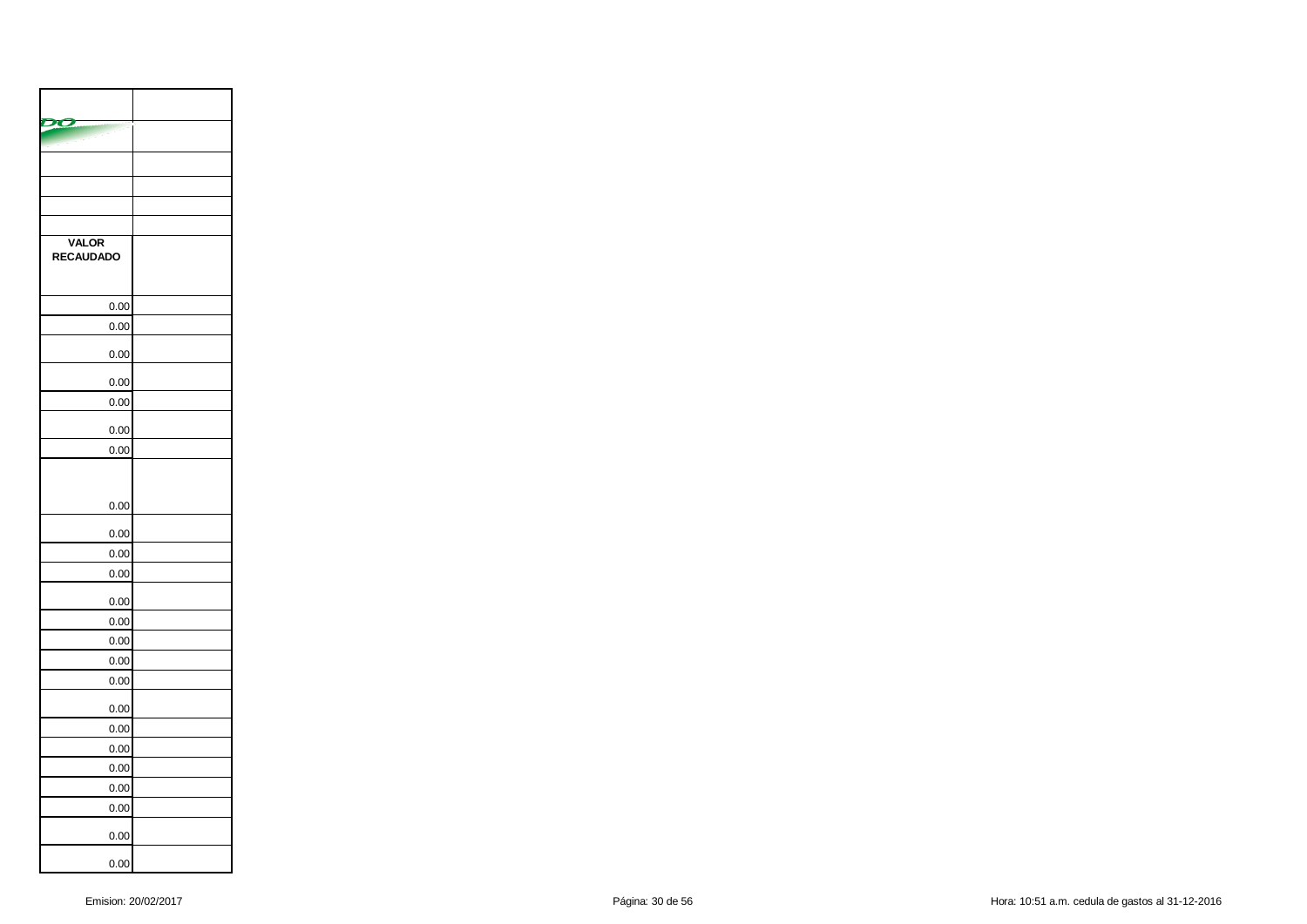| <b>VALOR</b><br>RECAUDADO |  |
|---------------------------|--|
| 0.00                      |  |
| 0.00                      |  |
| 0.00                      |  |
| 0.00                      |  |
| 0.00                      |  |
| 0.00                      |  |
| 0.00                      |  |
| 0.00                      |  |
| 0.00                      |  |
| 0.00                      |  |
| 0.00                      |  |
| 0.00                      |  |
| 0.00                      |  |
| 0.00                      |  |
| 0.00                      |  |
| 0.00                      |  |
| 0.00                      |  |
| 0.00                      |  |
| 0.00                      |  |
| 0.00                      |  |
| 0.00                      |  |
| 0.00                      |  |
| 0.00                      |  |
| 0.00                      |  |
| 0.00                      |  |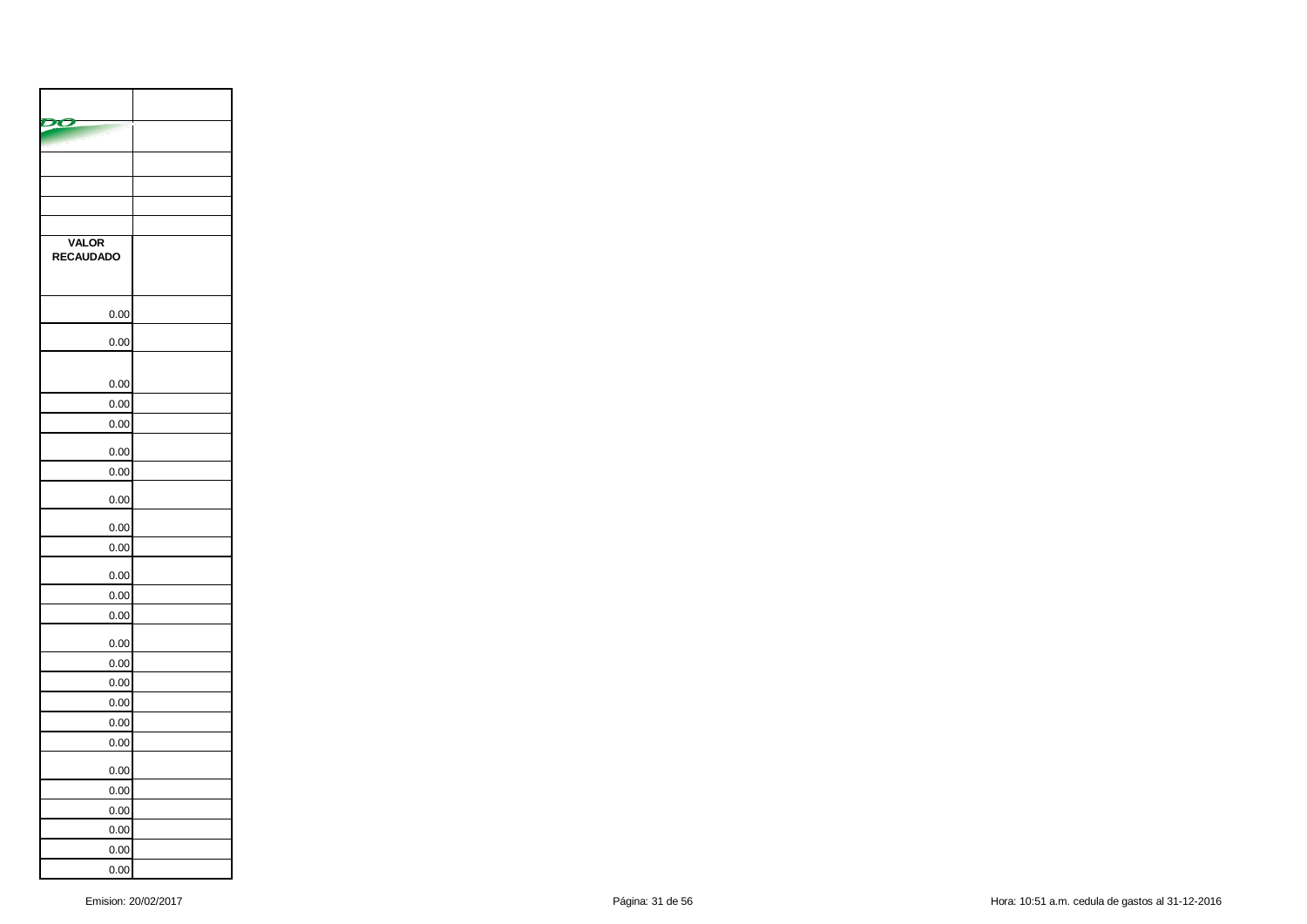| <b>VALOR</b><br><b>RECAUDADO</b> |  |
|----------------------------------|--|
| 0.00                             |  |
| 0.00                             |  |
| 0.00                             |  |
| 0.00                             |  |
| 0.00                             |  |
| 0.00                             |  |
| 0.00                             |  |
| 0.00                             |  |
| 0.00                             |  |
| 0.00                             |  |
| 0.00                             |  |
| 0.00                             |  |
| 0.00                             |  |
| 0.00                             |  |
| 0.00                             |  |
| 0.00                             |  |
| 0.00                             |  |
| 0.00                             |  |
| 0.00                             |  |
| 0.00                             |  |
| 0.00                             |  |
| 0.00                             |  |
| 0.00                             |  |
| 0.00                             |  |
| 0.00                             |  |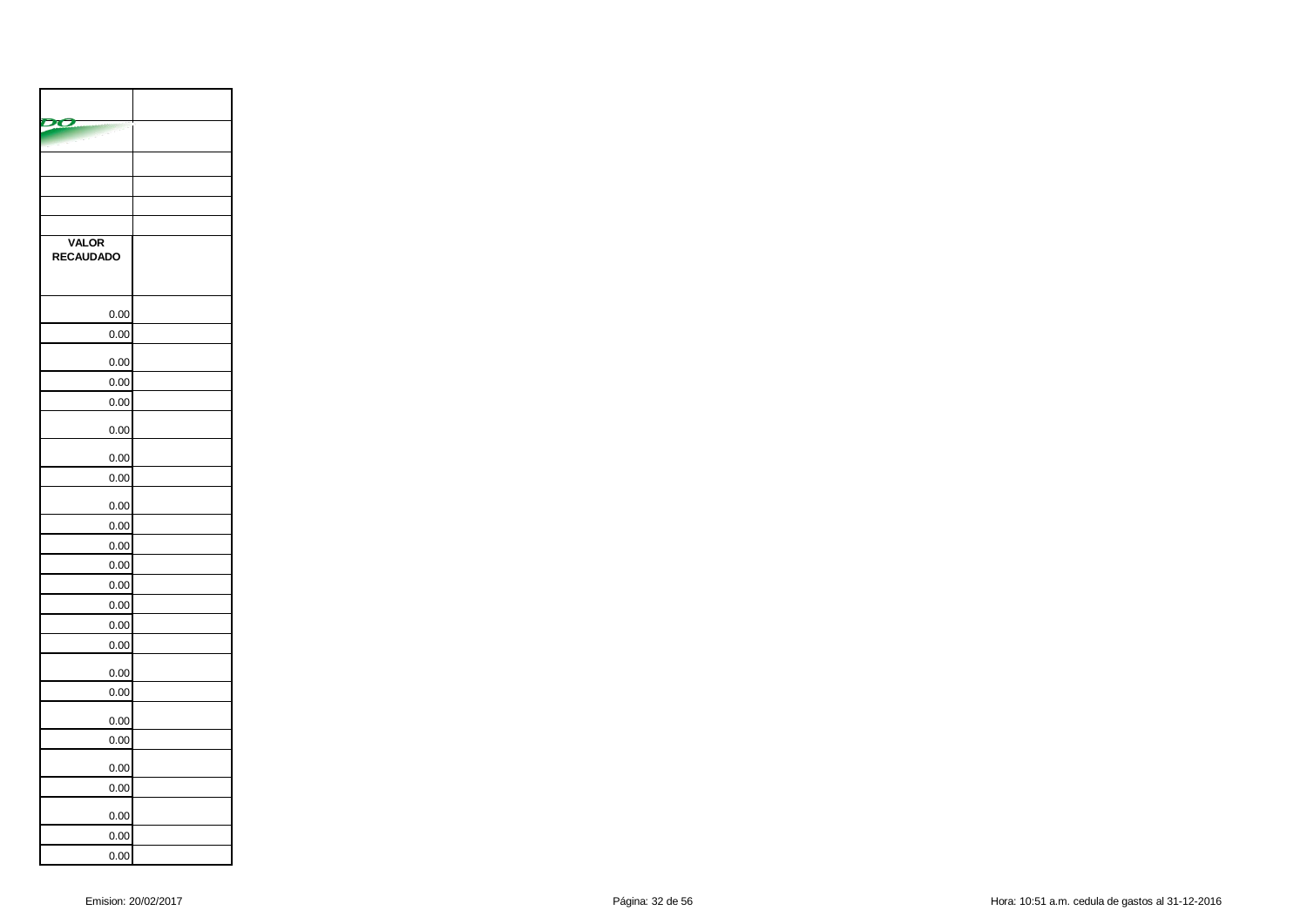| <b>VALOR</b><br><b>RECAUDADO</b> |  |
|----------------------------------|--|
| 0.00                             |  |
| 0.00                             |  |
| 0.00                             |  |
| 0.00                             |  |
| 0.00                             |  |
| 0.00                             |  |
| 0.00                             |  |
| 0.00                             |  |
| 0.00                             |  |
| 0.00                             |  |
| 0.00                             |  |
| 0.00                             |  |
| 0.00                             |  |
| 0.00                             |  |
| 0.00                             |  |
| 0.00                             |  |
| 0.00                             |  |
| 0.00                             |  |
| 0.00                             |  |
| 0.00                             |  |
| 0.00                             |  |
|                                  |  |
| 0.00                             |  |
| 0.00                             |  |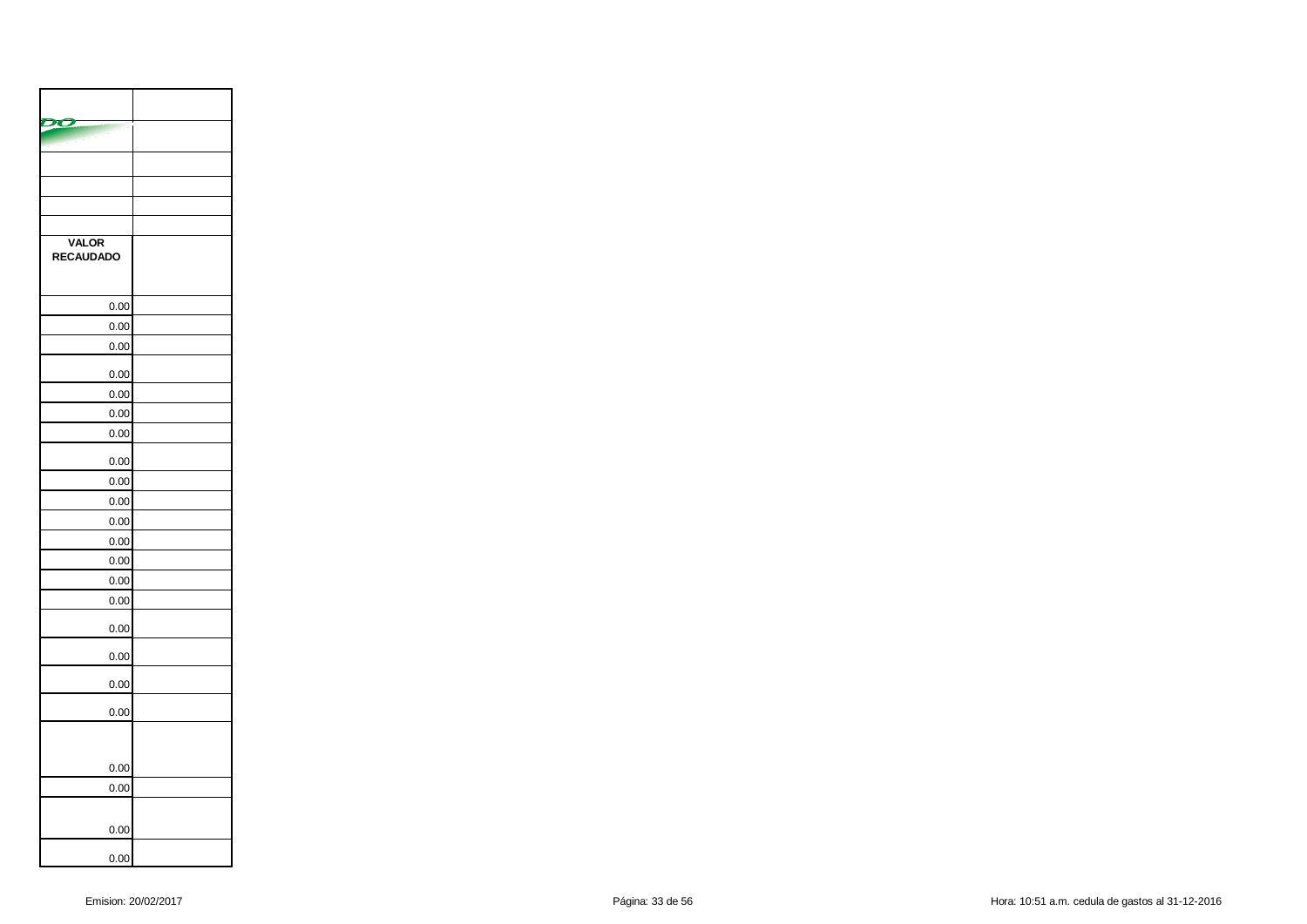| <b>VALOR</b><br><b>RECAUDADO</b> |  |
|----------------------------------|--|
| 0.00                             |  |
| 0.00                             |  |
| 0.00                             |  |
| 0.00                             |  |
| 0.00                             |  |
| 0.00                             |  |
| 0.00                             |  |
| 0.00                             |  |
| 0.00                             |  |
| 0.00                             |  |
|                                  |  |
| 0.00                             |  |
| 0.00                             |  |
| 0.00                             |  |
| 0.00                             |  |
| 0.00                             |  |
| 0.00                             |  |
| 0.00                             |  |
| 0.00                             |  |
| 0.00                             |  |
| 0.00                             |  |
| 0.00                             |  |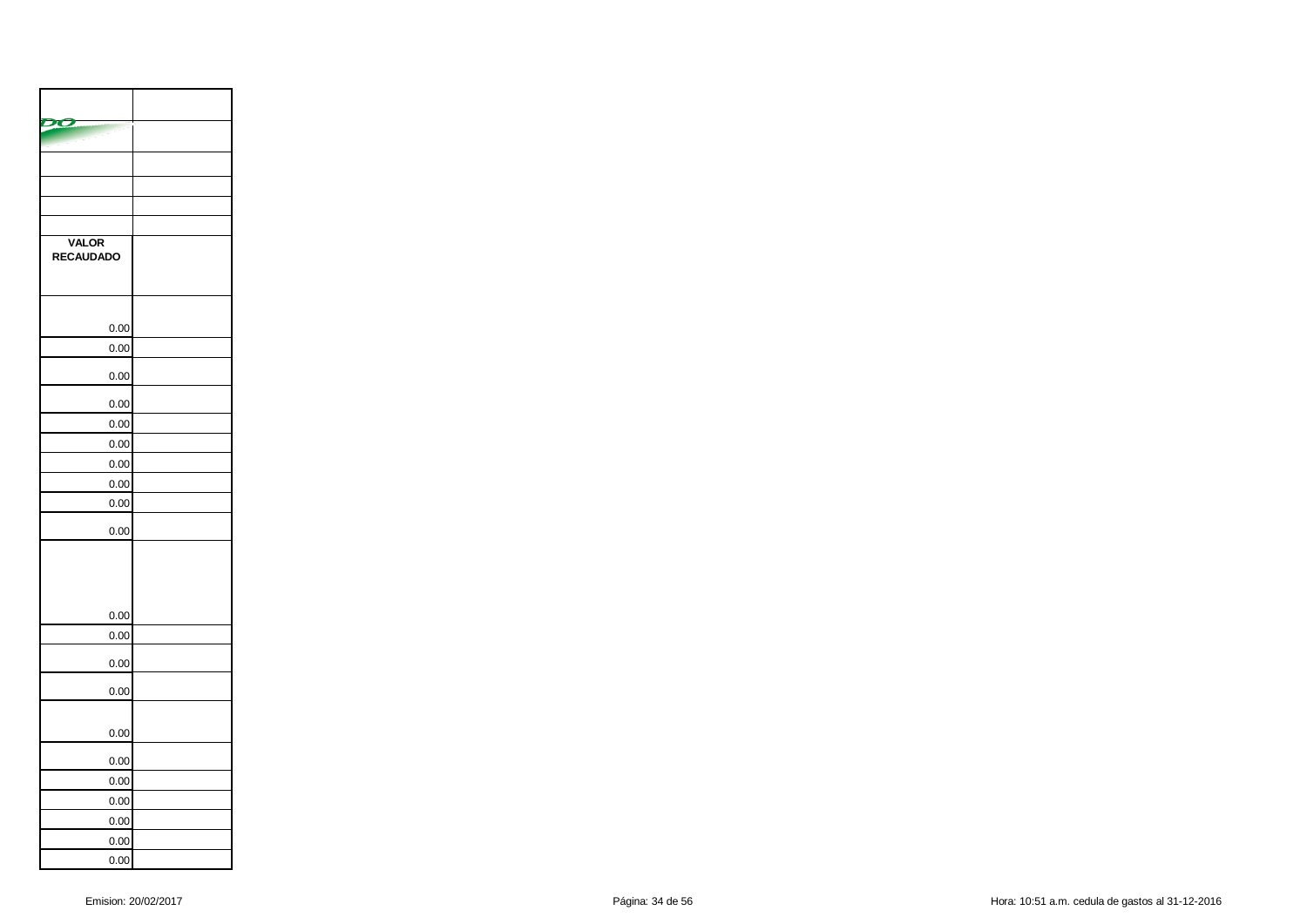| <b>VALOR</b><br><b>RECAUDADO</b> |  |
|----------------------------------|--|
| 0.00                             |  |
| 0.00                             |  |
| 0.00                             |  |
| 0.00                             |  |
| 0.00                             |  |
| 0.00                             |  |
| 0.00                             |  |
| 0.00                             |  |
| 0.00                             |  |
| 0.00                             |  |
| 0.00                             |  |
| 0.00                             |  |
| 0.00                             |  |
| 0.00                             |  |
| 0.00                             |  |
| 0.00                             |  |
| 0.00                             |  |
| 0.00                             |  |
| 0.00                             |  |
| 0.00                             |  |
| 0.00                             |  |
| 0.00                             |  |
| 0.00                             |  |
| 0.00                             |  |
| 0.00                             |  |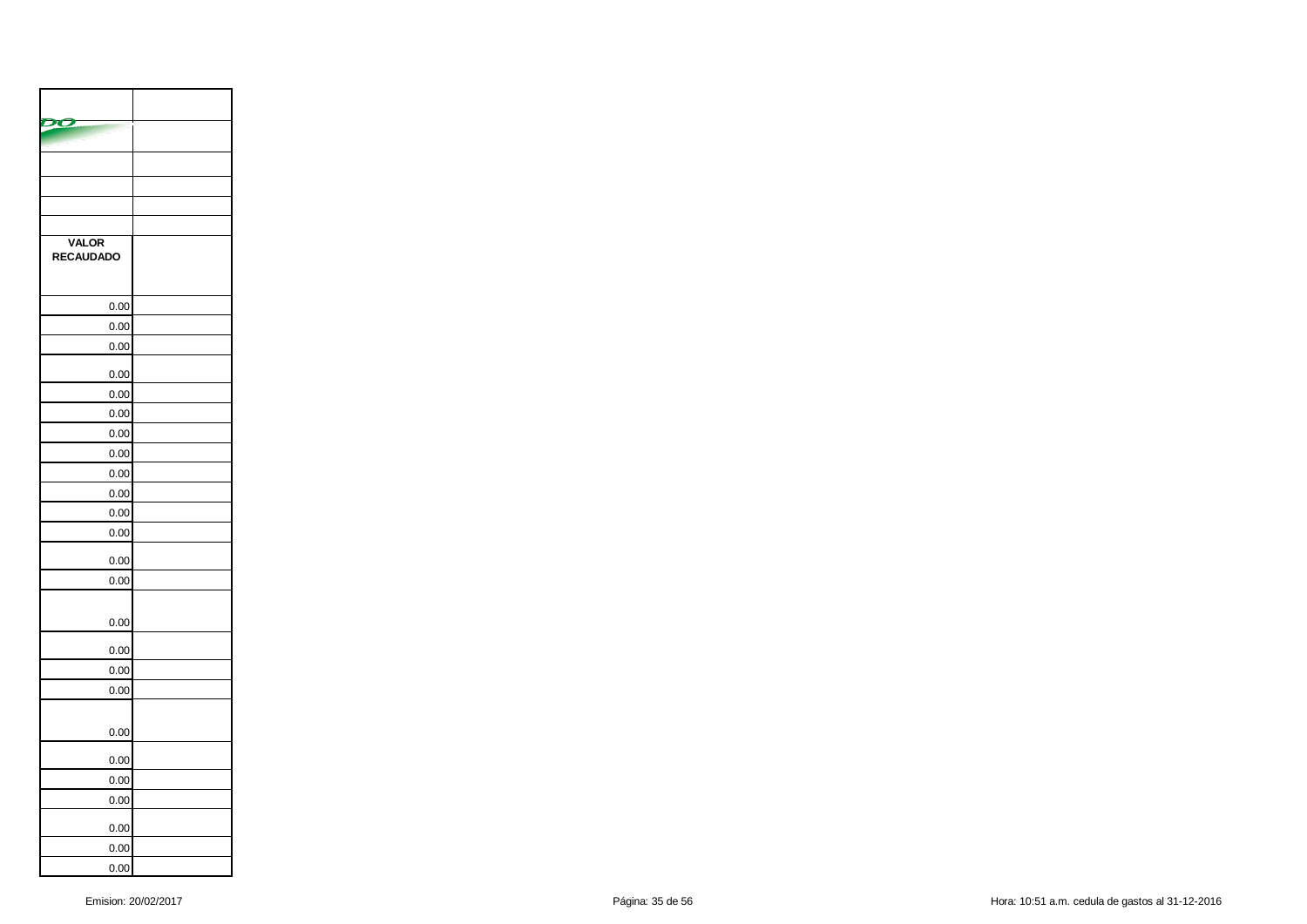| <b>VALOR</b><br>RECAUDADO |  |
|---------------------------|--|
| 0.00                      |  |
| 0.00                      |  |
| 0.00                      |  |
| 0.00                      |  |
| 0.00                      |  |
| 0.00                      |  |
| 0.00                      |  |
| 0.00                      |  |
| 0.00                      |  |
| 0.00                      |  |
| 0.00                      |  |
| 0.00                      |  |
| 0.00                      |  |
| 0.00                      |  |
| 0.00                      |  |
| 0.00                      |  |
| 0.00                      |  |
| 0.00                      |  |
| 0.00                      |  |
| 0.00                      |  |
| 0.00                      |  |
| 0.00                      |  |
| 0.00                      |  |
| 0.00                      |  |
| 0.00                      |  |
| 0.00                      |  |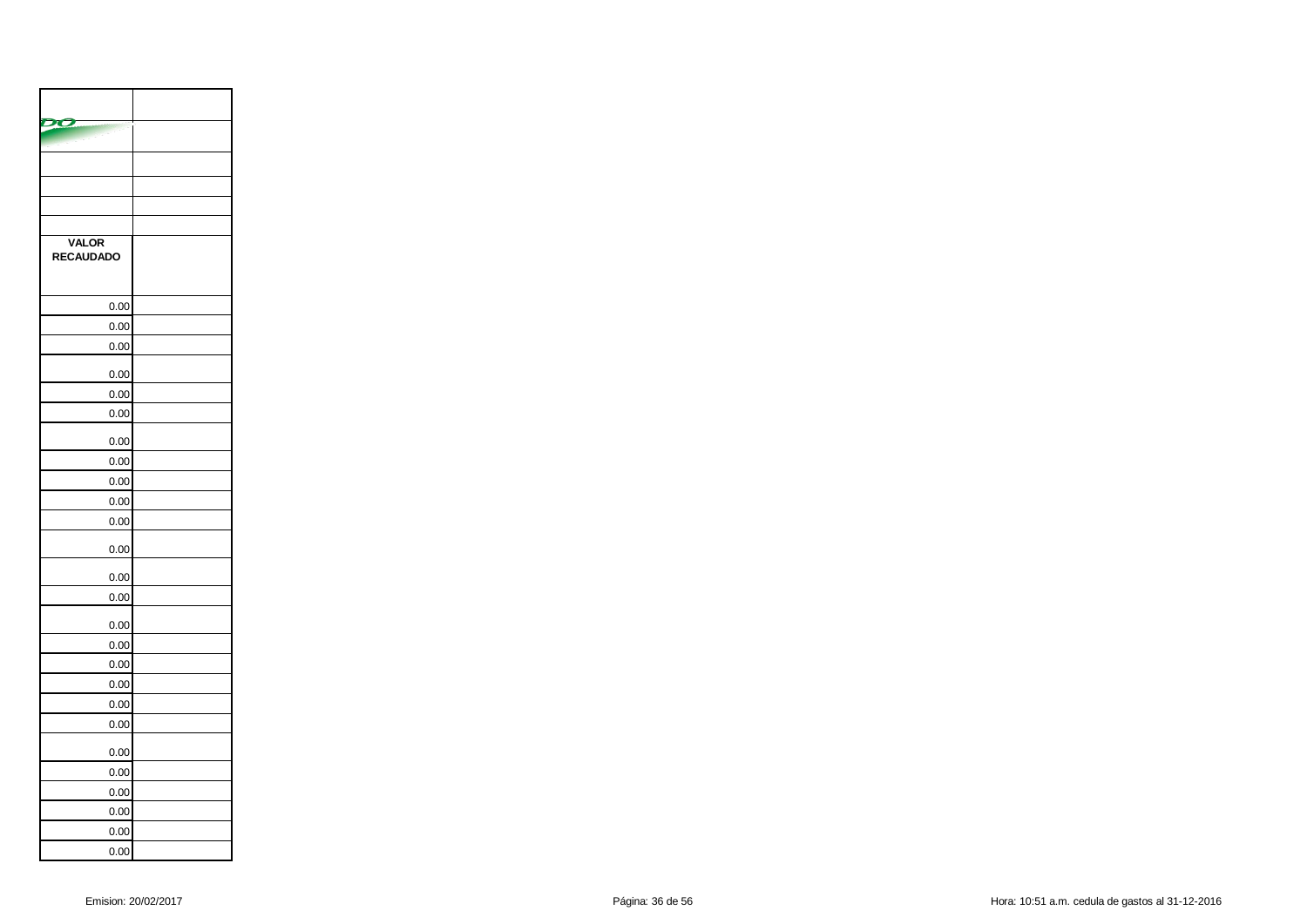| <b>VALOR</b><br><b>RECAUDADO</b> |  |
|----------------------------------|--|
| 0.00                             |  |
| 0.00                             |  |
| 0.00                             |  |
| 0.00                             |  |
| 0.00                             |  |
| 0.00                             |  |
| 0.00                             |  |
| 0.00                             |  |
| 0.00                             |  |
| 0.00                             |  |
| 0.00                             |  |
| 0.00                             |  |
| 0.00                             |  |
| 0.00                             |  |
|                                  |  |
| 0.00                             |  |
| 0.00                             |  |
| 0.00                             |  |
| 0.00                             |  |
| 0.00                             |  |
| 0.00                             |  |
| 0.00                             |  |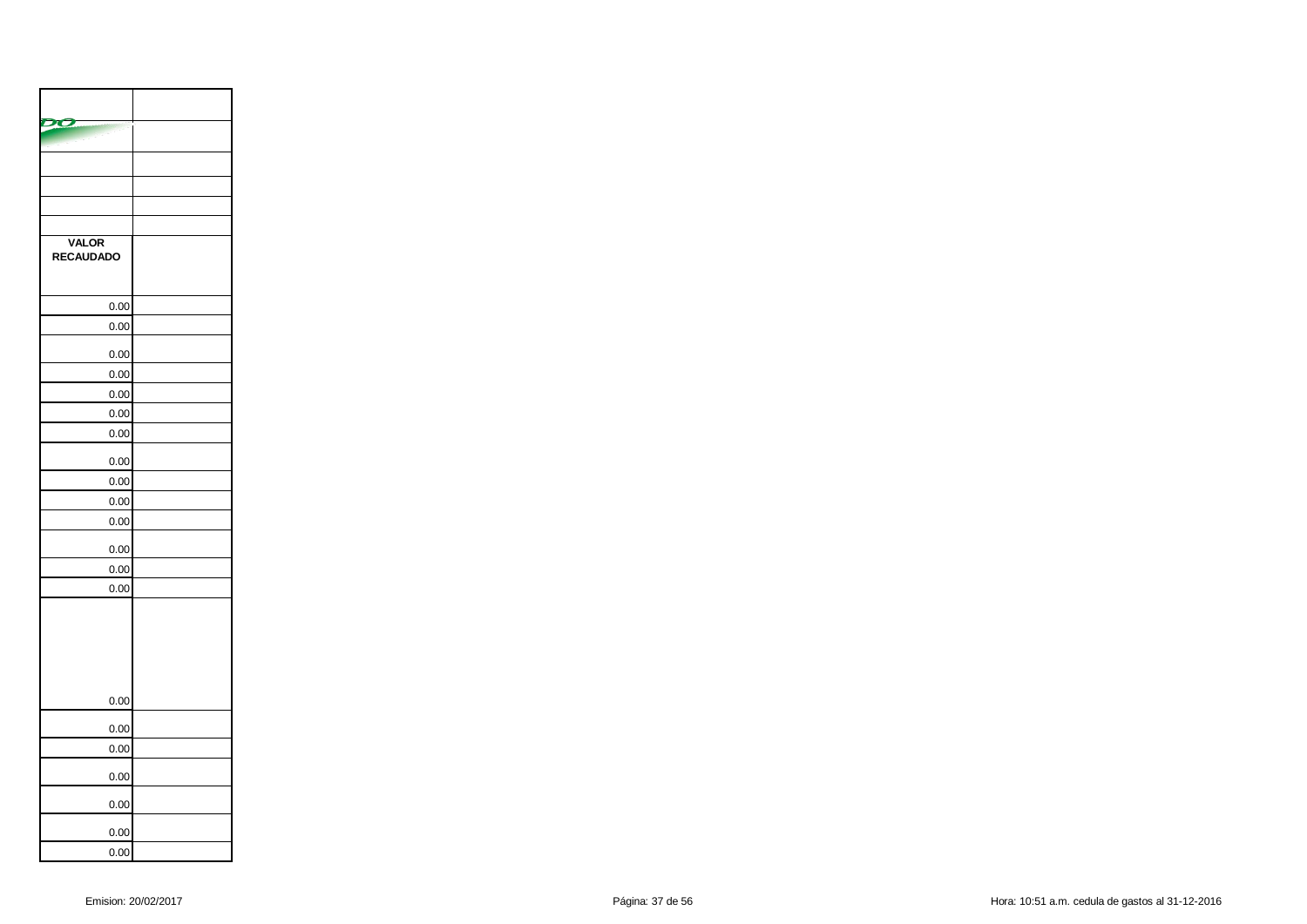| <b>VALOR</b><br><b>RECAUDADO</b> |  |
|----------------------------------|--|
| 0.00                             |  |
| 0.00                             |  |
| 0.00                             |  |
| 0.00                             |  |
| 0.00                             |  |
| 0.00                             |  |
| 0.00                             |  |
| 0.00                             |  |
| 0.00                             |  |
| 0.00                             |  |
| 0.00                             |  |
| 0.00                             |  |
| 0.00                             |  |
| 0.00                             |  |
| 0.00                             |  |
| 0.00                             |  |
| 0.00                             |  |
| 0.00                             |  |
| 0.00                             |  |
| 0.00                             |  |
| 0.00                             |  |
| 0.00                             |  |
| 0.00                             |  |
| 0.00                             |  |
| 0.00                             |  |
| 0.00                             |  |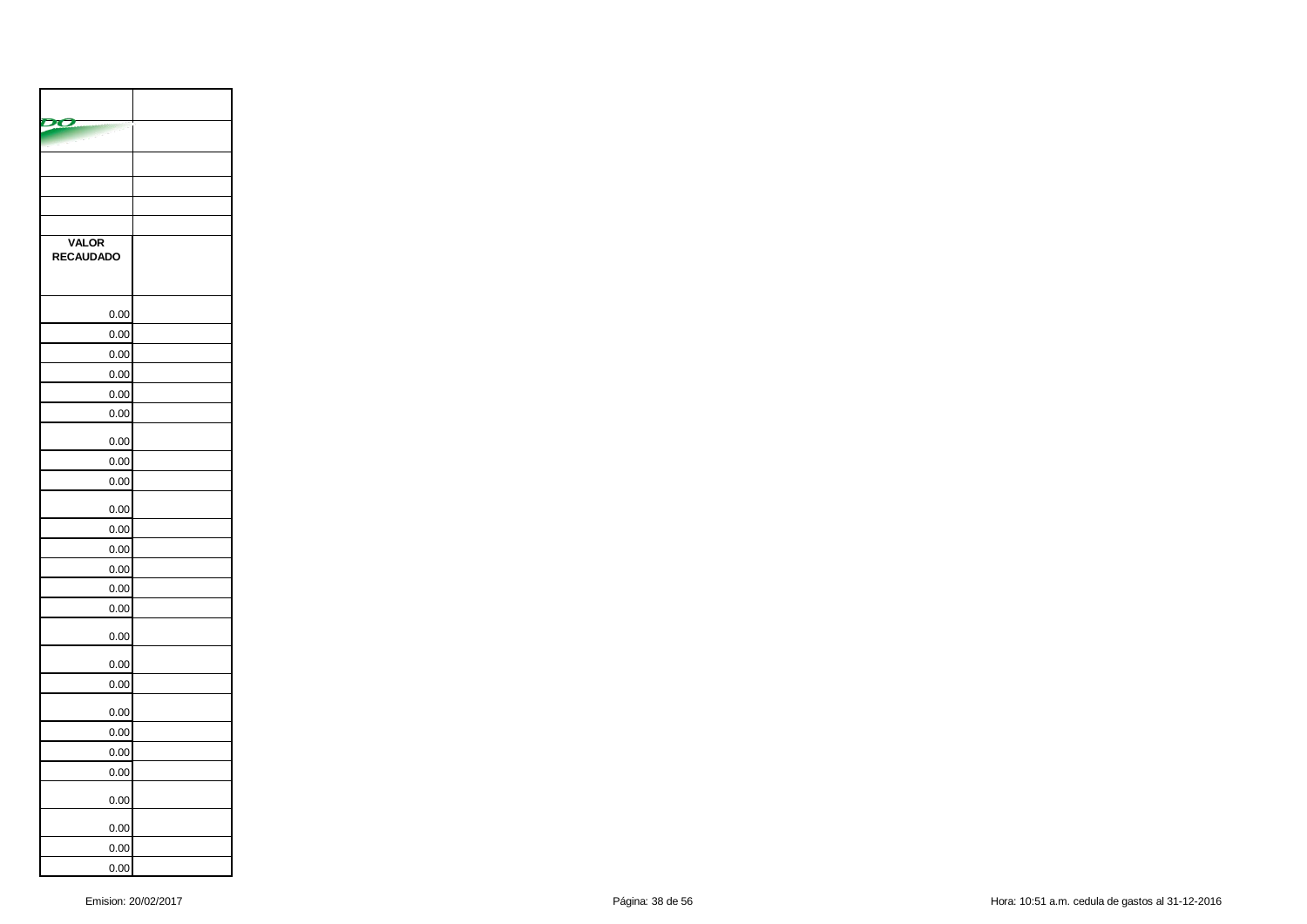| <b>VALOR</b><br><b>RECAUDADO</b> |  |
|----------------------------------|--|
| 0.00                             |  |
| 0.00                             |  |
| 0.00                             |  |
| 0.00                             |  |
| 0.00                             |  |
| 0.00                             |  |
| 0.00                             |  |
| 0.00                             |  |
| 0.00                             |  |
| 0.00                             |  |
| 0.00                             |  |
| 0.00                             |  |
| 0.00                             |  |
| 0.00                             |  |
| 0.00                             |  |
| 0.00                             |  |
| 0.00                             |  |
| 0.00                             |  |
| 0.00                             |  |
| 0.00                             |  |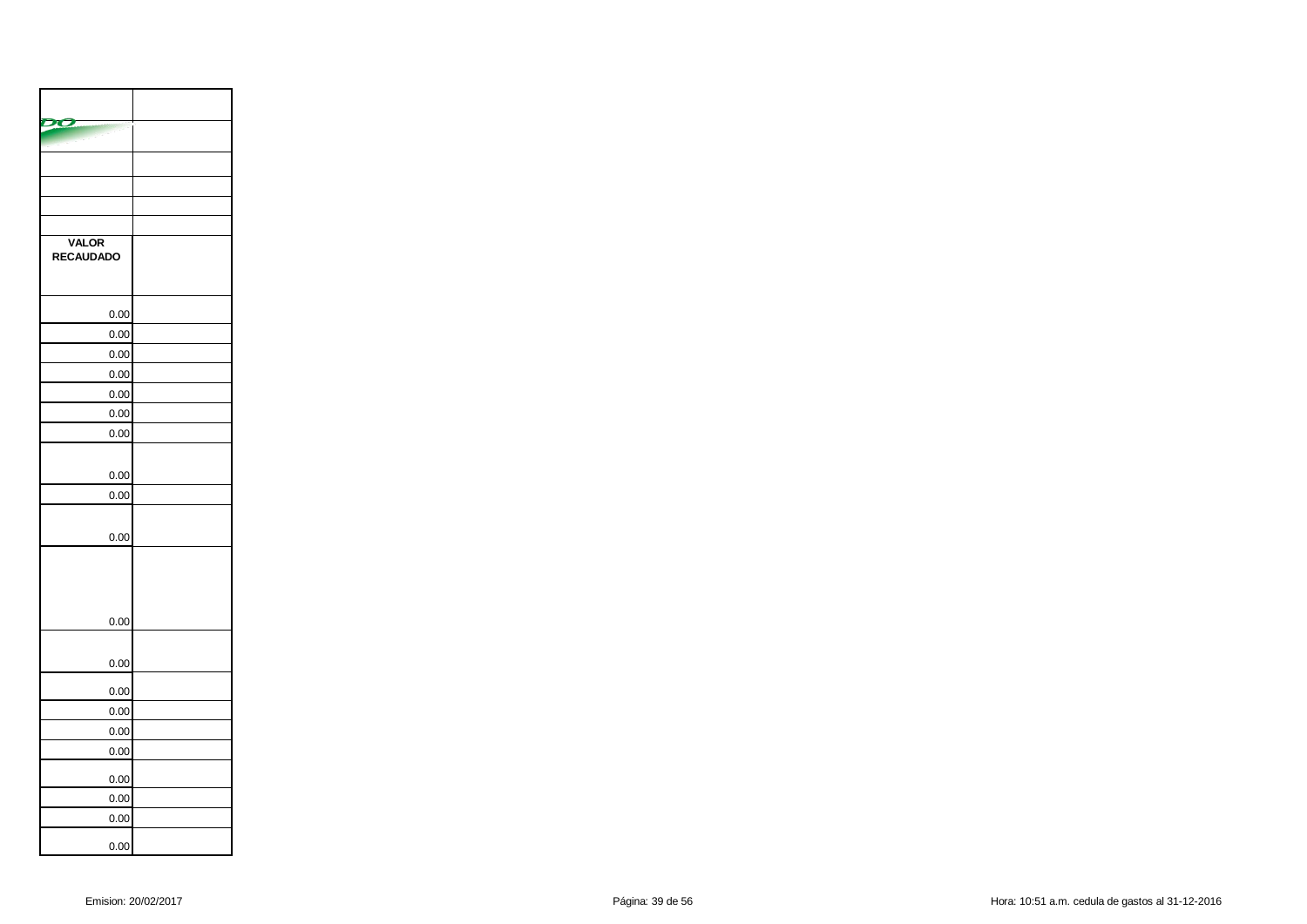| <b>VALOR</b><br>RECAUDADO |  |
|---------------------------|--|
|                           |  |
| 0.00                      |  |
| 0.00                      |  |
| 0.00                      |  |
| 0.00                      |  |
|                           |  |
| 0.00                      |  |
| 0.00                      |  |
| 0.00                      |  |
| 0.00                      |  |
| 0.00                      |  |
| 0.00                      |  |
| 0.00                      |  |
| 0.00                      |  |
| 0.00                      |  |
| 0.00                      |  |
| 0.00                      |  |
| 0.00                      |  |
| 0.00                      |  |
| 0.00                      |  |
|                           |  |
| 0.00<br>0.00              |  |
|                           |  |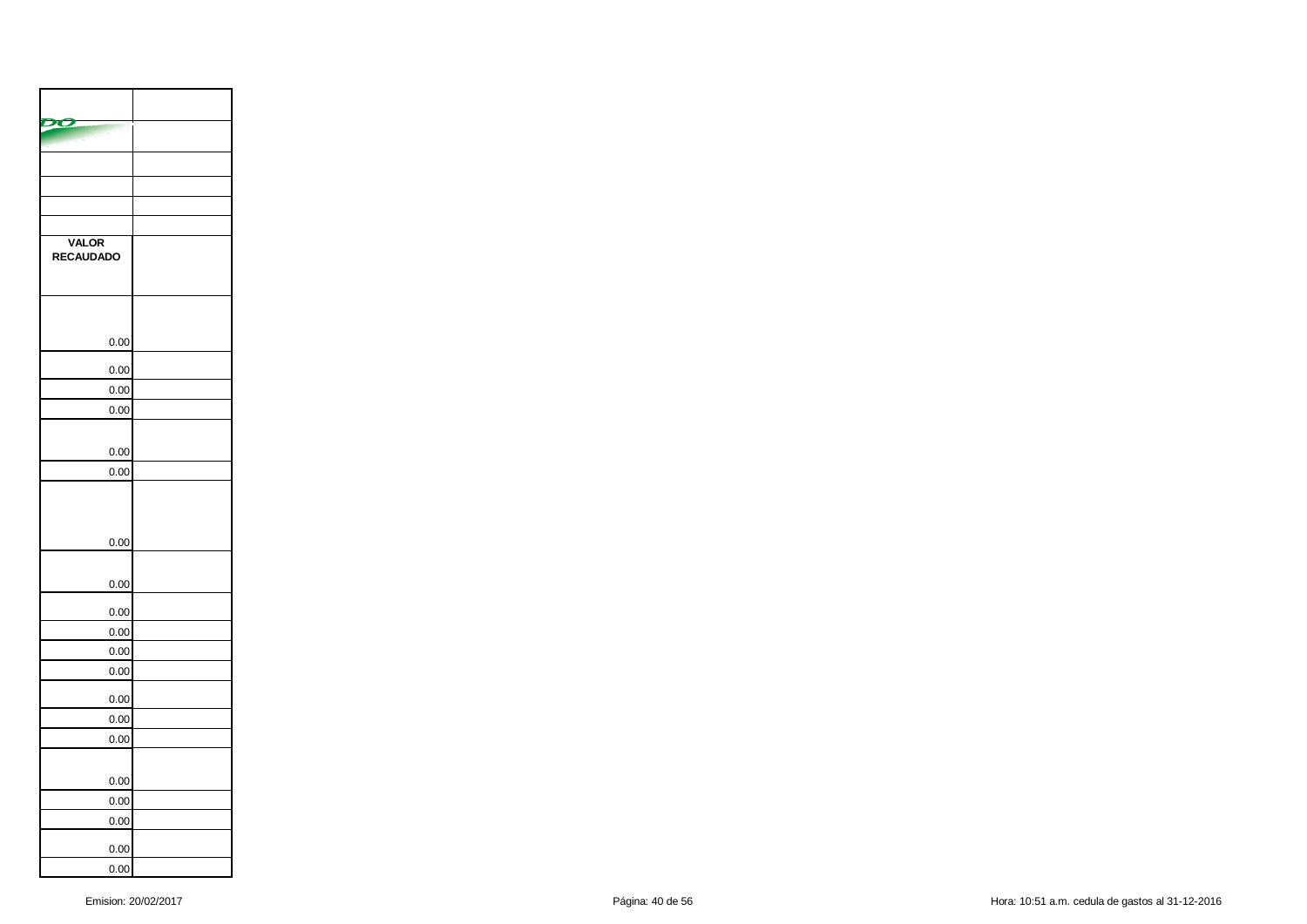| <b>VALOR</b><br><b>RECAUDADO</b> |  |
|----------------------------------|--|
| 0.00                             |  |
| 0.00                             |  |
| 0.00                             |  |
| 0.00                             |  |
| 0.00                             |  |
| 0.00                             |  |
| 0.00                             |  |
| 0.00                             |  |
| 0.00                             |  |
| 0.00                             |  |
| 0.00                             |  |
| 0.00                             |  |
| 0.00                             |  |
| 0.00                             |  |
| 0.00                             |  |
| 0.00                             |  |
| 0.00                             |  |
|                                  |  |
| 0.00                             |  |
| 0.00                             |  |
| 0.00                             |  |
| 0.00                             |  |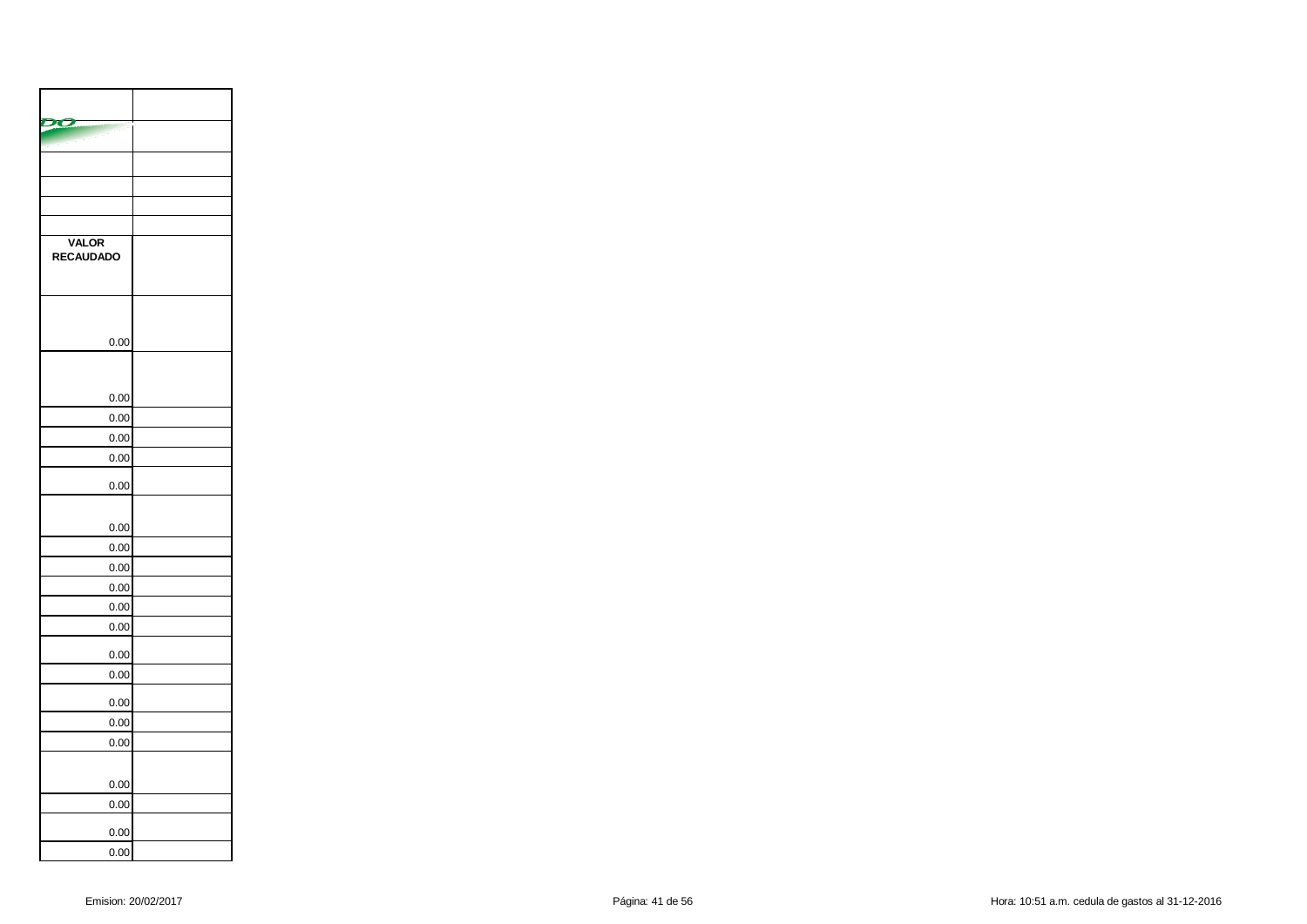| <b>VALOR</b><br><b>RECAUDADO</b> |  |
|----------------------------------|--|
| 0.00                             |  |
| 0.00                             |  |
| 0.00                             |  |
| 0.00                             |  |
| 0.00                             |  |
| 0.00                             |  |
| 0.00                             |  |
| 0.00                             |  |
| 0.00                             |  |
| 0.00                             |  |
| 0.00                             |  |
|                                  |  |
| 0.00                             |  |
| 0.00                             |  |
| 0.00                             |  |
| 0.00                             |  |
|                                  |  |
| 0.00                             |  |
| 0.00<br>0.00                     |  |
|                                  |  |
| 0.00                             |  |
| 0.00                             |  |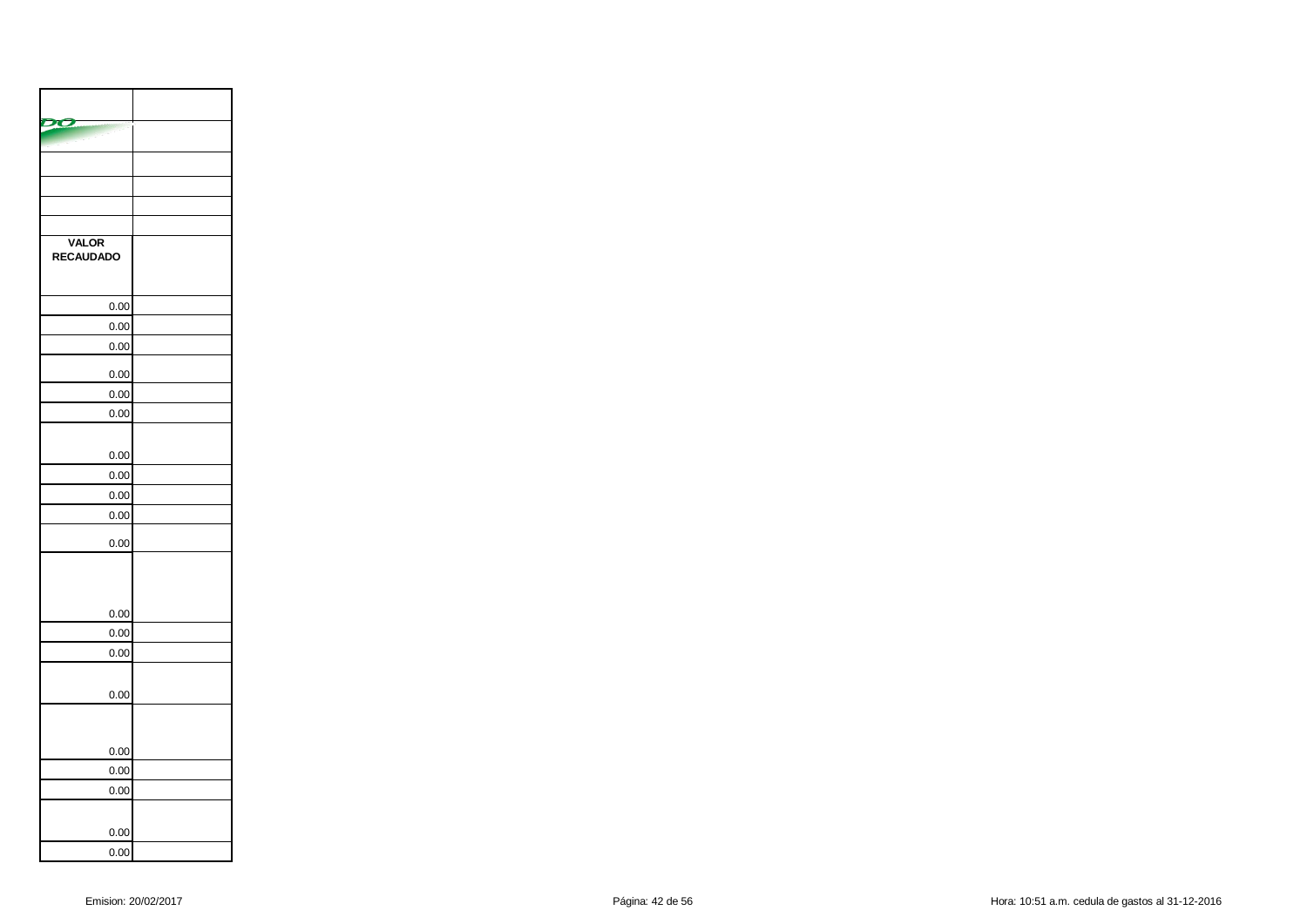| <b>VALOR</b><br><b>RECAUDADO</b> |  |
|----------------------------------|--|
| 0.00                             |  |
| 0.00                             |  |
| 0.00                             |  |
| 0.00                             |  |
| 0.00                             |  |
| 0.00                             |  |
|                                  |  |
| 0.00                             |  |
| 0.00                             |  |
| 0.00                             |  |
| 0.00                             |  |
| 0.00                             |  |
| 0.00                             |  |
| 0.00                             |  |
| 0.00                             |  |
| 0.00                             |  |
| 0.00                             |  |
| 0.00                             |  |
| 0.00                             |  |
| 0.00                             |  |
| 0.00                             |  |
| 0.00                             |  |
| 0.00                             |  |
| 0.00                             |  |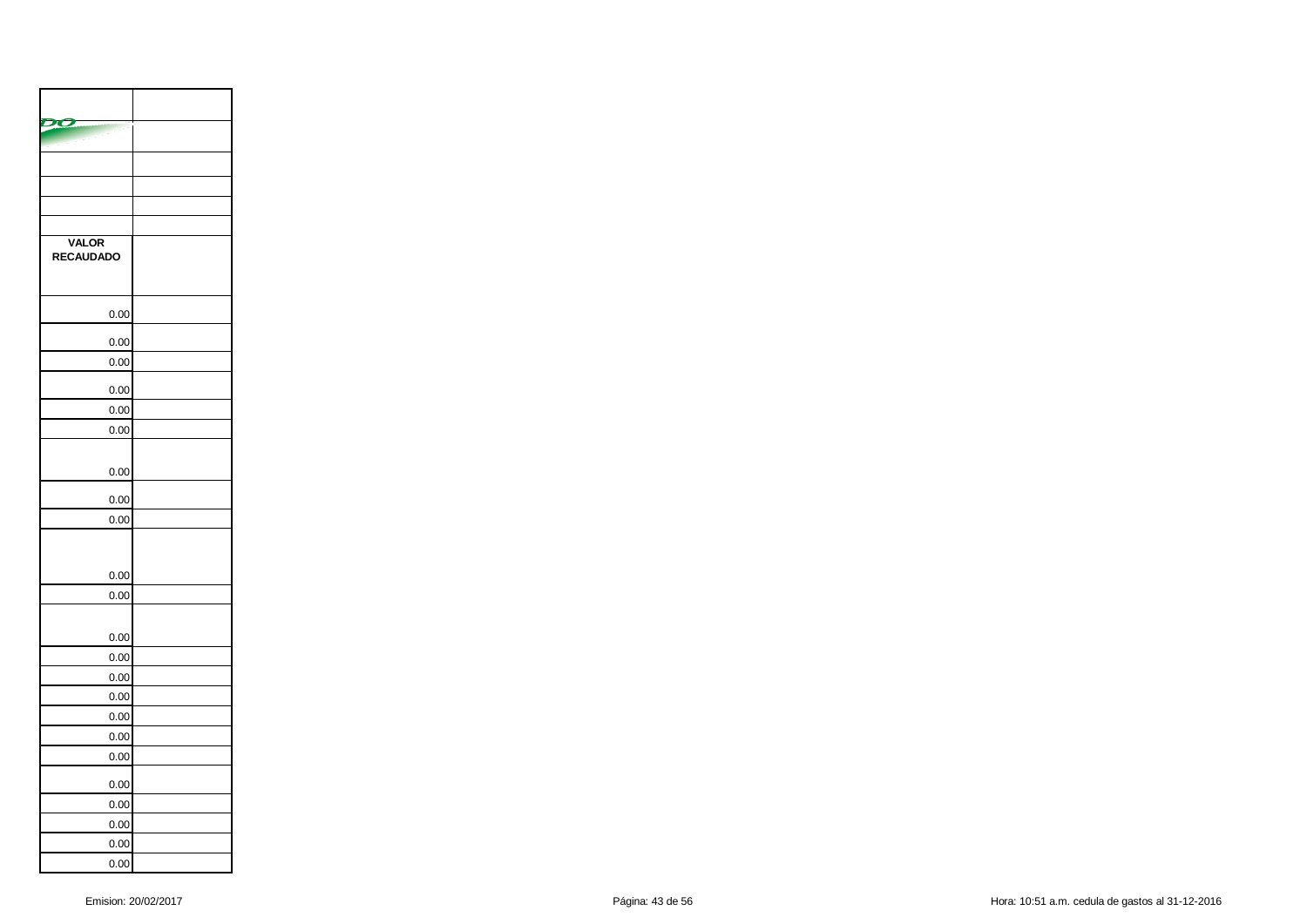| VALOR<br>RECAUDADO |  |
|--------------------|--|
| 0.00               |  |
| 0.00               |  |
| 0.00               |  |
| 0.00               |  |
| 0.00               |  |
| 0.00               |  |
| 0.00               |  |
| 0.00               |  |
| 0.00               |  |
| 0.00               |  |
|                    |  |
| 0.00               |  |
| 0.00               |  |
| 0.00               |  |
| 0.00               |  |
| 0.00               |  |
| 0.00               |  |
| 0.00               |  |
| 0.00               |  |
| 0.00               |  |
| 0.00               |  |
| 0.00               |  |
| 0.00               |  |
| 0.00               |  |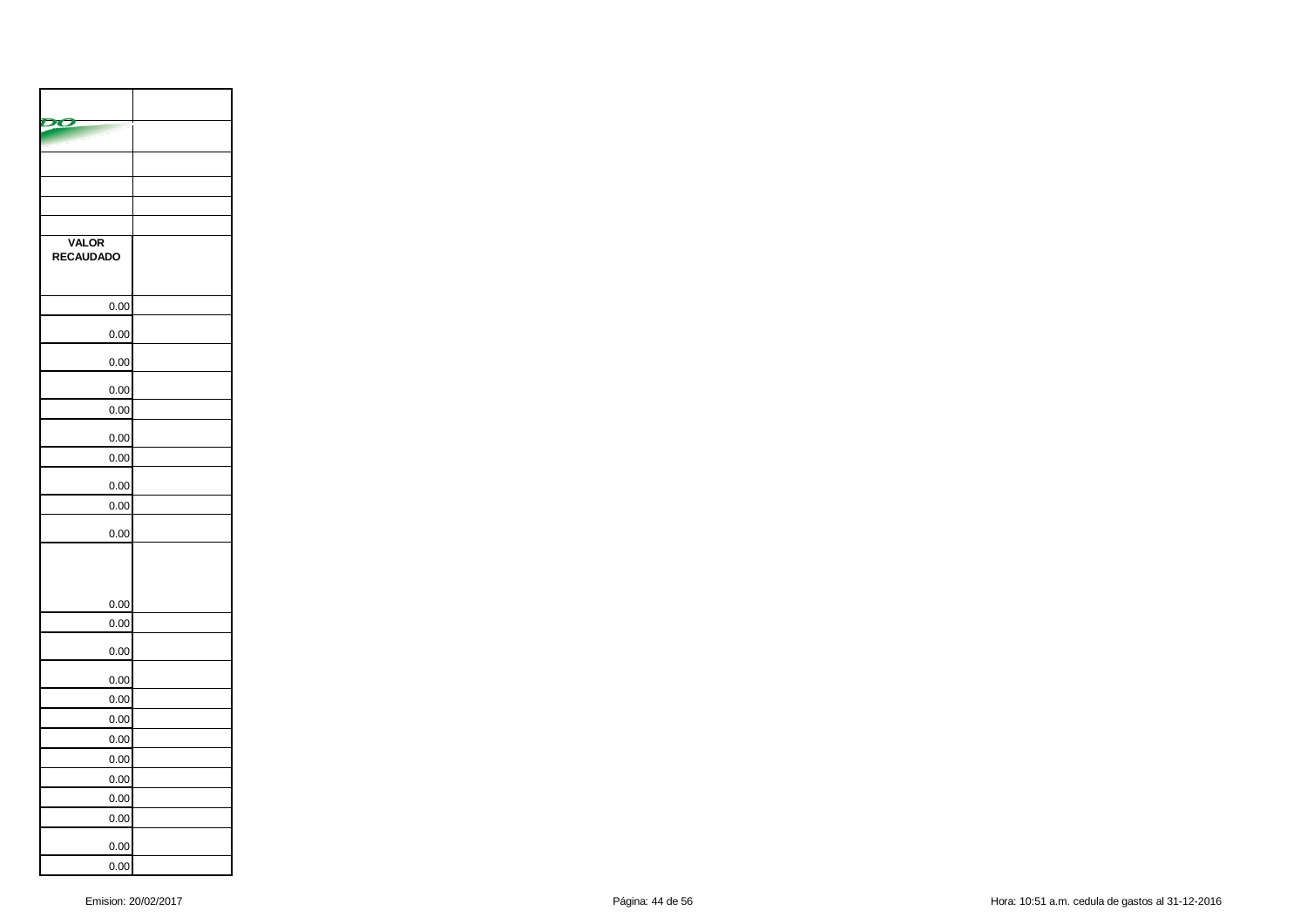| <b>VALOR</b><br>RECAUDADO |  |
|---------------------------|--|
| 0.00                      |  |
| 0.00                      |  |
| 0.00                      |  |
| 0.00                      |  |
| 0.00                      |  |
| 0.00                      |  |
| 0.00                      |  |
| 0.00                      |  |
| 0.00                      |  |
| 0.00                      |  |
| 0.00                      |  |
|                           |  |
| 0.00                      |  |
| 0.00                      |  |
| 0.00                      |  |
| 0.00                      |  |
| 0.00                      |  |
| 0.00                      |  |
| 0.00                      |  |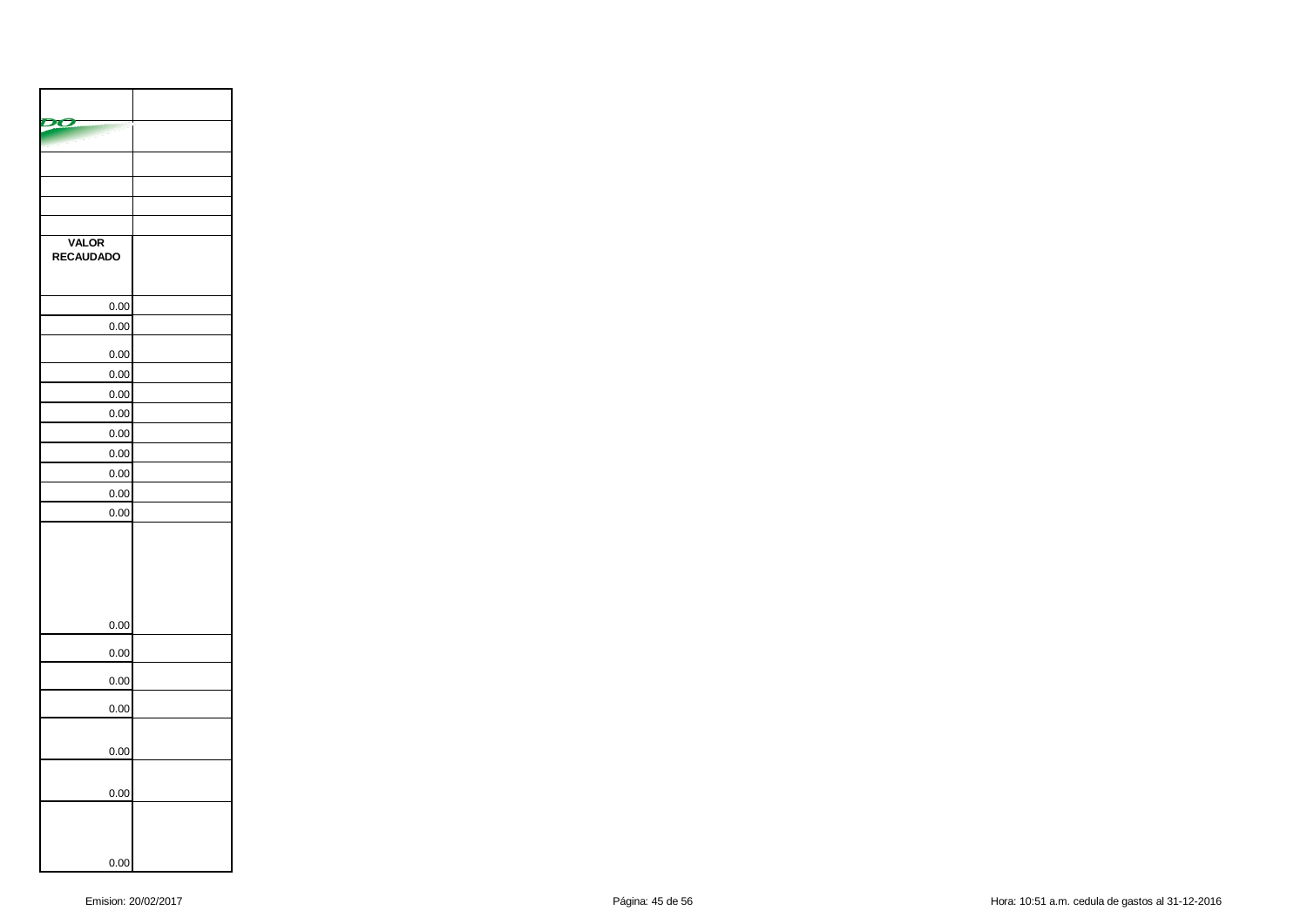| <b>VALOR</b><br><b>RECAUDADO</b> |  |
|----------------------------------|--|
|                                  |  |
| 0.00                             |  |
| 0.00                             |  |
| 0.00                             |  |
| 0.00                             |  |
| 0.00                             |  |
| 0.00                             |  |
| 0.00                             |  |
| 0.00                             |  |
| 0.00                             |  |
| 0.00                             |  |
| 0.00                             |  |
| 0.00                             |  |
| 0.00                             |  |
| 0.00                             |  |
| 0.00                             |  |
|                                  |  |
| 0.00                             |  |
| 0.00                             |  |
| 0.00                             |  |
| 0.00                             |  |
| 0.00                             |  |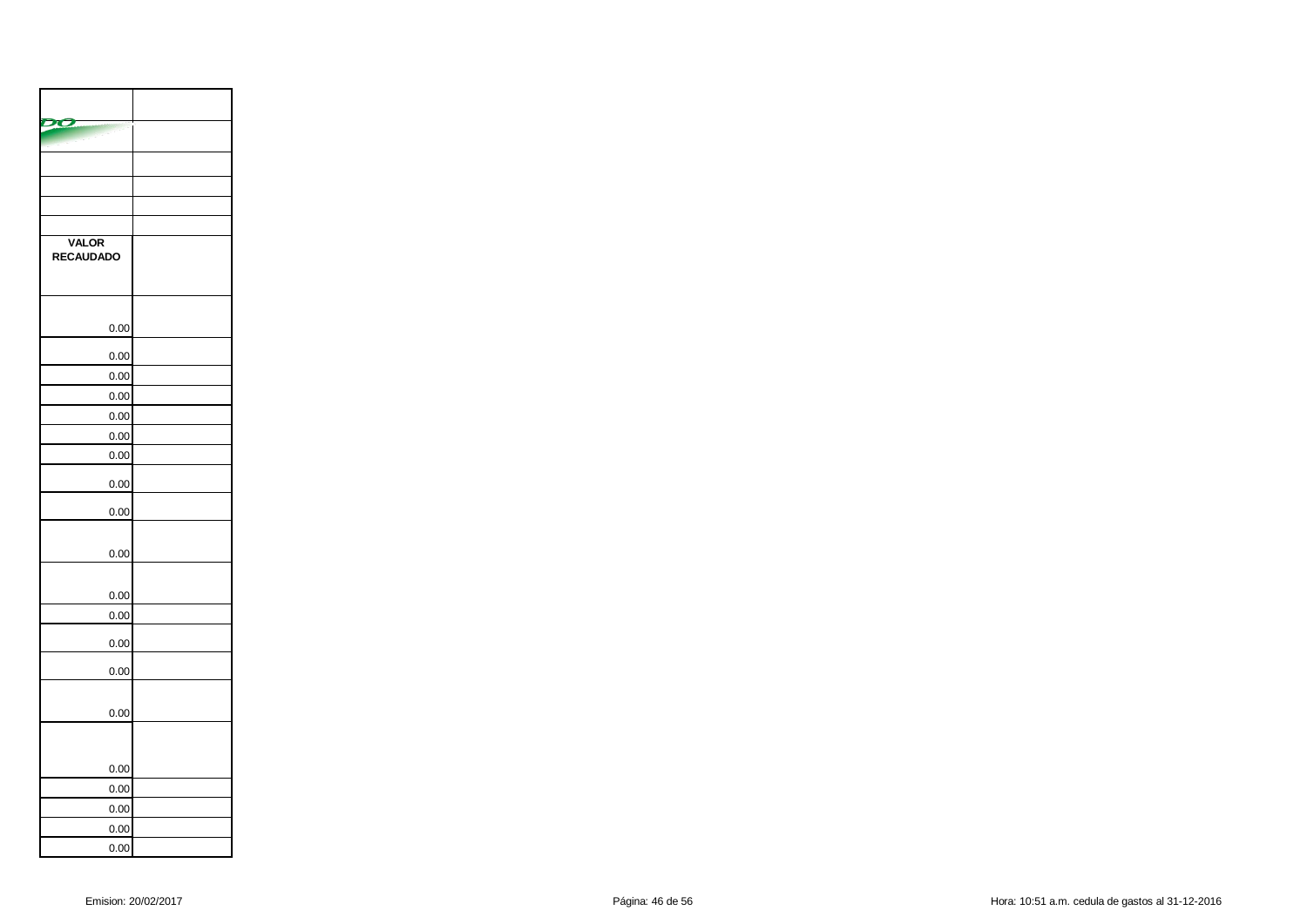| <b>VALOR</b><br>RECAUDADO |  |
|---------------------------|--|
| 0.00                      |  |
|                           |  |
| 0.00                      |  |
| 0.00                      |  |
| 0.00                      |  |
| 0.00                      |  |
| 0.00                      |  |
| 0.00                      |  |
| 0.00                      |  |
| 0.00                      |  |
| 0.00                      |  |
| 0.00                      |  |
| 0.00                      |  |
| 0.00                      |  |
| 0.00                      |  |
| 0.00                      |  |
| 0.00                      |  |
| 0.00                      |  |
| 0.00                      |  |
|                           |  |
| 0.00                      |  |
|                           |  |
| 0.00                      |  |
| 0.00                      |  |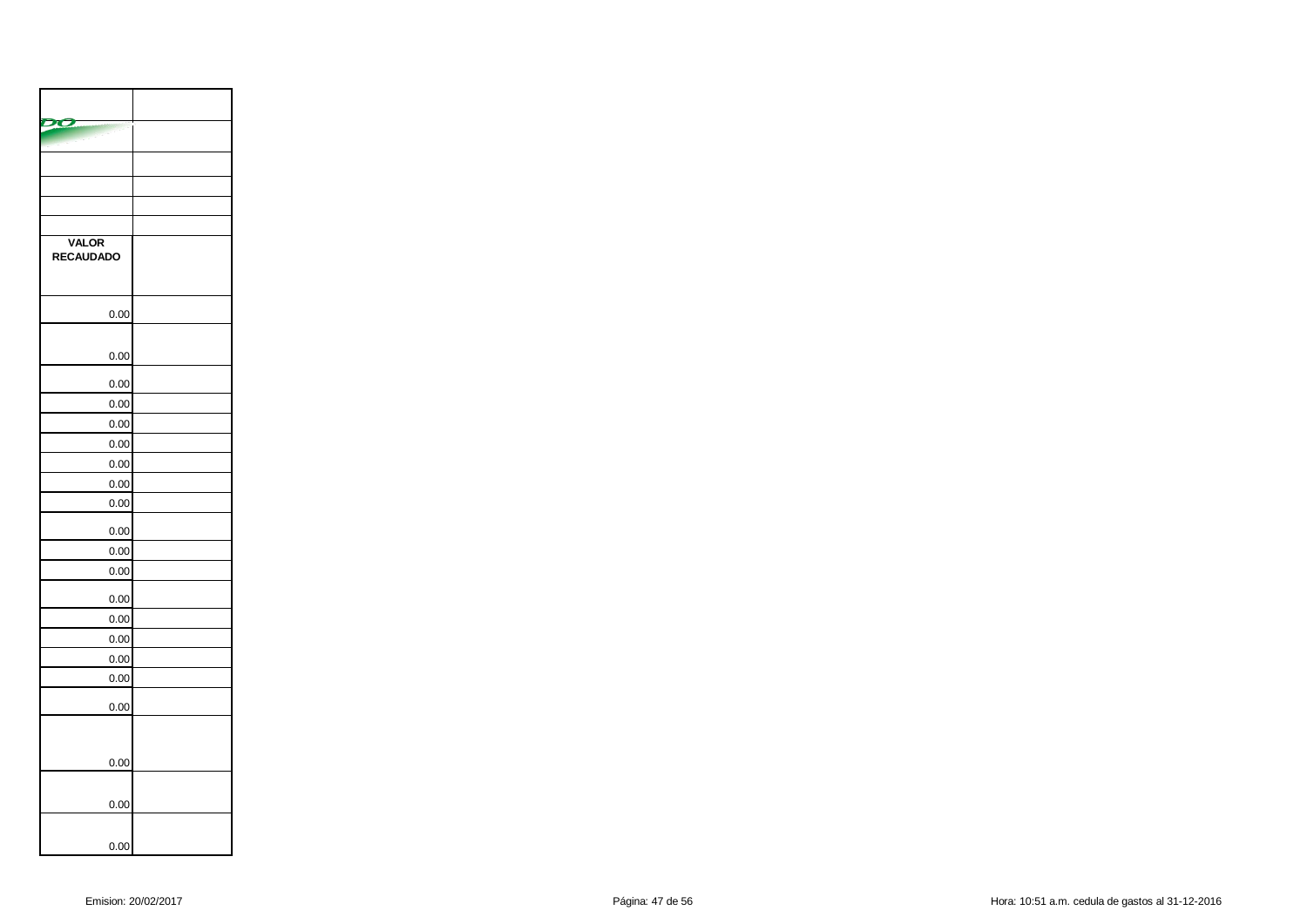| <b>VALOR</b><br><b>RECAUDADO</b> |  |
|----------------------------------|--|
|                                  |  |
| 0.00                             |  |
| 0.00                             |  |
| 0.00                             |  |
| 0.00                             |  |
| 0.00                             |  |
| 0.00                             |  |
| 0.00                             |  |
| 0.00                             |  |
| 0.00                             |  |
| 0.00                             |  |
| 0.00                             |  |
| 0.00                             |  |
| 0.00                             |  |
| 0.00                             |  |
|                                  |  |
| 0.00                             |  |
| 0.00                             |  |
| 0.00                             |  |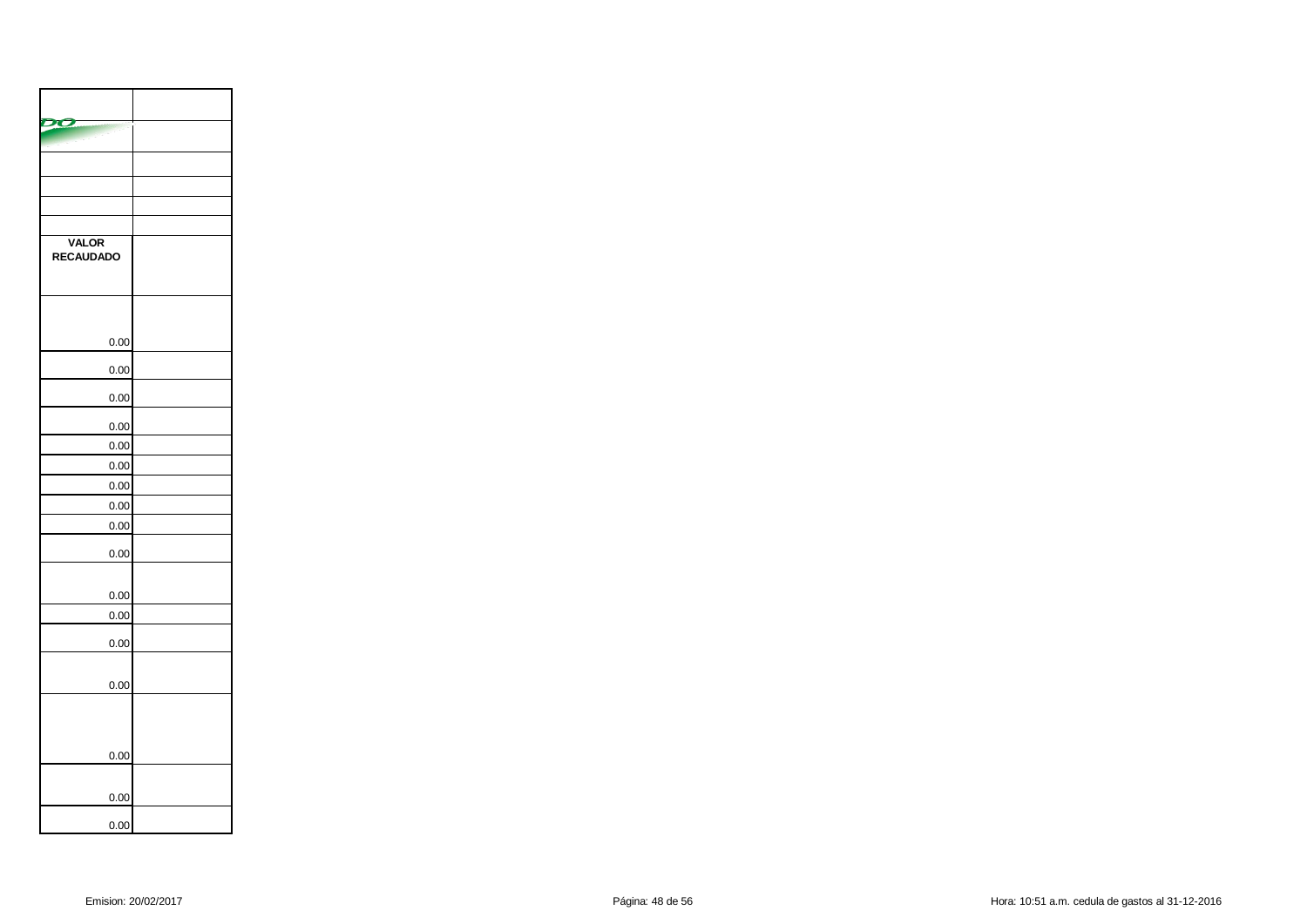| <b>VALOR</b><br><b>RECAUDADO</b> |  |
|----------------------------------|--|
| 0.00                             |  |
|                                  |  |
| 0.00                             |  |
|                                  |  |
| 0.00                             |  |
| 0.00                             |  |
|                                  |  |
| 0.00                             |  |
| 0.00                             |  |
| 0.00                             |  |
| 0.00                             |  |
|                                  |  |
| 0.00                             |  |
| 0.00                             |  |
| 0.00                             |  |
| 0.00                             |  |
| 0.00                             |  |
| 0.00                             |  |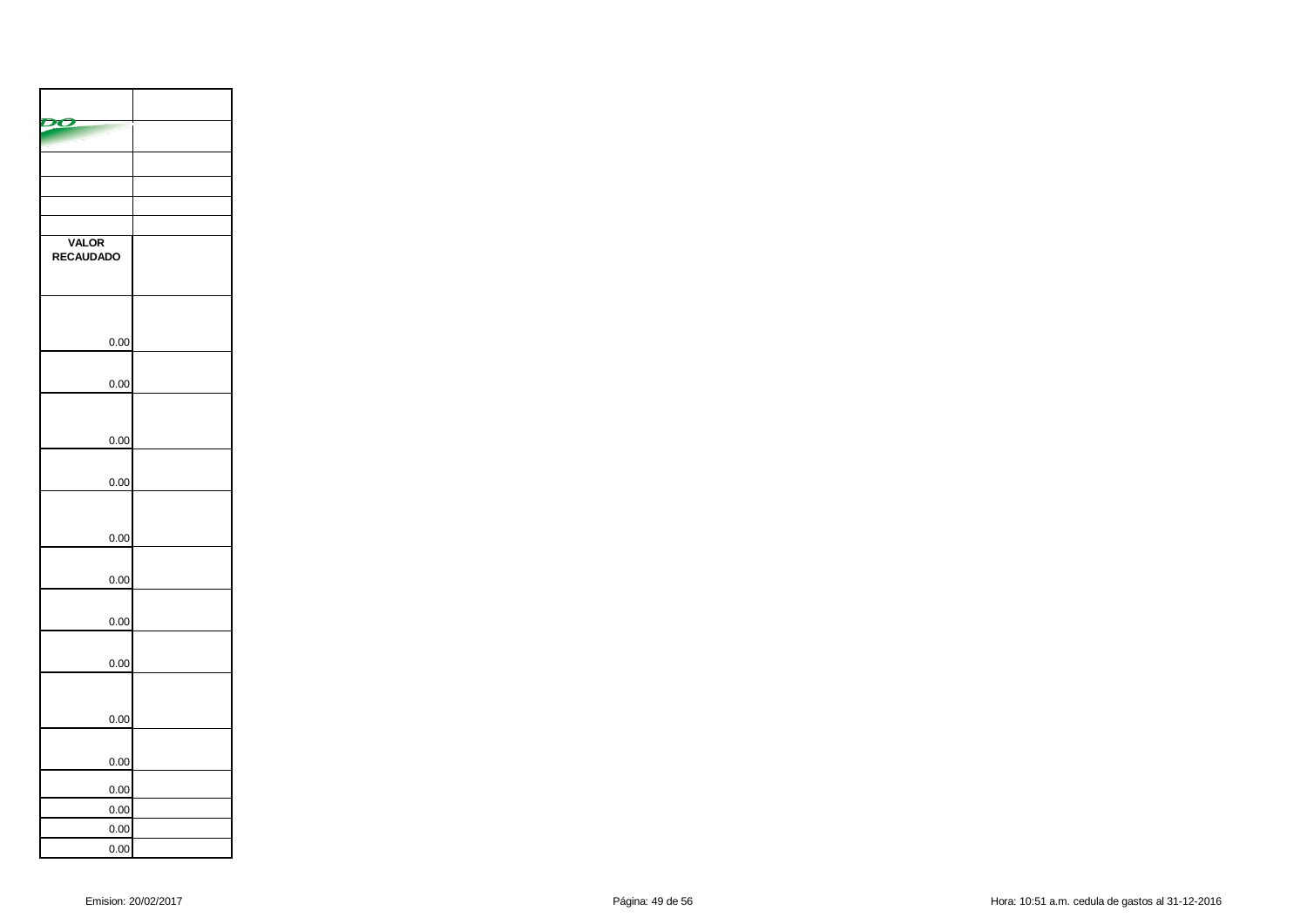| <b>VALOR</b><br><b>RECAUDADO</b> |  |
|----------------------------------|--|
|                                  |  |
| 0.00                             |  |
| 0.00                             |  |
|                                  |  |
| 0.00                             |  |
|                                  |  |
| 0.00                             |  |
| 0.00                             |  |
| 0.00                             |  |
| 0.00                             |  |
| 0.00                             |  |
| 0.00                             |  |
| 0.00                             |  |
| 0.00                             |  |
| 0.00                             |  |
| 0.00                             |  |
| 0.00                             |  |
| 0.00                             |  |
| 0.00                             |  |
| 0.00                             |  |
| 0.00                             |  |
| 0.00                             |  |
| 0.00                             |  |
| 0.00                             |  |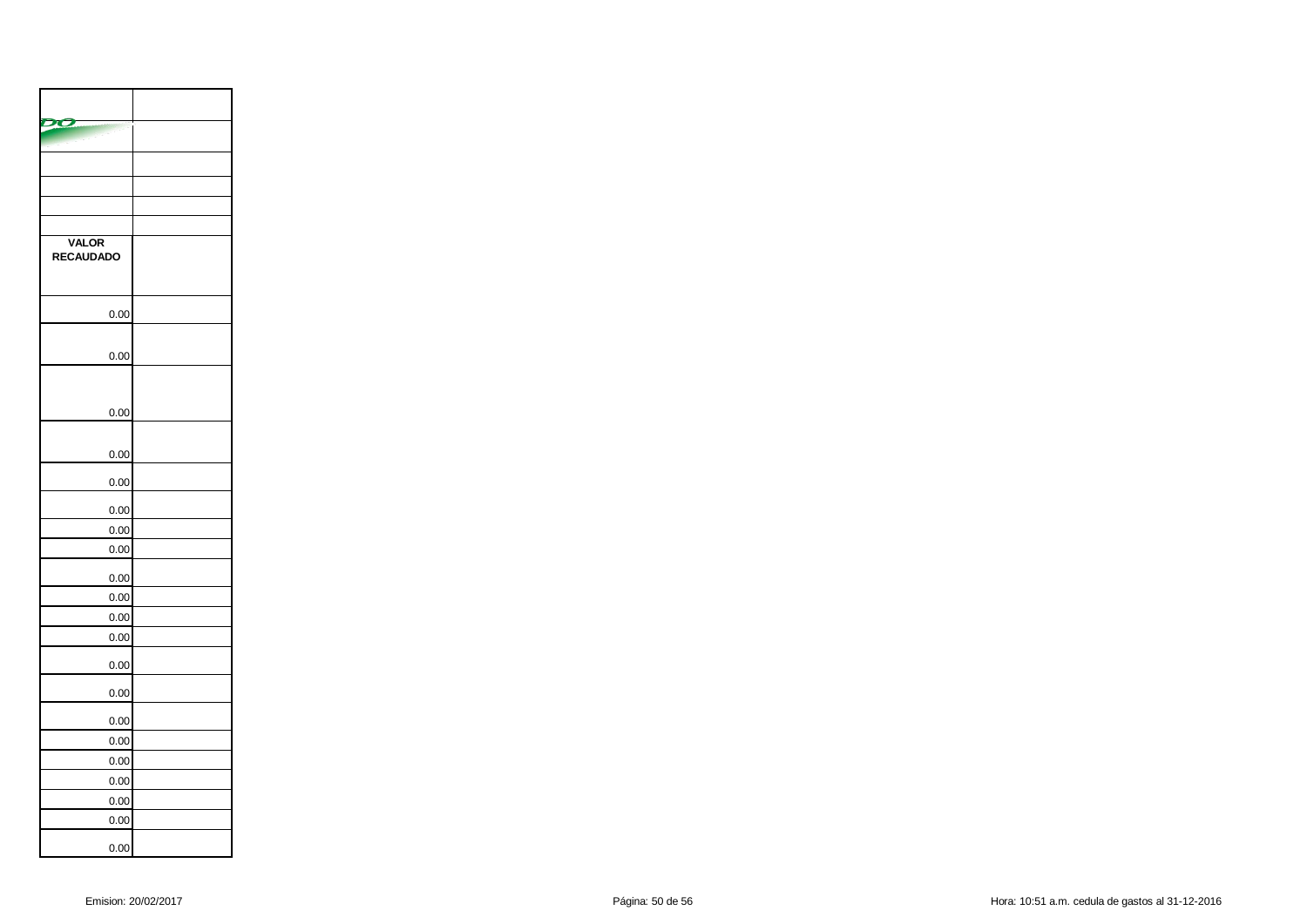| <b>VALOR</b><br><b>RECAUDADO</b> |  |
|----------------------------------|--|
|                                  |  |
| 0.00<br>0.00                     |  |
|                                  |  |
| 0.00                             |  |
| 0.00                             |  |
| 0.00                             |  |
| 0.00                             |  |
| 0.00                             |  |
| 0.00                             |  |
| 0.00                             |  |
| 0.00                             |  |
| 0.00                             |  |
| 0.00                             |  |
| 0.00                             |  |
| 0.00                             |  |
| 0.00                             |  |
| 0.00                             |  |
| 0.00                             |  |
| 0.00                             |  |
| 0.00                             |  |
| 0.00                             |  |
| 0.00                             |  |
| 0.00                             |  |
| 0.00                             |  |
| 0.00                             |  |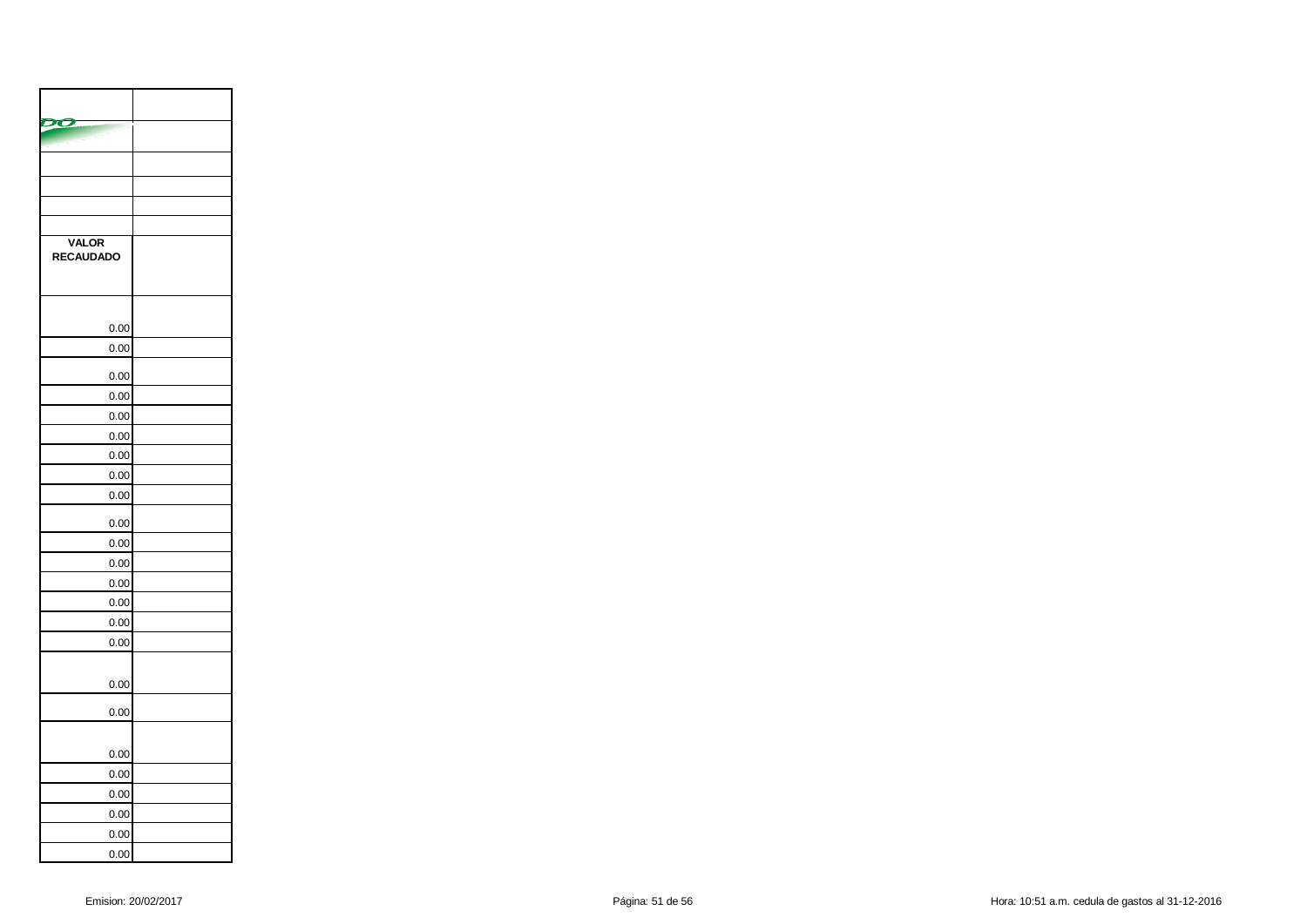| <b>VALOR</b><br><b>RECAUDADO</b> |  |
|----------------------------------|--|
| 0.00                             |  |
| 0.00                             |  |
| 0.00                             |  |
| 0.00                             |  |
| 0.00                             |  |
| 0.00                             |  |
| 0.00                             |  |
| 0.00                             |  |
| 0.00                             |  |
| 0.00                             |  |
| 0.00                             |  |
| 0.00                             |  |
| 0.00                             |  |
| 0.00                             |  |
| 0.00                             |  |
| 0.00                             |  |
| 0.00                             |  |
| 0.00                             |  |
|                                  |  |
| 0.00                             |  |
| 0.00                             |  |
| 0.00                             |  |
| 0.00                             |  |
| 0.00                             |  |
| 0.00                             |  |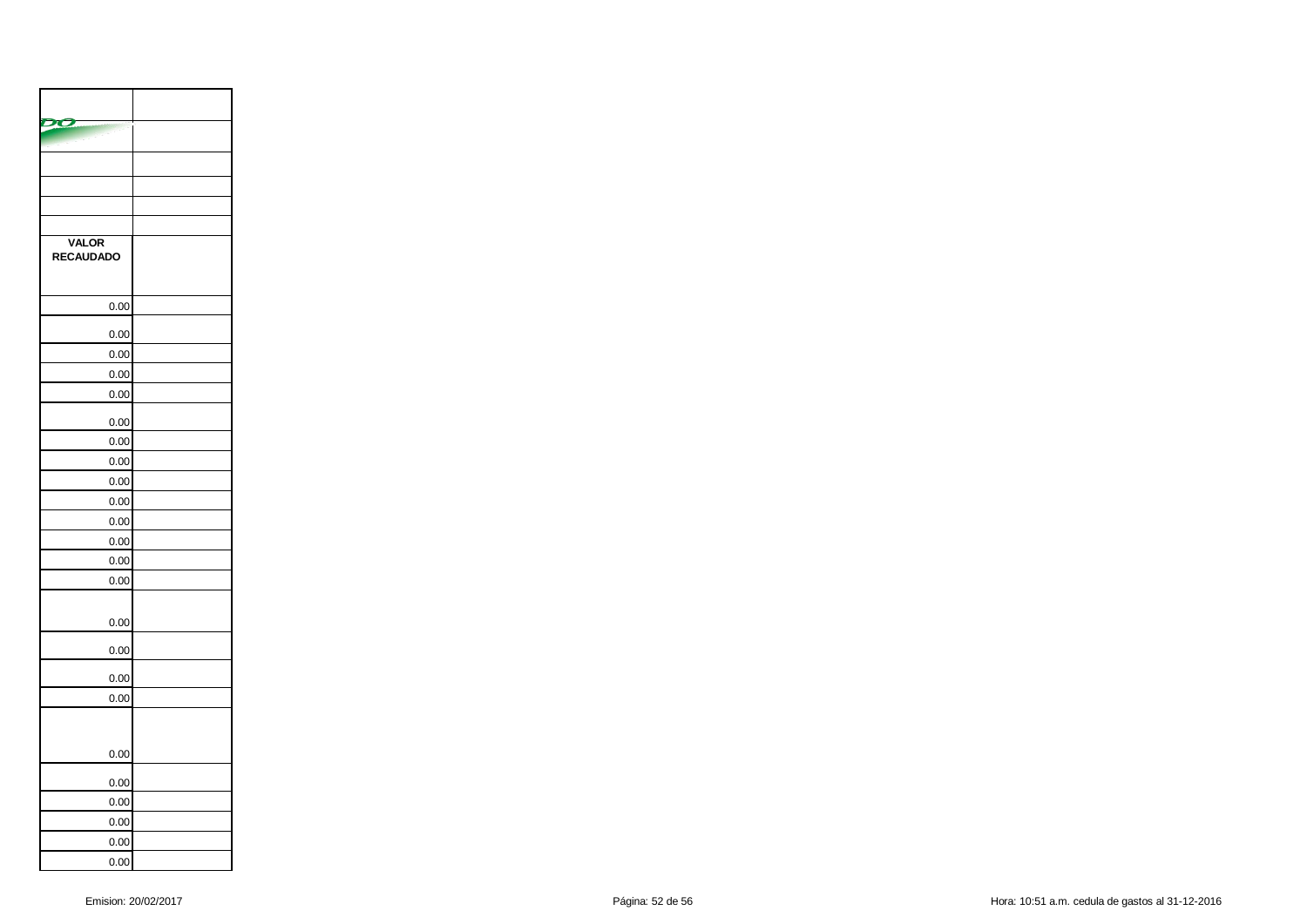| <b>VALOR</b><br>RECAUDADO |  |
|---------------------------|--|
| 0.00                      |  |
| 0.00                      |  |
| 0.00                      |  |
| 0.00                      |  |
| 0.00                      |  |
| 0.00                      |  |
| 0.00                      |  |
| 0.00                      |  |
| 0.00                      |  |
| 0.00                      |  |
| 0.00                      |  |
| 0.00                      |  |
| 0.00                      |  |
| 0.00                      |  |
| 0.00                      |  |
| 0.00                      |  |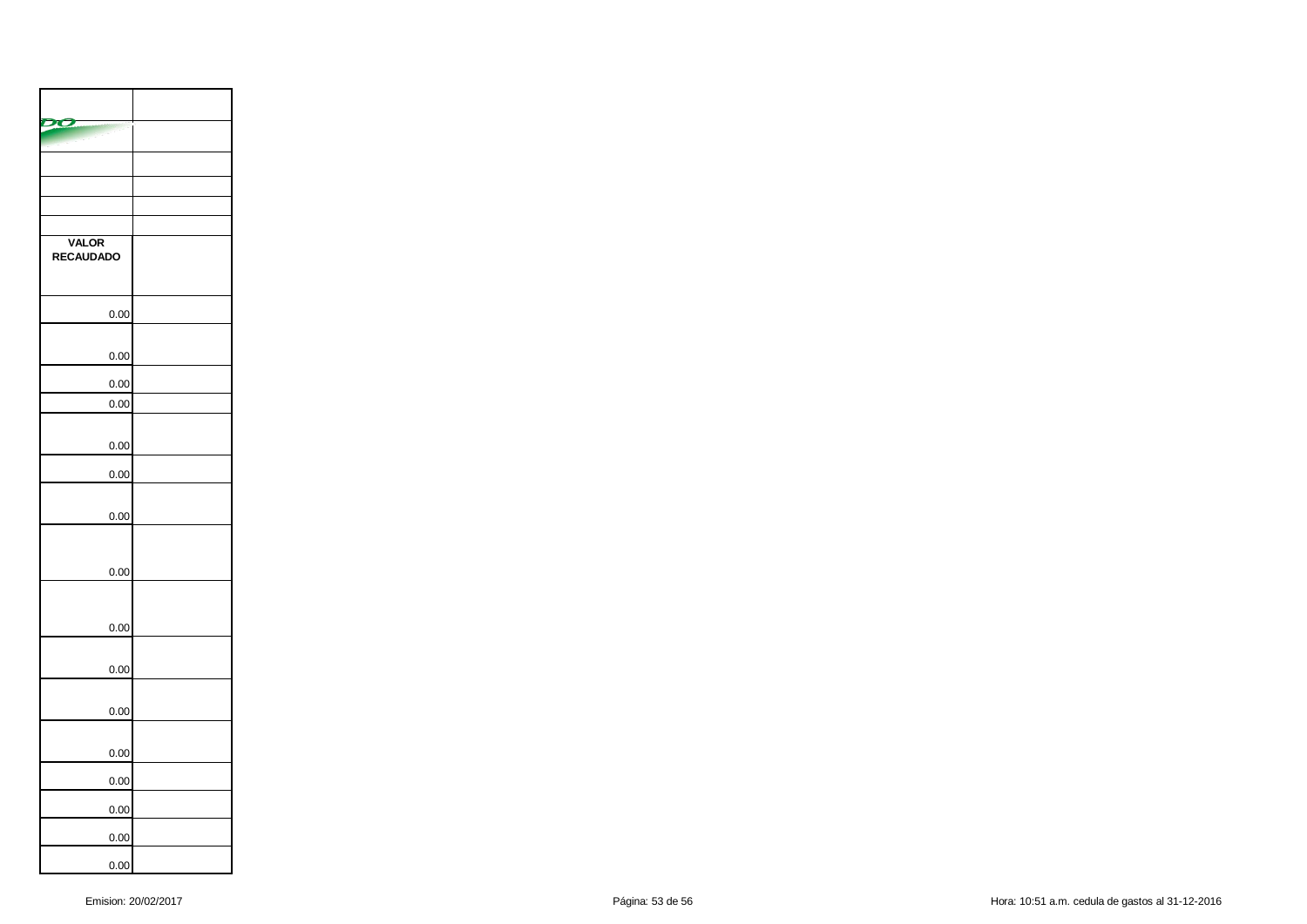| <b>VALOR</b><br><b>RECAUDADO</b> |  |
|----------------------------------|--|
| 0.00                             |  |
| 0.00                             |  |
| 0.00                             |  |
| 0.00                             |  |
| 0.00                             |  |
| 0.00                             |  |
| 0.00                             |  |
| 0.00                             |  |
| 0.00                             |  |
| 0.00                             |  |
| 0.00                             |  |
| 0.00                             |  |
| 0.00                             |  |
| 0.00                             |  |
| 0.00                             |  |
| 0.00                             |  |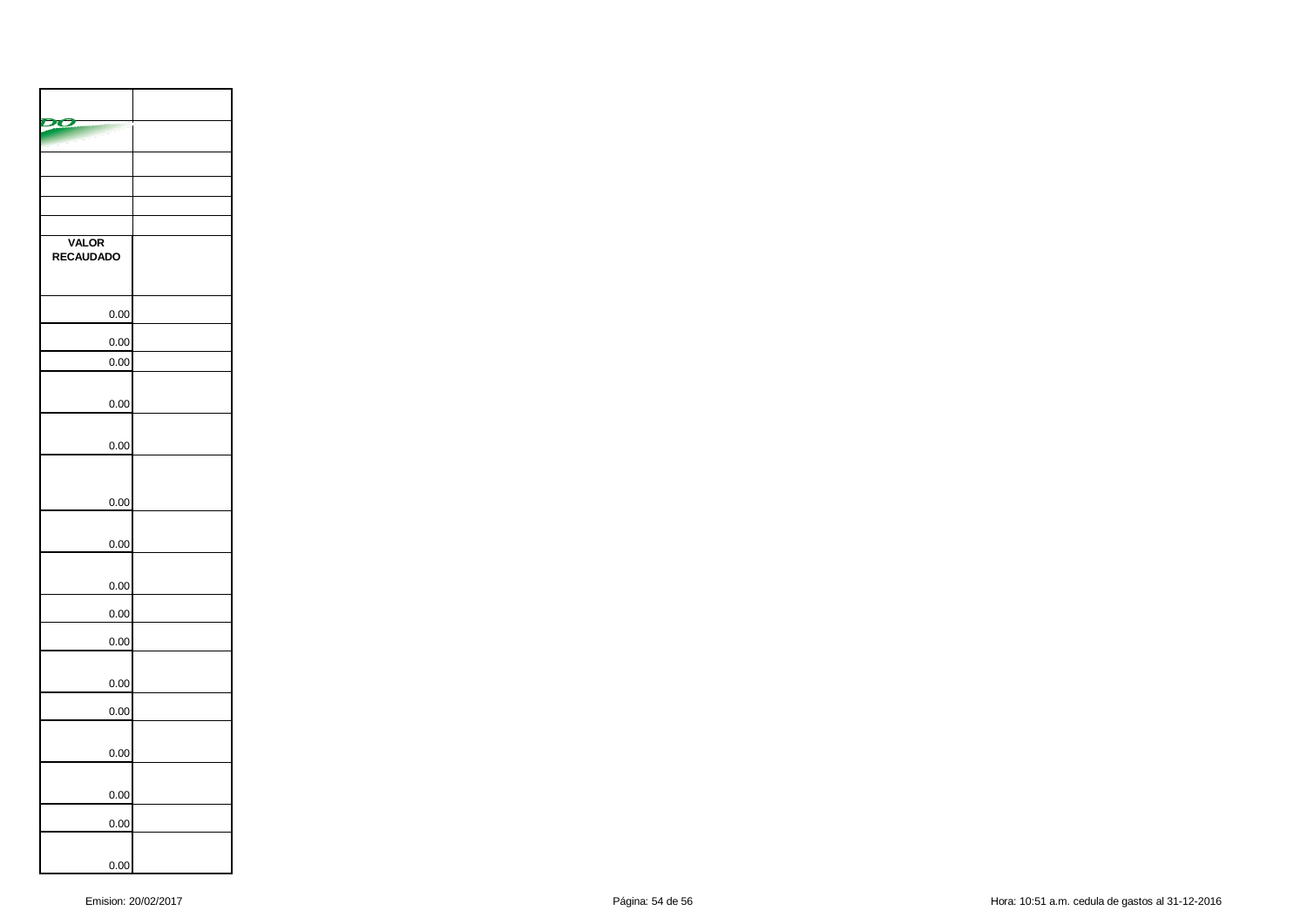| <b>VALOR</b><br><b>RECAUDADO</b> |  |
|----------------------------------|--|
| 0.00                             |  |
| 0.00                             |  |
| 0.00                             |  |
| 0.00                             |  |
| 0.00                             |  |
| 0.00                             |  |
| 0.00                             |  |
| 0.00                             |  |
| 0.00                             |  |
| 0.00                             |  |
| 0.00                             |  |
| 0.00                             |  |
| 0.00                             |  |
| 0.00                             |  |
| 0.00                             |  |
| 0.00                             |  |
| 0.00                             |  |
| 0.00                             |  |
| 0.00                             |  |
| 0.00                             |  |
| 0.00                             |  |
| 0.00                             |  |
| 0.00                             |  |